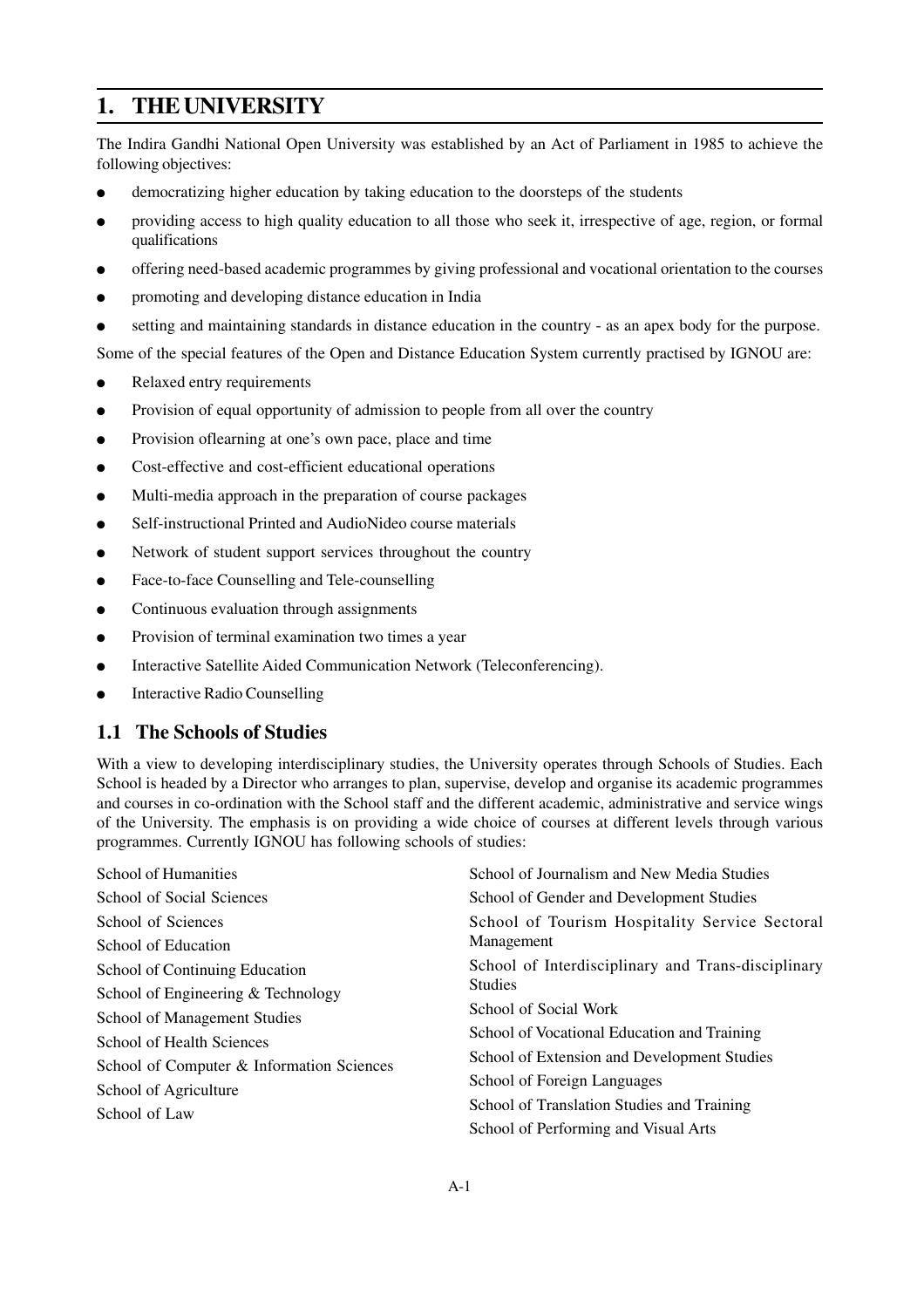# **1.2 Academic Programmes**

The University offers programmes leading to Certificate, Diploma or Degree, covering conventional as well as innovative programmes. Most of these programmes have been developed after an initial survey of the demand for such studies. They are launched with a view to fulfil the student's needs for:

- certification
- improvement of skills
- acquisition of professional qualifications
- continuing education and professional development at work place
- self-enrichment
- diversification of knowledge, etc.

The University follows multi-media approach in imparting instruction to its learners. It comprises of:

- Self-instructional printed course material packages
- Assignments for assessment and feedback
- Supporting audio-video programmes
- Face-to-face interaction with academic counsellors at Study Centres or at work centres depending on programme requirement
- Practicals at designated institutions
- Project Work in some programmes
- Work-related field projectlFunctional assignments as per programme requirements
- Telecast of video programmes on the National Network of Doordarshan (DD-I)
- Broadcast of audio programmes by All India Radio (selected stations)
- Interactive Satellite Aided Communication Network (Teleconferencing)
- **Interactive Radio Counselling**

# **1.3 Course Materials**

Learning materials are prepared for the courses by teams of experts drawn from conventional universities, professionals from all over the country and in-house faculty. These materials are edited by the content experts and language experts at IGNOU before they are finally sent to the press. Similarly, audio and video programmes are produced in consultation with the course writers, in-house faculty and producers. These materials are previewed and reviewed by the faculty as well as outside experts and edited or modified wherever necessary before they are despatched to the Study Centres and Doordarshan.

Printed material is supplied directly to the students at the addresses supplied by them and their cost is covered in the programme fee. Audio/Video programmes are made available at the Study Centres where Audio/Video playing equipment is also available. Audio/Video programmes of the University are also broadcast as per a prearranged schedule. Print materials and audio/video tapes are available for a price. Interested persons/institutions may request for a catalogue from The Registrar (MPDD), IGNOU, Maidan Garhi, New Delhi - 110068.

# **1.4 Credit System**

The University follows the 'Credit System' for most of its programmes. Each credit amounts to 30 hours of study comprising all learning activities. Thus, a 4 credit course involves 120 hours. This helps the student to understand the academic effort one has to put in, in order to successfully complete a course. Completion of an academic programme (Degree, Diploma or Certificate) requires successful clearing of both, the assignments and the term-end examination of each course in a programme.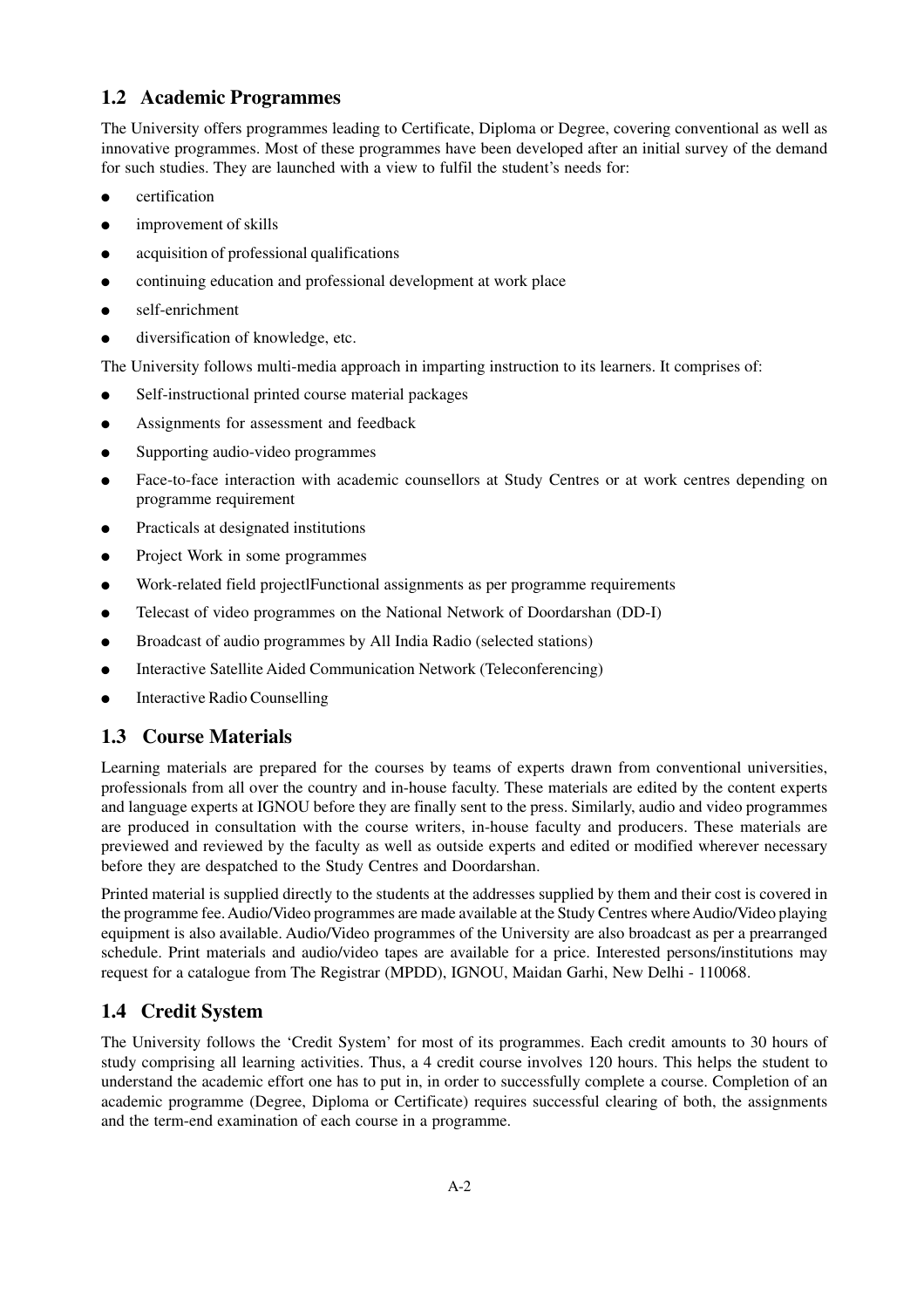# **2. BACHELOR OF COMMERCE WITH MAJOR IN CORPORATE AFFAIRS AND ADMINISTRATION [B.Com (CA & A)]**

Bachelor of Commerce with Major in Corporate Affairs and Administration is designed and developed in collaboration with The Institute of Company Secretaries of India, exclusively for the Company Secretaryship students. The main objective of this programme is to develop skills and competencies of the student in the field of Corporate Affairs and Administration.

The students can simultaneously study B.Com with Major in Corporate Affairs and Administration with company secretaryship foundation programme offered by ICSI. This programme comprises of 104 credits, out of which 24 credits are from IGNOU and 80 credits are part of foundation and executive programme. Once a student passes Company Secretaryship Foundation and Executive Programme automatic credit transfer is given in this B.Com programme for all those students. This scheme facilitates the students to obtain dual degree simultaneously.

# **2.1 Programme Structure**

This programme comprises of 4 courses of BDP programme of IGNOU, 4 courses of FoundationProgramme and 6 courses of Executive Programme of Company Secretaryship.

| Sl. No.          | <b>Course Code</b>                                                                                                              | <b>Course Title</b>                                           | <b>Credits</b> | <b>Status</b>                 |
|------------------|---------------------------------------------------------------------------------------------------------------------------------|---------------------------------------------------------------|----------------|-------------------------------|
| Part A:          |                                                                                                                                 | Course offered by IGNOU to be studied by all the students:    |                |                               |
| 1.               | <b>FHS-01</b>                                                                                                                   | <b>Foundation Course in Humanities</b><br>and Social Sciences | 8 Credits      | Compulsory                    |
| 2.               | $AED-01$                                                                                                                        | <b>Export Procedures and Documentation</b>                    | 4 Credits      | Compulsory                    |
| 3.               | $ECO-12$                                                                                                                        | <b>Elements of Auditing</b>                                   | 4 Credits      | Compulsory                    |
| $\overline{4}$ . | $EEG-03$                                                                                                                        | Communication Skills in English<br><b>OR</b>                  | 8 Credits      | Compulsory                    |
|                  | EEG-04                                                                                                                          | <b>English for Practical Purposes</b>                         | 8 Credits      | Compulsory                    |
| Part B:          | Courses which are part of Company Secretaryship Foundation Programme.<br>Students get credit transfer in this B.Com. programme. |                                                               |                |                               |
| 5.               | <b>BCO-031</b>                                                                                                                  | <b>English and Business Communication</b>                     | 8 Credits      | Credit transfer on completion |
| 6.               | <b>BCO-032</b>                                                                                                                  | <b>Economics and Statistics</b>                               | 8 Credits      | Credit transfer on completion |
| 7.               | <b>BCO-033</b>                                                                                                                  | <b>Financial Accounting</b>                                   | 8 Credits      | Credit transfer on completion |
| 8.               | <b>BCO-034</b>                                                                                                                  | Elements of Business Laws and Management                      | 8 Credits      | Credit transfer on completion |
| Part C:          | Courses, which are part of Company Secretaryship Executive Programme.<br>Students get credit transfer in this B.Com. programme. |                                                               |                |                               |
| 9.               | <b>BCO-035</b>                                                                                                                  | General and Commercial Laws                                   | 8 Credits      | Credit transfer on completion |
| 10.              | <b>BCO-036</b>                                                                                                                  | Company Accounts, Cost and Management Accounting              | 8 Credits      | Credit transfer on completion |
| 11.              | <b>BCO-037</b>                                                                                                                  | <b>Tax Laws</b>                                               | 8 Credits      | Credit transfer on completion |
| 12.              | <b>BCO-038</b>                                                                                                                  | Company Law                                                   | 8 Credits      | Credit transfer on completion |
| 13.              | <b>BCO-039</b>                                                                                                                  | <b>Economic and Labour Laws</b>                               | 8 Credits      | Credit transfer on completion |
| 14.              | <b>BCO-040</b>                                                                                                                  | Securities Laws and Compliances                               | 8 Credits      | Credit transfer on completion |

# **2.2 Eligibility for Admission**

Candidates with following qualifications are eligible for admission.

- a) 10 +2 or its equivalence; and
- b) Registration in Company Secretaryship Foundation Programme.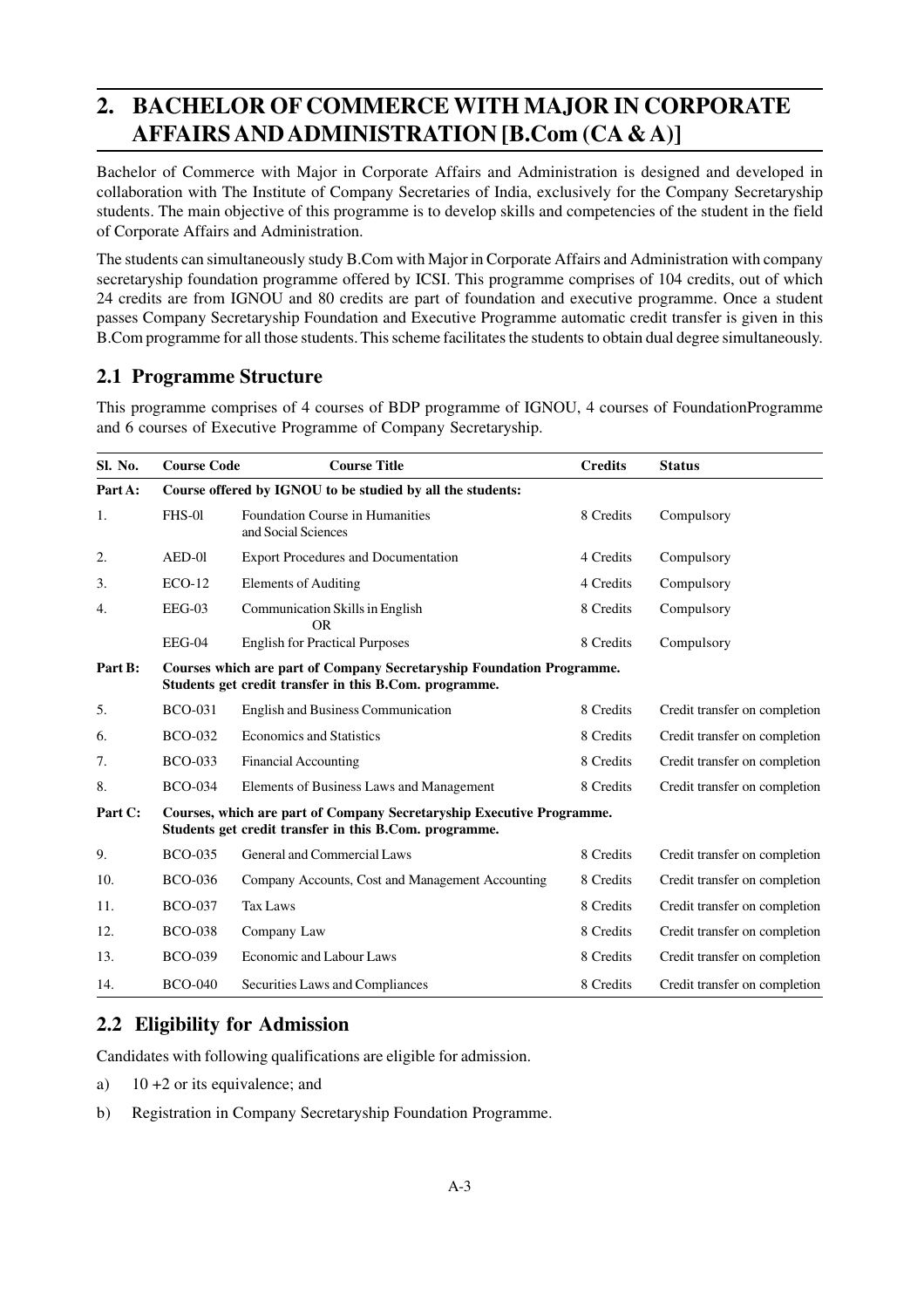Students who have passed Company Secretaryship Intermediate/Executive Programme shall also be eligible for admission.

# **2.3 Medium of Instruction**

B.Com (CA & A) programme is offered in both English and Hindi medium. Printed course material and assignments for IGNOU courses are sent to you in the medium of your option.

# **2.4 Fee Structure**

A consolidated amount of Rs. 4800 as programme fee, shall be payable at the time of admission. A student once admitted shall be deemed to have been admitted for a period of three years. Therefore, there will be no need to re-register for the second year and third year.

The programme fee shall be payable only by means of Demand Draft drawn in favour of "IGNOU" and payable at the city where your regional centre is located. Please write your name and address (in Capitals) and programme name at the back of your demand draft to ensure proper credit to your fee account. Application and D/D are to be submitted at the concerned IGNOU Regional Centres only, but not to send to the head quarters.

# **2.5 Duration of the Programme**

The duration of the programme shall be minimum 3 years and maximum 6 years with a provision for readmission on the completion of maximum duration. The students who have already passed the ICSI Intermediate/Executive programme before joining the IGNOU course may complete the programme in a minimum period of one year. Students who have passed Foundation programme of ICSI can complete this programme within a minimum period of 2 years.

# **2.6 Evaluation Systems**

Part A Courses: are to be completed as per the evaluation system of BDP programme of IGNOU which consists of continuous evaluation through assignments (30% weightage) and term-end examination (70% weightage), which is explained in detail later in this handbook.

**Part B Course:** A student shall pursue these 4 courses of Part B with ICSI and complete them as per the ICSI evaluation system and credit transfer is given.

**Part C Courses:** A student stall pursue 6 courses of Part C with ICSI as a student of ICSI Executive programme. Once these courses are passed as per the examination scheme of the Company Secretaryship, she/he is deemed to have passed all the Part C courses in B.Com and credit transfer is given.

If the students admitted to this programme desire to switch over to Bachelor of Commerce under the existing BDP programme at a later stage, they may be permitted so be providing credit transfer as per the credit transfer scheme in Bachelor Degree Programme.

This programme facilitates simultaneous study of Company Secretaryship. A student admitted to this programme study selected IGNOU courses and complete them as per IGNOU evaluation system. He/She simultaneously study ICSI Foundation/Executive Programme and complete these courses as per the ICSI scheme. Once a student passes those courses, automatic credit transfer is given in **Bachelor of Commerce with Major in Corporate Affairs and Administration.**

The details of the evaluation scheme is as follows:

Based on the marks obtained by the student in Part A, Part B and Part C Courses, as per the evaluation system explained above, the **Bachelor of Commerce with Major in Corporate Affairs and Administration** shall be awarded as per the following marking scheme:

| Unsuccessful          | Below $35\%$    |
|-----------------------|-----------------|
| Pass                  | $35\% - 49.9\%$ |
| Second Division       | $50\% - 59.9\%$ |
| <b>First Division</b> | 60% and Above   |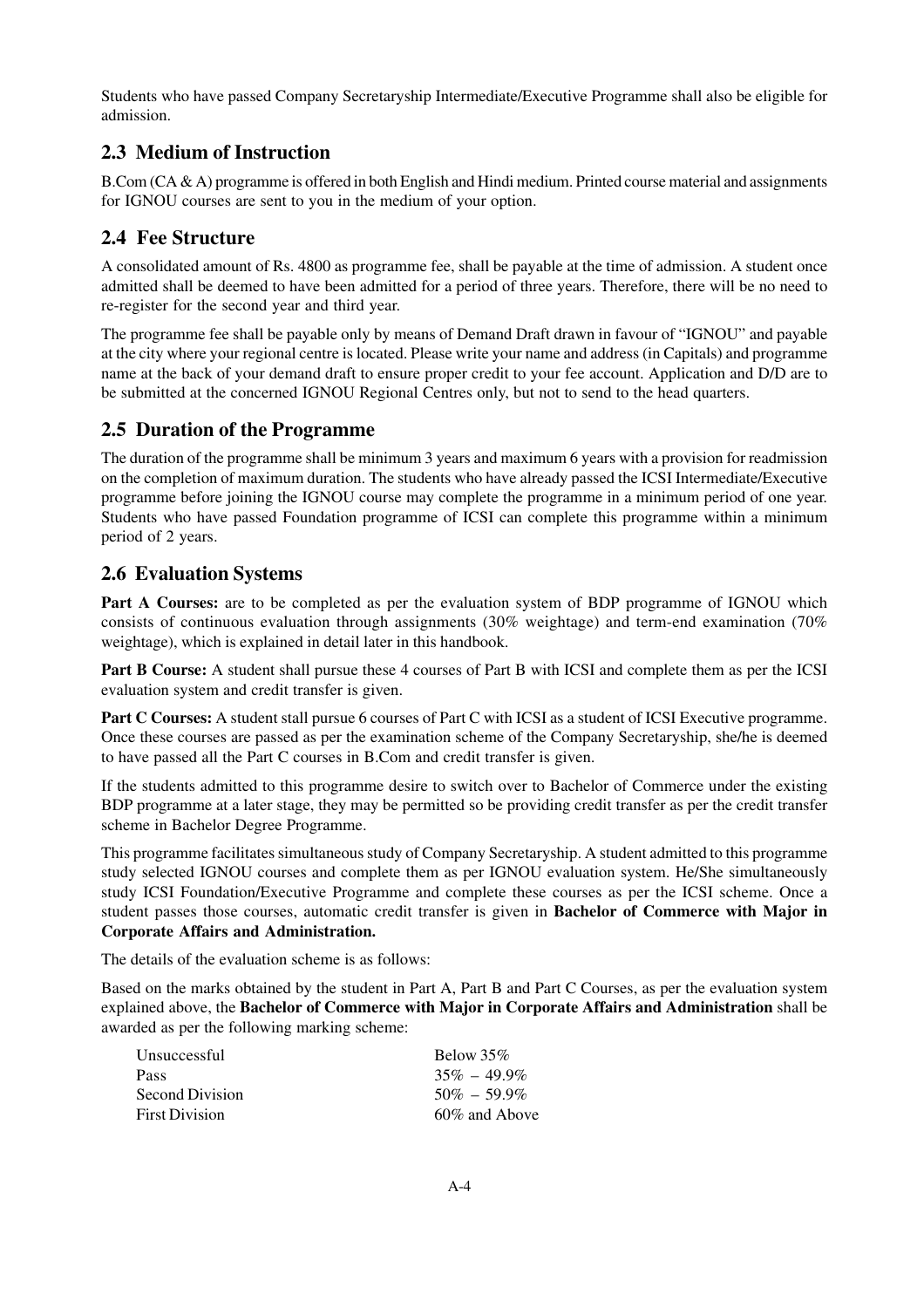# **3. MASTER OF COMMERCE IN BUSINESS POLICY AND CORPORATE GOVERNANCE [M.Com (BP & CG)]**

Master of Commerce in Business Policy and Corporate Governance is designed and developed in collaboration with The Institute of Company Secretaries of India exclusively for the Company Secretaryship Professional Programme students. The main objective of this programme is to develop skills and competencies of the students in Business Policy and Corporate Governance.

Students can simultaneously study this M.Com programme alongwith Company Secretaryship Professional Progamme offered by ICSI. This M.Com programme comprises 12 courses out of which 4 courses are offered by IGNOU and remaining 8 courses are part of Company Secretaryship Professional Programme. Once a student passes 8 courses of Company Secretaryship Professional Programme, he/she receives credit transfer for those 8 courses in this programme. This scheme facilitates the student to obtain dual degree simultaneously when student passes company secretaryship programme.

#### **3.1 Programme Structure: The programme consists of 4 courses from the existing M.Com. programme offered by IGNOU and 8 courses of Company Secretaryship Professional Programme offered by ICSI.**

| Sl. No. | <b>Course Code</b>                                                              | <b>Course Title</b>                                                                      |           |                 |
|---------|---------------------------------------------------------------------------------|------------------------------------------------------------------------------------------|-----------|-----------------|
|         | Part A: Courses offered by IGNOU (which are part of existing M.Com. Programme). |                                                                                          |           |                 |
| 1.      | MCO-01                                                                          | Organisation Theory and Behaviour                                                        | 6 Credits | Compulsory      |
| 2.      | $MCO-03$                                                                        | Research Methodology and Statistical Analysis                                            | 6 Credits | Compulsory      |
| 3.      | IBO-01                                                                          | <b>International Business Environment</b>                                                | 6 Credits | Compulsory      |
| 4.      | <b>IBO-06</b>                                                                   | <b>International Business Finance</b><br><b>OR</b>                                       | 6 Credits | Compulsory      |
|         | $MCO-05$                                                                        | <b>Accounting for Managerial Decisions</b>                                               | 6 Credits | Compulsory      |
|         |                                                                                 | Part B: Courses offered by ICSI as part of Company Secretaryship Professional Programme: |           |                 |
| 5.      | $MCO-031$                                                                       | Company Secretarial Practice                                                             | 6 Credits | Credit transfer |
| 6.      | $MCO-032$                                                                       | Drafting, Appearances and Pleadings                                                      | 6 Credits | Credit transfer |
| 7.      | $MCO-033$                                                                       | Financial, Treasury and Forex Management                                                 | 6 Credits | Credit transfer |
| 8.      | $MCO-034$                                                                       | Corporate Restructuring & Insolvency                                                     | 6 Credits | Credit transfer |
| 9.      | $MCO-035$                                                                       | Strategic Management, Alliances and International Trade                                  | 6 Credits | Credit transfer |
| 10.     | $MCO-036$                                                                       | <b>Advanced Tax Laws and Practice</b>                                                    | 6 Credits | Credit transfer |
| 11.     | <b>MCO-037</b>                                                                  | Diligence and Corporate Compliance Management                                            | 6 Credits | Credit transfer |
| 12.     | <b>MCO-038</b>                                                                  | Governance, Business Ethics and Sustainability                                           | 6 Credits | Credit transfer |

# **3.1 Eligibility for Admission**

Candidates with the following qualifications are eligible for admission:

- (a) Graduate in any discipline or equivalent qualifications from a recognized University/Institute.
- (b) Passed in Company Secretaryship Executive Programme.

Candidates who have already passed the Company Secretaryship course shall also be eligible for admission.

# **3.2 Fee Structure**

A consolidated amount of Rs.6000 shall be payable at the time of registration. There is no fee for the second year. A student once admitted, shall be deemed to have been admitted for the second year also. Therefore, he/she is not required to re-register for the 2nd year and pay any fee.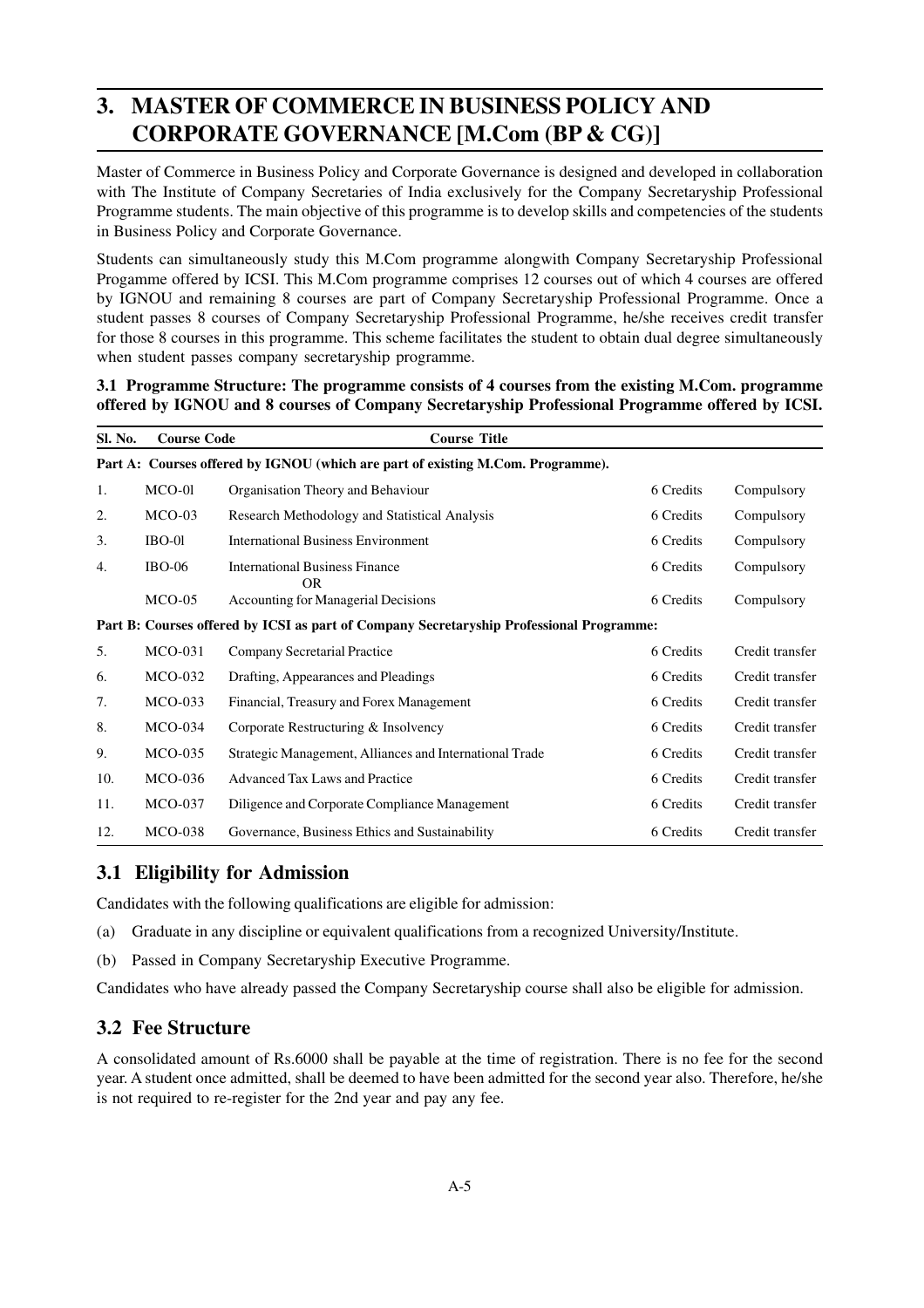The programme fee shall be payable only be means of Demand draft drawn in favour of "IGNOU" and payable at the city where your regional centre is located. Please write your name & address (in Capitals) and programme name at the back of your demand draft to ensure proper credit to your fee account. Application and D/D are to be submitted at the concerned IGNOU regional Centres only, but not to send to the head quarters.

# **3.3 Medium of Instructions**

M.Com (BP & CG) in presently offered in English medium only.

# **3.5 Duration of the Programmes**

The duration of the programme shall be minimum 2 years and maximum 5 years with a provision for readmission on the completion of maximum period. A student, who has already completed ICSI programme, may complete this Programme in a minimum period of one year and a maximum period of four years.

# **3.6 Evaluation System**

The student may simultaneously study M.Com. Programme along with ICSI Professional Programme.

The student shall pursue Part A course with IGNOU and the evaluation system for those courses is the same as the existing M.Com. programme. Evaluation system consists of continuous evaluation through assignments (30% weightage) and term-end examination (70% weightage).

The student shall pursue Part B course with ICSI as part of Company Secretaryship Professional Programme. On completion of Company Secretaryship Professional Programme, students shall get automatic credit transfer for all these courses in this specialized M.Com Programme as may be decided by the Coordination Committee.

At the end, the students are awarded Master of Commerce in Busines Policy and Corporate Governance [M.Com  $(BP & CG)$ ] by IGNOU as per the following scheme:

| Below $40\%$     | Unsuccessful          |
|------------------|-----------------------|
| $40\% - 49.99\%$ | <b>IIIrd Division</b> |
| $50\% - 59.99\%$ | <b>I</b> Ind Division |
| $60\%$ and above | <b>Ist Division</b>   |

If the students admitted to this programme desire to switch over to existing M.Com. Programme at a later stage, they may be permitted so by providing credit transfer as per the credit transfer scheme of IGNOU.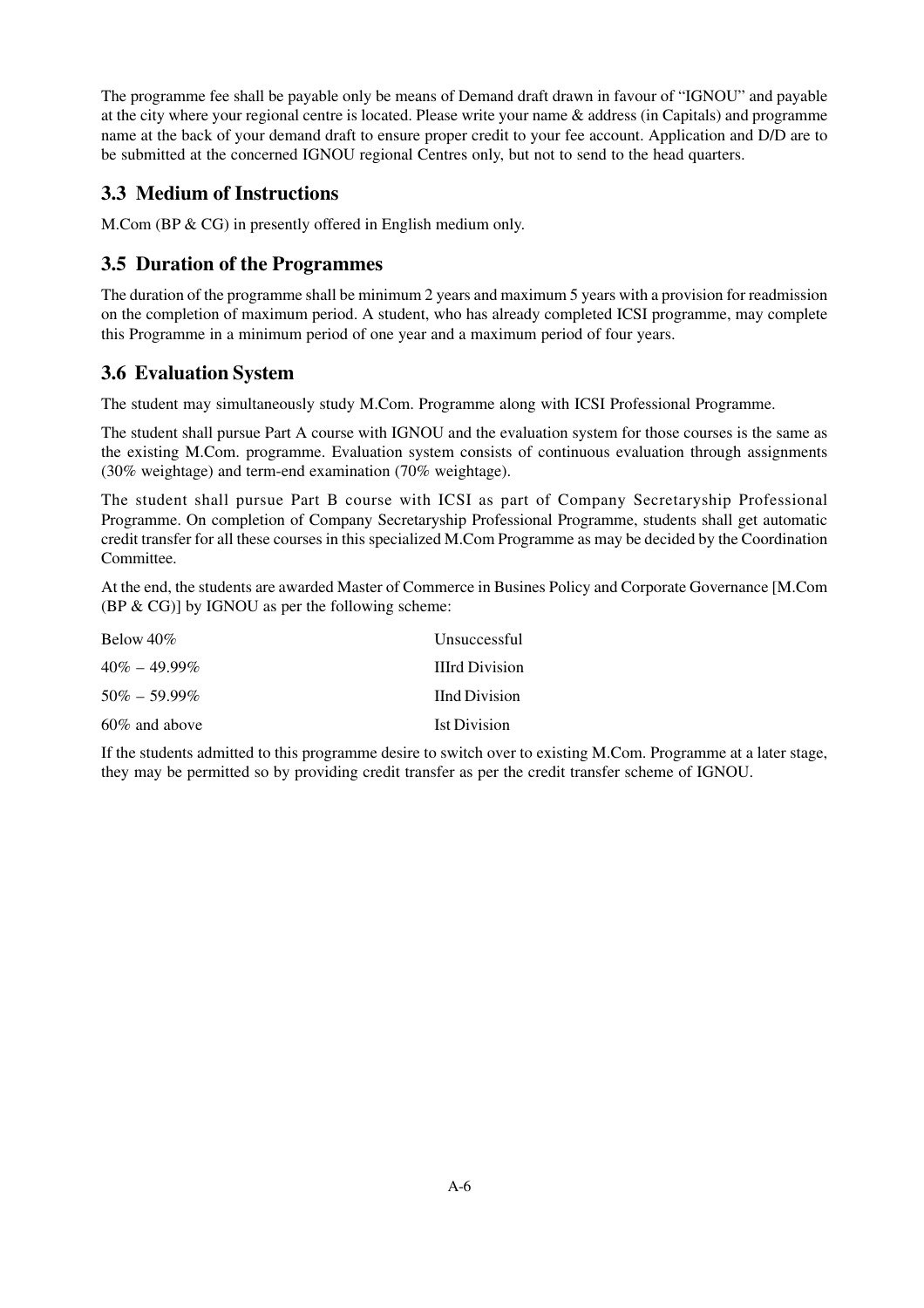# **4. INSTRUCTIONAL SYSTEM**

The methodology of instruction in this University is different from that in the conventional universities. The Open University System is more learner-oriented, and the student is an active participant in the teaching-learning process. Most of the instruction is imparted through distance rather than face-to-face communication.

The University follows a multi-media approach for instruction. It comprises: .

- self-instructional print material
- audio and video-cassettes
- audio-video programmes transmitted through Doordarshan and Radio
- teleconferencing
- face-to-face counselling at Study Centres by academic counsellors
- gyan darshan channel
- assignments
- practicals

# **4.1 Print Material**

Print material is the primary form of instructional material, although there will be a few audio-videoprogrammes and counselling sessions. Therefore, you have to concentrate mainly on the print material that we send you periodically. The print material would be sufficient to write assignment responses and prepare for the term end examinations.

#### **How to Use Print Material**

The print material prepared by the University is self instructional in nature. Each course has been divided into a number of Blocks, generally 8 Blocks for an 8 credit course and 4 or 5 Blocks for a 4 credit course. Each Block consists of a number of Units (lessons). Normally, all the Units covered in one Block have a thematic unity. The first page of each Block indicates the contents of each Block i.e., the number and titles of the Units covered in that Block. This is followed by a brief introduction to the Block. This Block introduction explains the total coverage of the Block as a whole as well as the coverage of each Unit in that Block.

Each Unit is structured to facilitate self study for you. The section on Objectives briefly states what we expect you to attain when you have completed the Unit. In Introduction, there is an attempt to forge a link with the topics of the previous Units and .the topic to be covered in the present Unit. This is followed by the main body of the Unit, which is divided into various sections and subsections. In the main body there are a few self-check exercises under the caption Check Your Progress. Enough space is given for you to write your answers to the questions set in the self-check exercises. Answers to these exercises are given in the section Answers to Check Your Progress Exercises at the end of the Unit.

The section Let Us Sum Up summarises what has been said in the whole Unit. This summary enables you to recall the main points covered in the Unit. To facilitate comprehension, important words/terms covered in the Unit are explained in the section Key Words. Some books for additional reading are suggested in the section Some Useful Books. For your reference purpose some of these books may be available in the study

centre. The section Terminal Questions/Exercises is intended to give you an idea about the nature of question that may be asked in term end examinations. These question and Check Your Progress Exercises are for your practice only, and you should not submit answers to these questions to the University for assessment.

Read the Units carefully and note down the important points. You can use the space in the margin of the printed pages for making notes and writing your comments. While reading the Units mark the words that you do not fully understand. Look for the meaning of such words under the section Key Words or in a dictionary. Read the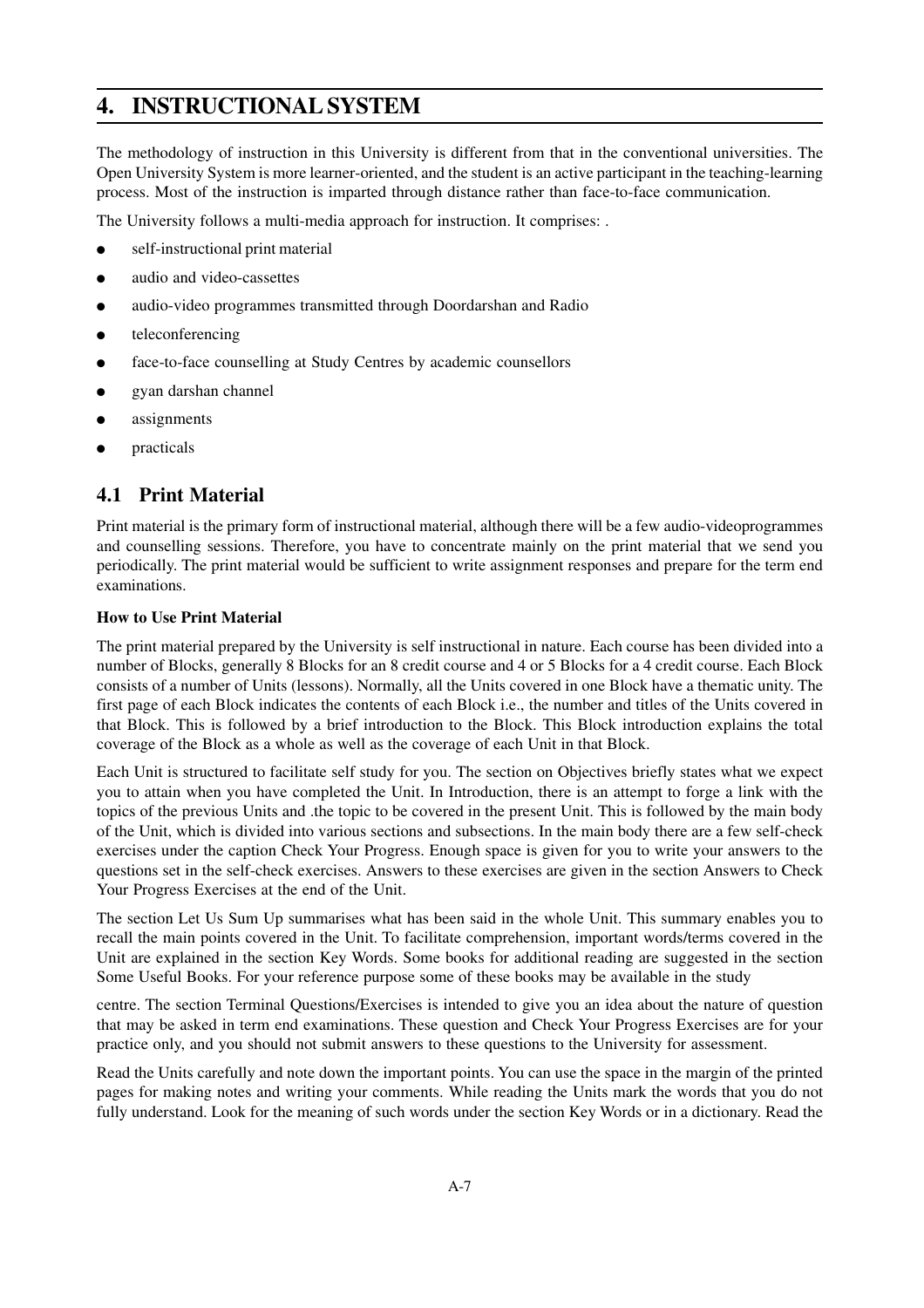Unit again and again until you have understood the point. You may also try to find it in earlier Units as it may be explained there. However, if you still do not understand something, consult your counsellor during the face-toface sessions at the Study Centre for clarification.

Try to answer 'Check Your Progress' questions. These exercises will help you to reinforce the information/ knowledge you gain through your first reading of the text. Proper comprehension of the units and the points/ notes made by you while reading through the Units would help you in answering the Check Your Progress Exercises given in the Units. Once you have written the answer in the blank space provided for each question, you can compare your answers with the answers given in the section' Answers to Check Your Progress Exercises.

# **4.2 Audio-Visual Aids**

In addition to the print material, audio and video tapes have been prepared for each course. The audio-video material is supplementary to the printed material. Hence, we advise you to make use of it, as that will help you to understand the subject better. Video programmes are transmitted by Doordarshan every Monday, Wednesday and Friday from 6.30 to 7.00 in the morning. The Schedule of transmission is communicated to you through the IGNOU Newsletter.

Audio programmes are broadcast in some select states also through Radio stations. Information about these would be available at your Regional Centre.

The telecast schedule for transmission of programmes through Gyan Darshan is communicated through a monthly booklet. Audio-video material will not be supplied individually but will be available to you at the Study Centres. You can watch these programmes during counselling sessions. Students desirous of buying the audio video tapes can procure them from: Director, Electronic Media Production Centre, IGNOU, Maidan Garhi, New Delhi- 110 068.

Course-wise lists of audio-video programmes are given alongwith the course-wise syllabus in this programme guide.

# **4.3 Interactive Radio Counselling**

The University has started interactive counselling through AIR network all over India. You can participate in it by tuning in to your area Radio station. Experts from various discipline areas are available for this counselling. Students can put across their questions to these experts by using the telephone. The telephone numbers are announced by respective Radio Stations. This counselling is available on every Sunday between 4 and 5 in the evening.

# **4.4 Gyan Darshan**

IGNOU in collaboration with Doordarshan now has an exclusive Educational TV Channel of India called Gyan Darshan. It is available through cable TV network. The channel telecasts educational programmes for 24 hours every day. Apart from programmes of IGNOU it will have educational programmes produced by various national education institutions. You should try to get access to it through your cable operator. The schedule of programmes with time and date is sent to all study centers one month in advance. Please obtain it from there.

# **4.5 Teleconferencing**

To reach our students spread in different parts of the country we take the help of teleconferencing. These sessions are conducted from Delhi. The students can attend these at the regional centres and specified study centres of IGNOU. It is a one way video and two way audio facility. You will be sent a schedule with topics in advance through your study centres. The faculty at Delhi and other experts as resource persons participate in these sessions. You can put your problems and questions to these experts through the telephone available at receiving centres. These will help in resolving your queries related to courses and other general information pertaining to programmes of study.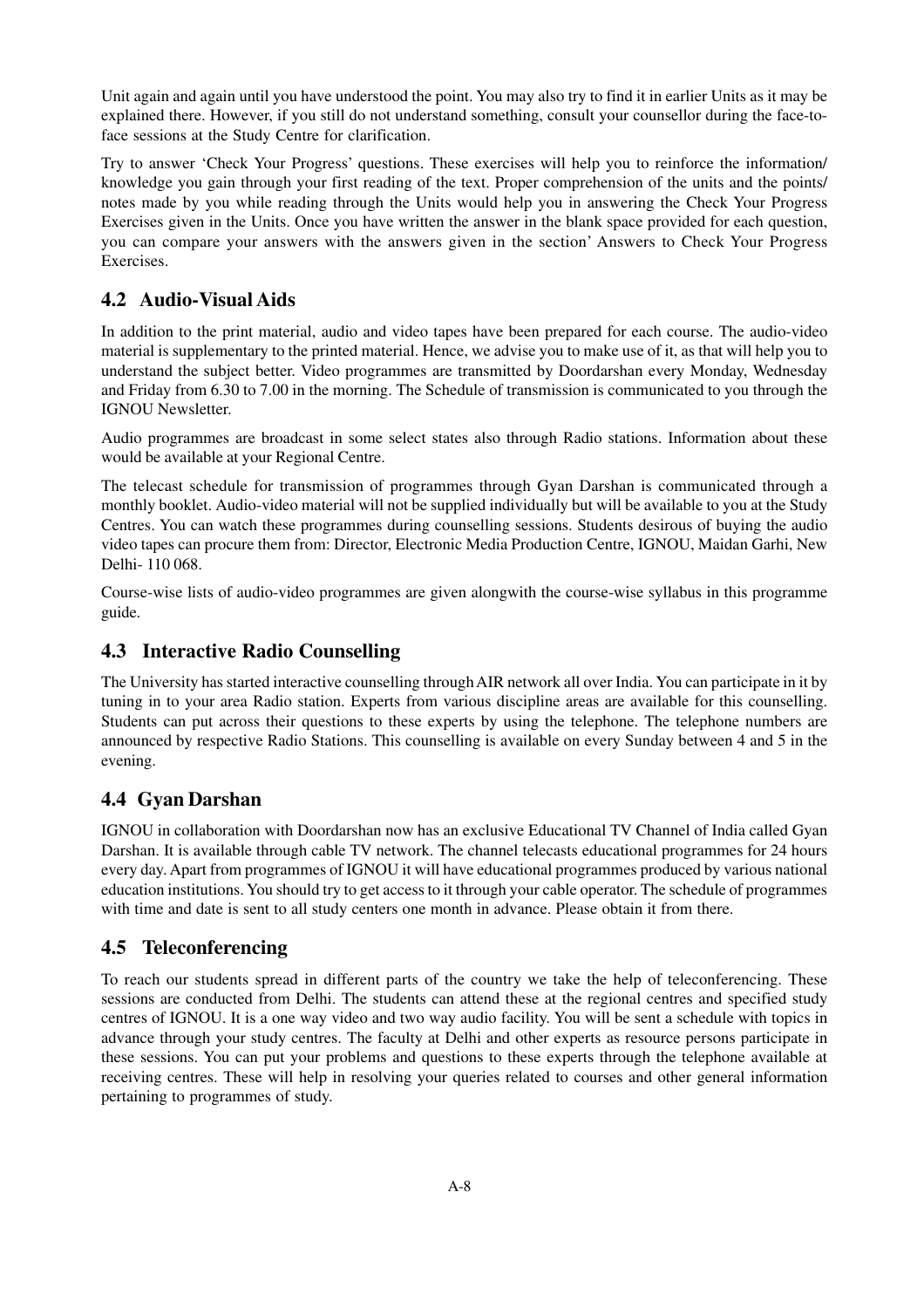# **4.6 Counselling**

In distance education, face-to-face contact between the learners and their tutors/counsellors is an important activity. The purpose of such a contact is to answer some of your questions and clarify your doubts which may not be possible through any other means of communication. It is also intended to provide you an opportunity to meet fellow students. There are experienced academic counsellors at the Study Centres to provide counselling and guidance to you in the courses that you have chosen for study.. The counselling sessions for each of the courses will be held at suitable intervals throughout the academic session. The counselling sessions are not compulsory. However, they may be very useful in certain respects such as: to share your views on the subject with teachers and fellow participants, comprehend some of the complex ideas or difficult issues, and get clarifications for many doubts which you would not otherwise try to raise, and consult academic counselors for selecting courses of study.

Face-to-face counselling will be provided to you at the study centre assigned to you. You should note that the counselling sessions will be very different from the usual classroom teaching or lectures. Counsellors will not be delivering lectures or speeches. They will try to help you to overcome difficulties (academic as well as personal) which you face while studying for this programme. In these sessions you must look into the subject-based difficulties and any other issues arising out of such difficulties. Besides, some of the audio and video cassettes that are available at that time will be played in the counselling sessions.

Before you go to attend the counselling sessions, please go through your course material and note down the points to be discussed. Unless you have gone through the Units, there may not be much to discuss. Try to concentrate on the relevant and the most important issues. Also try to understand each other's points of view. You may also establish personal contact with your fellow participants to get mutual help for academic purposes. Try to get the maximum possible help from your counsellors.

Generally there will be 10 counselling sessions for an 8 credit course and 5 sessions for a 4 credit course.

# **4.7 University Functionaries for Sorting Out Problems**

Learners may seekthe help of following University fimctionaries for sorting out the issues indicated below:

- (i) About Admission, Fee receipt, : Regional Director of your region Re-registration, Re-admission, Change of Study Centre, Bonafide Certificate, Counselling, Evaluation of Assignments. Non-receipt of Study Material and assignments.
- result, Grade card, Change of electives, Indira Gandhi Re-checking, Issuance of Diploma and Maidan Garhi, New Delhi-110 068 Change of Address, etc. E-mail: sred@ignou.ac.in
- (iii) For Migration Certificate : Regional Director

- 
- (ii) About Examination Centre, Exam : Registrar (SED) Ph.: 29538427<br>result. Grade card. Change of electives. Indira Gandhi 29536743 Credit exemption, Credit transfer, National Open University Fax: 29538429
	- alongwith the following documents :
		- (i) Application Form (can be obtained from Regional Centres and H.Q.)
		- (ii) Photocopy of Grade card and Provisional certificate
		- (iii) A fee of Rs. 300/- in the form of Demand Draft drawn in favour of IGNOU payable at the city where your Regional Centre is located.
- (iv) For Change of Region : The Regional Director concerned with copy to : Registrar (SED) Indira Gandhi National Open University, Maidan Garhi, New Delhi- 110068.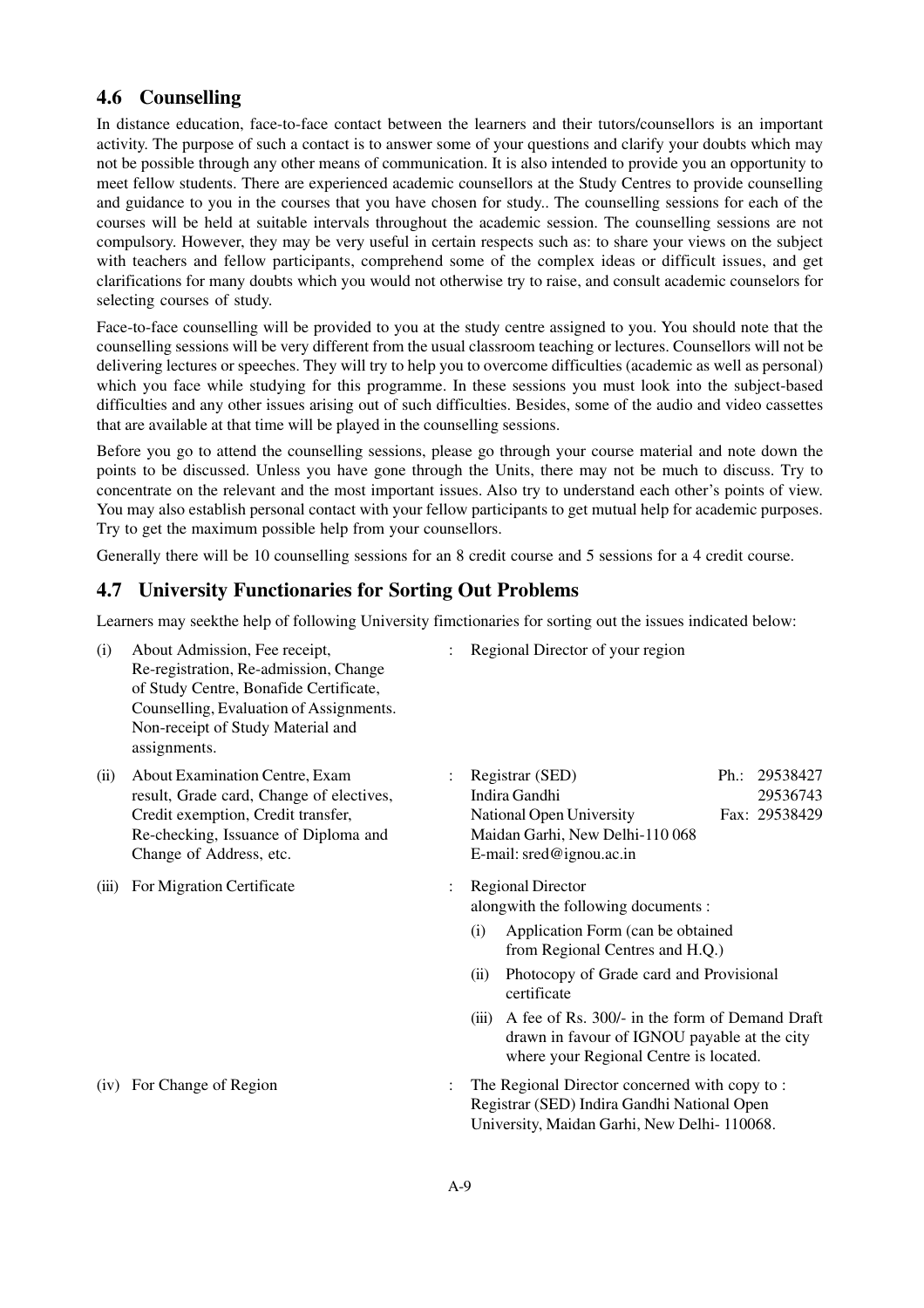| (v) | <b>Subject Related Queries:</b> | B.Com | Prof. M.S.S. Raju                      | Ph.: 29535747 |
|-----|---------------------------------|-------|----------------------------------------|---------------|
|     |                                 |       | Dr. Madhulika                          | 29532073      |
|     |                                 | M.Com | Prof. Madhu Tyagi                      | 29535747      |
|     |                                 |       | Dr. Rashmi Bansal                      | 29532073      |
|     |                                 |       | School of Management Studies           |               |
|     |                                 |       | Indira Gandhi National Open University |               |
|     |                                 |       | Maidan Garhi, New Delhi - 110068.      |               |
|     |                                 |       | E-mail: soms@ignou.ac.in               |               |
|     |                                 |       |                                        |               |

*Students are advised to get in touch with their Study Centres for latest/updated information.*

# **5. STUDENT SUPPORT THROUGH STUDY CENTRES**

To provide effective student support, IGNOU has set up a number of Study Centres all over the country. You will be allotted one of these Study Centres taking into consideration your place of residence or work. However, each Study Centre can handle only a limited number of students and despite our best efforts, it may not always be possible to allot the Study Centre of your choice. The region-wise list of Study Centres is provided in annexure-II of this Programme Guide. The particulars regarding the Study Centre to which you are assigned will be communicated to you.

Every Study Centre will have:

- A Coordinator who will coordinate different activities at the centre.
- An Assistant Coordinator and other supporting staff appointed on a part-time basis.
- Counsellors in different courses to provide counselling and guidance to you in the courses you have chosen.

#### **A Study Centre will have six major functions:**

- 1) **Counselling:** Face-to-face counselling for the courses will be provided at the Study Centres. Generally, as stated earlier, there will be 10 counselling sessions for an 8 credit course and 5 sessions for a 4 credit course. The detailed programme of the counselling sessions will be sent to you by the Coordinator of your Study Centre.
- 2) Evaluation of Assignments: Tutor Marked Assignments (TMA) will be evaluated by the Counsellors appointed for different courses at the Study Centre. These assignments will be returned to you with tutor comments and marks you obtained. These comments will help you in your studies.
- 3) **Library:** For each course some of the books suggested under 'Some Useful Books' will be available in the Study Centre Library. All audio and video tapes are also available in the library.
- 4) **Information and Advice:** At the Study Centre you get relevant information regarding the courses offered by the University, counselling schedules, examination schedule, etc. You will also get guidance in choosing your elective and application-oriented courses.
- 5) **Audio-Video Facilities:** The Centres are equipped with audio-video facilities to help you make use of the audio and video cassettes prepared for different courses. Media notes of these audio-video programmes will also be available at the Study Centre. This will help you to know the contents of each programme.
- 6) **Interaction with Fellow-Students:** In the Study Centres you have an opportunity to interact with fellow students.

# **6. EVALUATION SYSTEM FOR IGNOU COURSES**

1. The Evaluation System for IGNOU courses (i.e., Part A Courses) consists oftwo components: a) **Continuous evaluation through assignments** (Tutor Marked Assignments). b) **Term-end examinations.** In the final results, assignments carry 30% weightage, while 70% weightage is given for term-end examinations.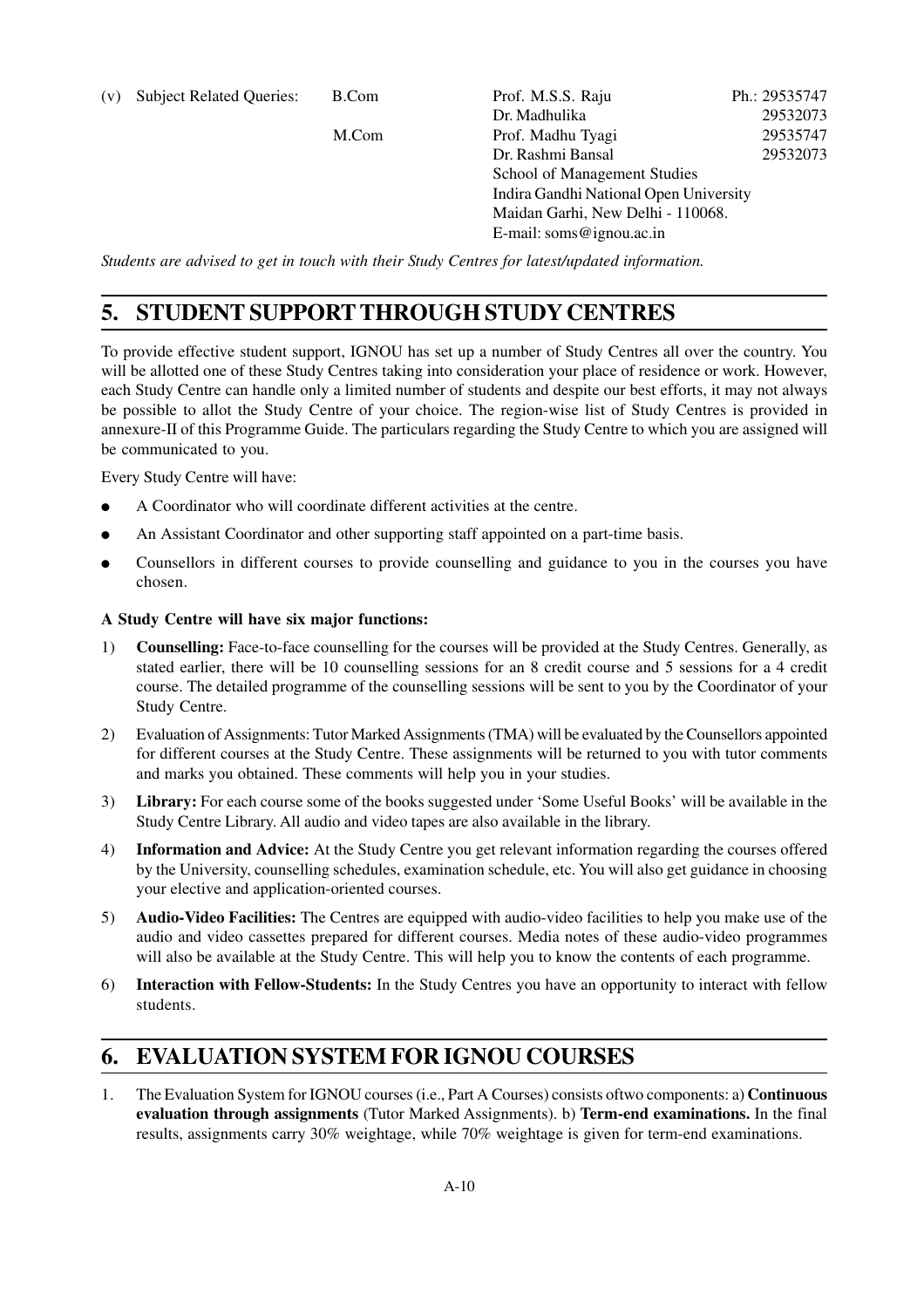- 2. All the assignments and term-end examinations will be scored as a numerical marking scheme.
- 3. **To claim B.Com degree**, you have to secure at least 35% marks in both continuous evaluation (assignments) as well as term-end examination of each course. The scores of continuous evaluation and term-end examination are not complementary to each. The above condition is mandatory for all IGNOU courses of this B.Com programme.

Depending on the percentage of marks secured by a candidate, the divisions will be awarded as follows:

| 1 st Division        | $60\%$ and above |
|----------------------|------------------|
| <b>IInd Division</b> | 50\% to 59.9\%   |
| Pass                 | 35\% to 49.9\%   |
| Unsuccessful         | Below $35\%$     |

4. **To claim M.Com degree**, you have to secure at least 40% marks in both continuous evaluation (assignments) as well as term-end examination of each course. The scores of continuous evaluation and term-end examination are not complementary to each other. The above condition is mandatory for all IGNOU courses of this M.Com programme.

Depending on the percentage of marks secured by a candidate, the divisions will be awarded as follows:

| 1st Division  | $60\%$ and above   |
|---------------|--------------------|
| IInd Division | 50\% to 59.9\%     |
| Pass          | $40\%$ to $49.9\%$ |
| Unsuccessful  | Below $40\%$       |

# **6.1 Continuous Evaluation Through Assignments**

Assignments constitute the continuous evaluation. The submission of assignments is compulsory. The marks that you get in your assignments will be counted in your final result. Assignments of a course carry 30% weightage while 70% weightage is given to the term-end examinations. Therefore, you are advised to take your assignments seriously.

You have to submit your assignment response sheets to the Coordinator of the Study Centre assigned to you. Submission of assignments is compulsory. You will not be allowed to appear for the term-end examination for any course if you do not submit the assignments in time for that course. If you appear in term-end examination, without submitting the assignments the result of term-end examination would be liable to be cancelled.

The main purpose of assignment is to test your comprehension of the learning materials you receive from us and also to help you get through the courses. The evaluators/counsellors after correcting the assignments send them back to you with their comments and marks. The comments guide you in your study and help in improving it.

The content provided in the printed course materials should be sufficient for answering the assignments. Please do not worry about the non-availability of extra reading materials for working on the assignments. However, if you have easy access to other books, you may make use of them. The assignments are designed in such a way as to help you concentrate mainly on the printed course materials and exploit your personal experience.

There is one Tutor Marked Assignments (TMA) per course, which is evaluated by the counsellor. Thus, you have to attempt one assignment for each course.

You have to complete and submit the assignments at the study centre within the due date specified in the assignments booklet or within one month of the date of receipt of assignments, whichever is later. The University/ Co-ordinator of the Study Centre has the right to reject the assignments submitted after the due date. You are, therefore, advised to submit the assignments before the due date.

For your own record, retain a copy of all the assignment responses which you submit to the Coordinator of study centre. If you do not get back your duly evaluated tutor marked assignments along with a copy of assessment sheet containing comments of evaluator on your assignment within a month after submission, please try to get it personally from your study centre. This may help you to improve upon future assignments. Also maintain an account of the corrected assignment responses received by you after evaluation. This will help you to represent your case to the University in case any problem arises.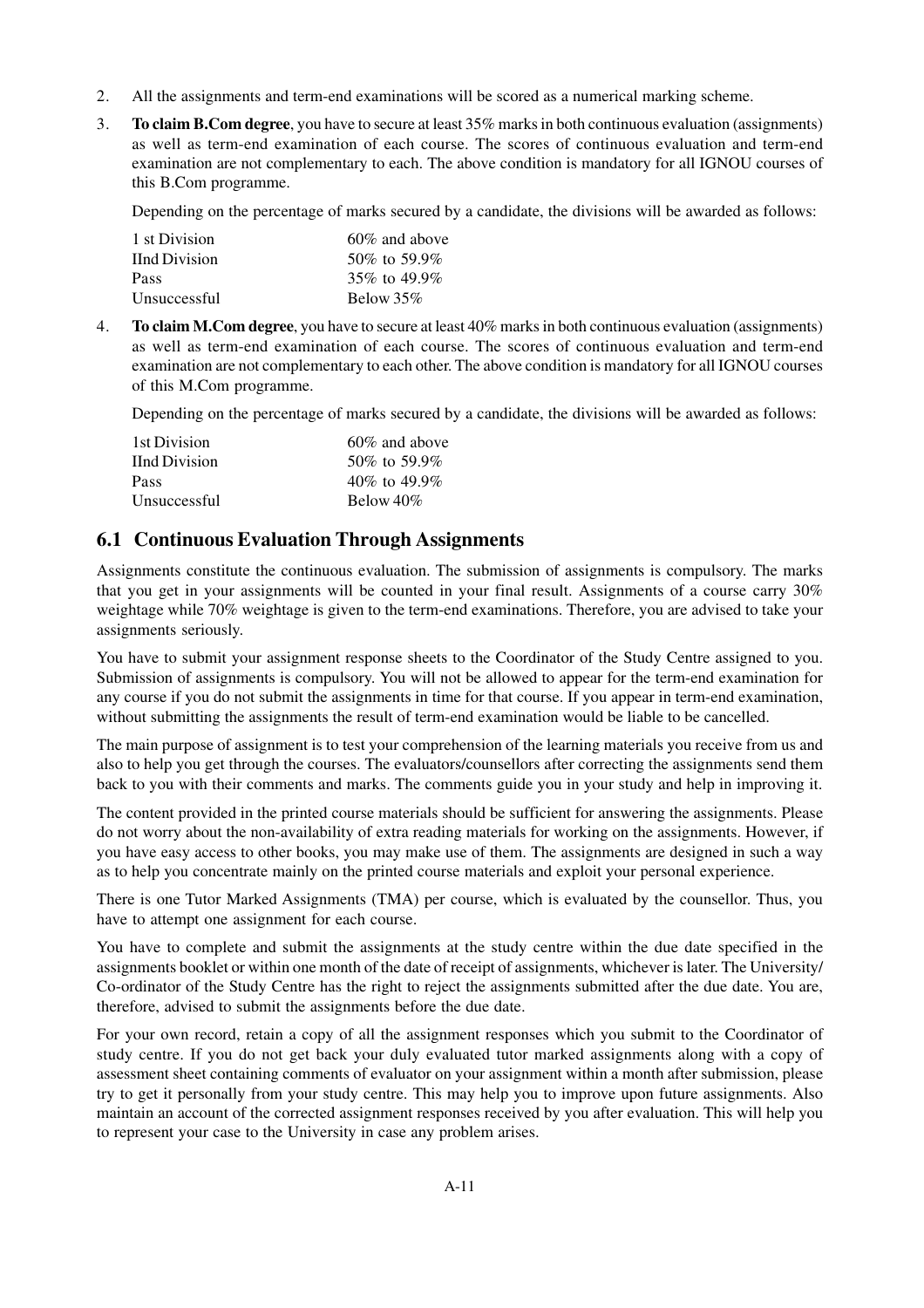If you do not get pass marks in any assignment, you have to submit it again. To get fresh assignments you should write to Director, MPDD, IGNOU, Maidan Garhi, New Delhi - 110068. You may also download from IGNOU web site www.ignou.ac.in. However, once you get the pass grade in an assignment, you cannot resubmit it for improvement of grade. Assignments are not subject to re-evaluation except for factual errors, if any, committed by the evaluator. The discrepancy noticed by you in the evaluated assignments should be brought to the notice of the Coordinator of the Study Centre, so that the correct score is forwarded by him to the Student Evaluation Division at Headquarters. Score communicated by the study centre through any mode other than the award list will not be acceptable to the university for taking your score of assignments on your record.

In case you find that the score indicated in the assignment sheet of your Tutor Marked Assignment has not been correctly reflected or is not entered in your grade card, you are advised to contact the coordinator of your study centre with a request to forward correct award list to the Student Evaluation Division at the Headquarters.

Specific Instructions for Tutor Marked Assignments (TMAs)

- 1) Write your Enrolment Number, Name, Full Address, Signature and Date on the top right hand corner of the first page of your response sheet.
- 2) Write the Programme Title, Course Code, Course Title, Assignment Code and Name of your Study Centre on the left hand comer of the first page of your response sheet. Course Code and Assignment Code may be reproduced from the assignment. The top of the first page of your response sheet should look like this:

- 3) Use only foolscap size paper for your response and tie all the pages carefully. Avoid using very thin paper. Allow a 4 cm margin on the left and at least 4 lines in between each answer. This may facilitate the evaluator to write useful comments in the margin at appropriate places.
- 4) Write the responses in your own hand. Do not print or type the answers. Do not copy your answers from the UnitslBlocks sent to you by the University. If you copy, you will get zero marks for the respective question.
- 5) Do not copy from the response sheets of other students. If copying is noticed, the assignments of such students will be rejected.
- 6) Write each assignment separately. All the assignments should not be written in continuity.
- 7) Write the question number with each answer.
- 8) The completed assignment should be sent to the Coordinator of the Study Centre allotted to you. Under any circumstances do not send the tutor marked response sheets to the Student Registration and Evaluation Division at Head Quarters for evaluation.
- 9) After submitting the assignment at the Study Centre get the acknowledgment from the Coordinator on the prescribed assignment remittance-cum-acknowledgment card.
- 10) In case you have requested for a change of Study Centre, you should submit your Tutor Marked Assignments only to the original Study Centre until the change of Study Centre is notified by the University.

# **6.2 Term-end Examinations**

As stated earlier, for all IGNOU courses term-end examination is the major component of the evaluation system and it carries 70% weightage in the final result.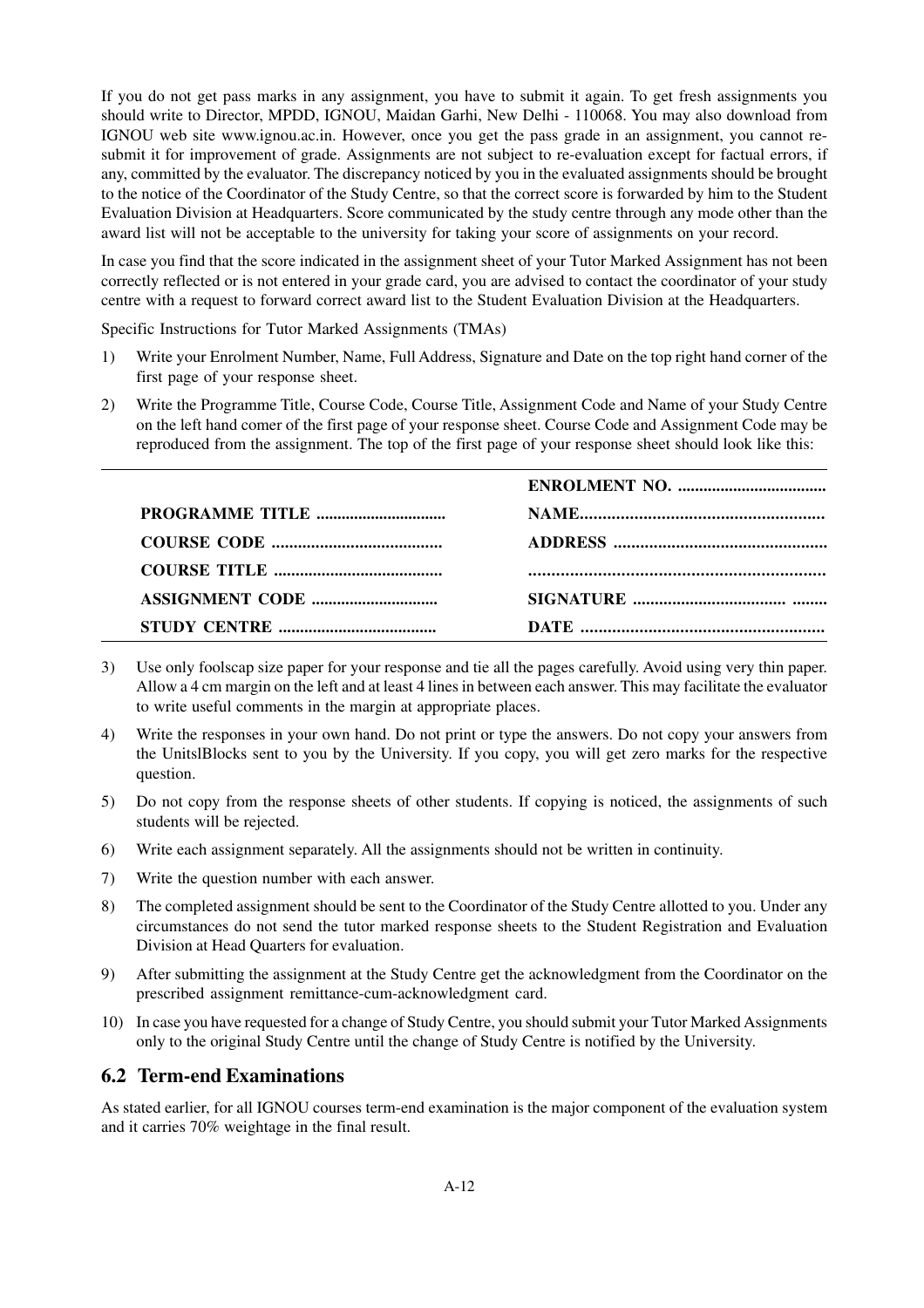The University conducts term-end examination twice a year i.e., in June and December. You can take the examination only after completion of the course. In the first year, you can take the examinations in June, failing which you can take the same subsequently in December or June.

In case you fail to get a pass score in the Tenn-end Examination, you will be eligible to reappear at the next Tennend Examination for that course as and when it is held, within the total span of the programme.

Eligibility for Examination: To be eligible to appear at the Tenn-end Examination in any course, you are required to fulfil the following four conditions.

- 1) Only in the courses you have selected at the time of admission.
- 2) You should complete the submission of assignments for the respective course.
- 3) You should submit the examination fonn in time (which is explained later).

**Examination Date Sheet:** Examination date sheet (Schedule which indicates the date and time of examination for each course) is sent to all the Study Centres approximately 5 months in advance. The same is also notified through IGNOU News Letter from time to time. Thus, nonnally, the date sheet for June examinations is sent in the month of January/ February and for December examination in the month of July/ August. You are advised to see whether there is any clash in the examination dates of the courses you wish to take i.e. examination of any two courses you wish to take are scheduled on the same day at the same time. If there is any clash, you are advised to choose one of them in that examination and the other course in the next examination (i.e., June or December as the case may be).

**Examination Form:** It is an essential pre-requisite for you to submit the Examination Form for taking examination in any course. The examination forms are available at Study Centres/Regional Centres/Student Division at Headquarters and you may also download from INTERNET. A copy is also printed here in this Programme Guide. You can take photocopy of this form and use it. Only one form is to be submitted for all the courses in one term-end examination. You have to pay Rs.50 per course for the term-end examinations.

**The filled in examination form is to be submitted to the Registrar, SED, Indira Gandhi National Open University, Maidan Garhi, New Delhi-l10068. The last dates for submission of examination forms are 1st to 31st March for the examination to be held in June, and 1st August to 30th September for examinations to be held in December. The last dates for receipt of examination forms are as under:**

| For June TEE            | <b>For December TEE</b>         | <b>Fee</b>                               |
|-------------------------|---------------------------------|------------------------------------------|
| 1st March to 31st March | 1st September to 30th September | Rs. 50 per course                        |
| 1st April to 20th April | 1st October to 20th October     | Rs. $50$ per course + Late fee Rs. $300$ |
| 21st April to 15th May* | 21st October to 15th November*  | Rs. 50 per course $+$ Late fee Rs. 500   |
| 16th May to 28th May*   | 16th November to 28th November* | Rs. 50 per course $+$ Late fee Rs. 1000  |

\*During these dates, submit the examination form with the requisite fee to the concerned Regional Centre for outside Delhi. For Delhi Region, submit to the Registrar, SED, New Delhi. Examination for these students will be conducted at the respective Regional Centre City only.

Please write your correct enrolment number, programme code and name at the back of the Demand Draft/IPO drawn in favour of IGNOU, New Delhi for Rs. 300/500/1000 representing late fee and properly tag with your examination form to avoid its misplacement. The examination form received after due dates without late fee, wherever applicable, shall be rejected.

**Admit Card:** After receiving the examination forms from you, the University will send admit card to you before the commencement of examination. This information shall be also available in IGNOU website: www.ignou.ac.in. If you do not receive the admit card 7 days before the commencement of examinations, you may contact your Study Centre or Regional Centre or Student Evaluation Division at the Headquarters. If your name is registered for examinations in the list sent to the 'Study Centre, even if you have not received admit card or misplaced it, you can take the examination by showing your Identity Card (Student Card) to the examination centre superintendent.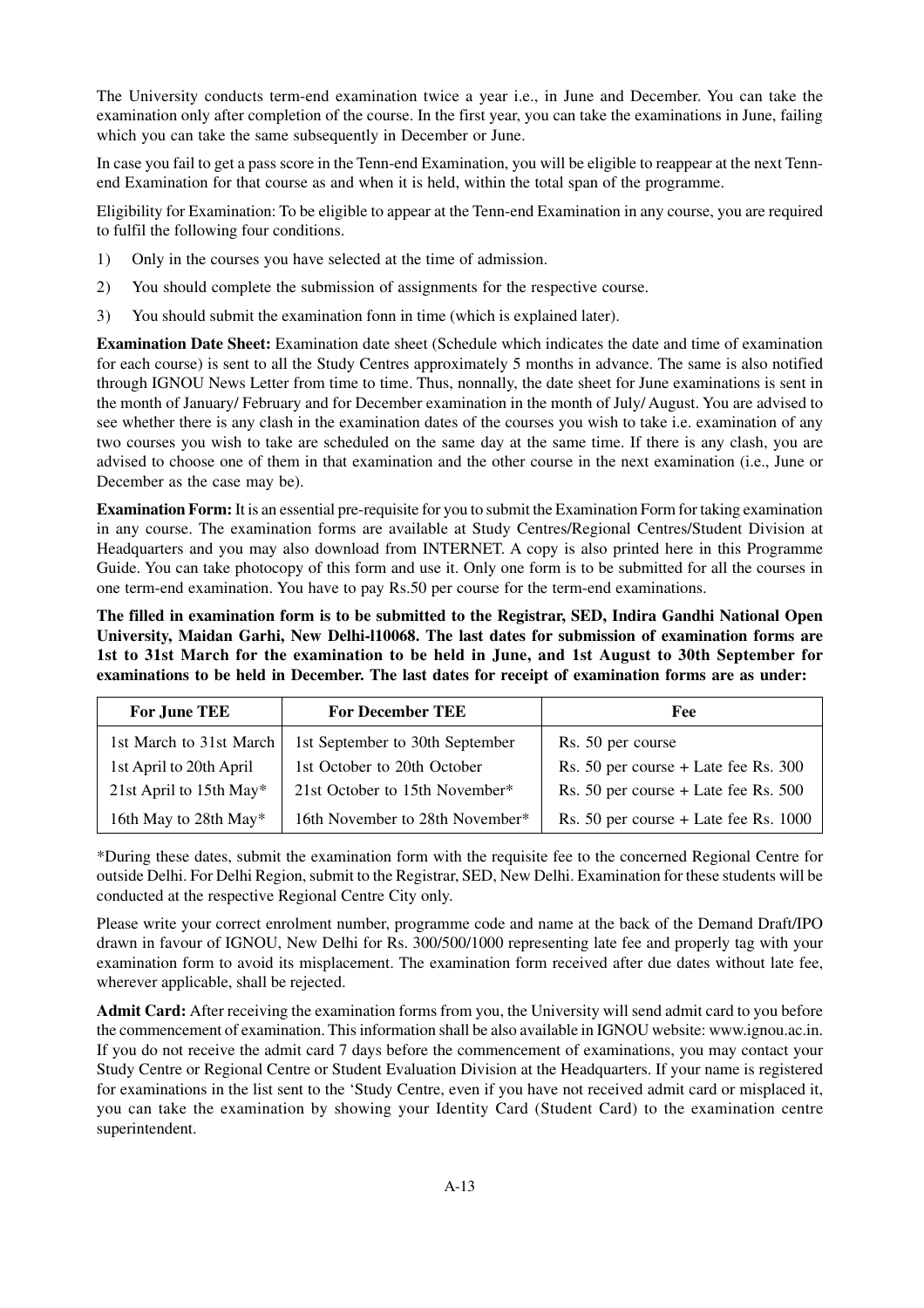Every student must bring identity card for appearing in term end examination along with the admit card.

**Examination Centre:** Your Study Centre is normally your examination center. The University at its discretion may allot you any examination centre other than your study centre. Change of examination centre is not generally permitted. In exceptional cases change of centre may be considered. For this students should apply one month in advance to Registrar, SED at IGNOU.

Your enrolment number is your Roll Number for examinations. Be careful in writing it. Any mistake in writing the Roll Number will result in non-declaration of your result.

**Declaration of Result:** It is your duty to check whether you are registered for that course and whether you are eligible to appear for that examination or not. If you neglect this and take the examination without being eligible for it, your result will be cancelled.

Although all efforts are made to declare the result in time, there will be no binding on the University to declare the results of the last examination before commencement of next examination. You are therefore, advised to fill up the form without necessarily waiting for the result and get it cancelled at a later date if so required.

Study Centre is the contact point for you. The University cannot send communication to all the students individually. All the important communications are sent to the Coordinators of the Study Centres and Regional Directors. The Coordinators would display a copy of such important circular/notification on the notice board of the Study Centre for the benefit of all the Students. You are, therefore, advised to get in touch with your Coordinator for day-to-day information about assignments, submission of examination forms, date-sheet, list of students admitted to a particular examination, declaration of result, etc.

While communicating with the University regarding examination, please clearly write your enrolment number and complete address. In the absence of such details, we will not be able to attend to your problems.

**Early Declaration of Results:** In order to facilitate the students, who have got offer of admission for higher study and/or selected for employment etc. and are required to produce statement of marks/grade cards by a specified given date, which is before the prescribed dates for declaration of the University's results, the University arranges early processing of their answer scripts and declaration of their results. The students are required to apply in prescribed application form with fee of Rs. 700 per course by means of demand draft drawn in favour of IGNOU and payable at New Delhi alongwith attested photocopy of offer of admission/employment. They can submit their request for early declaration before the commencement of the term-end examination i.e. before 1st June and 1st December respectively. The University, in such cases, will make arrangement for early processing of answer scripts and declare the result as a special case possibly within a month time from the date of conduct of examination.

Application for early declaration, for the reasons such as to apply for recruitment/higher study/post and promotion purpose etc. will not be entertained.

Early declaration of result is permissible in term-end examination only and not in Practicals/Lab courses, Project, Workshop, Assignment and Seminar etc.

A sample prescribed application form with rules and regulations in detail for this purpose is given in the student handbook & prospectus and also made available at University's website *www.ignou.ac.in*

**Re-evaluation of Answer Script(s):** The students, who are not satisfied with the marks/grade awarded to them in the Term-end Examination may apply for re-evaluation before 31st March for result of December termend examination and 30th September for result of June term-end examination or within one month from the date of declaration of results i.e. the date on which the results are made available on the University's website on payment of Rs. 500 per course by means of demand draft drawn in favour of IGNOU and payable at New Delhi in the prescribed application form. The better of the two scores of original marks/grades and marks/grades after re-evaluation will be considered and updated in students' record.

Re-evaluation is permissible in term-end examination only and not in Practicals/Lab courses, Project, Workshop, Assignment and Seminar etc.

A sample prescribed application form with rules and regulations in detail for this purpose is given in the student handbook & prospectus and also made available at University's website *www.ignou.ac.in*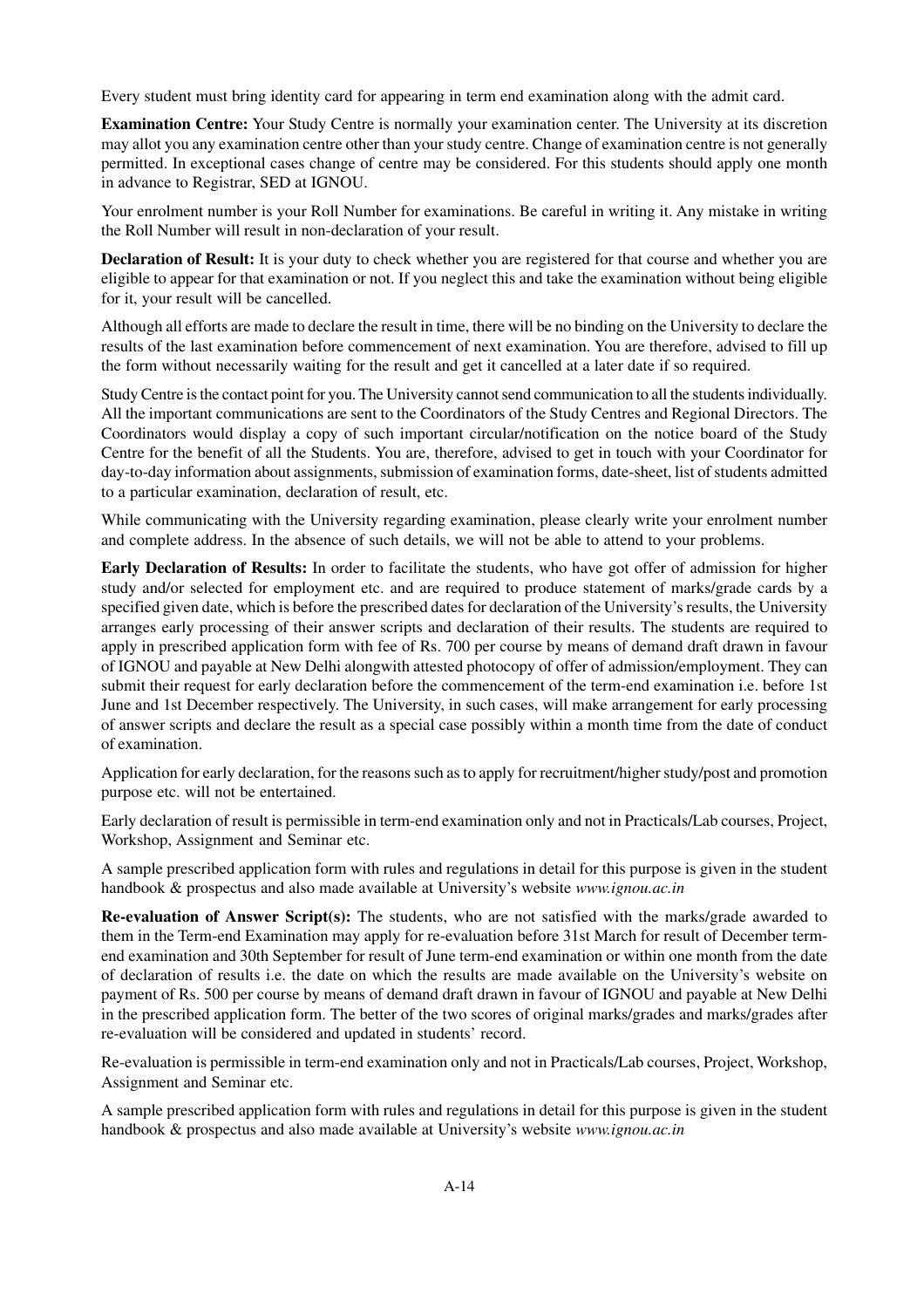**Improvement in Division/Class:** The students of Bachelor's/Master's degree programme, who have completed the programme and wish to improve their Division/Class may do so by appearing in term-end examination. The eligibility is as under:

- (a) The students of Bachelor's/Master's degree programme, who fall short of 2% marks to secure 2nd and 1st division.
- (b) The students of Master's degree programme only, who fall short of 2% marks to secure overall 55% marks.

Students may apply in the prescribed application form from 1st to 30th April for June term-end examination and from 1st to 31st October for December term-end examination alongwith fee @ Rs. 500 per course by means of demand draft drawn in favour of IGNOU and payable at New Delhi.

The improvement is permissible in term-end examination only and not in Practicals/Lab courses, Project, Workshop, Assignment and Seminar etc.

A sample prescribed application form with rules and regulations in detail for this purpose is given in the student handbook & prospectus and also made available at University's website *www.ignou.ac.in*

**Photocopy of the Evaluated Answer Script:** The students may obtain the photocopy of the evaluated answer scripts for the term-end examination on request. They may apply in the prescribed application form from 1st March to 15th April for June Term-end Examination and from 1st September to 15th October for December Term-end Examination alongwith the requisite fee of Rs. 100/- per course by means of demand draft drawn in favour of 'IGNOU' and payable at 'New Delhi'.

A sample prescribed application form with rules and regulations in detail for this purpose is given in the students handbook & prospectus and also made available at University's website *www.ignou.ac.in*

**Issue of Official Transcript:** The students may also obtain 'Official Transcript' for submission to the Overseas or Indian Institutes/Universities on request. They may apply in the prescribed form by paying the requisite fee as under by means of demand draft in favour of 'IGNOU' and payable at 'New Delhi':

- 1. Rs. 200/- per transcript, if it is to be sent to the student/institutes in India.
- 2. Rs. 400/- per transcript, if required to be sent to the Institutes outside India by the University.

A sample prescribed application form with rules and regulations in detail for this purpose is given in the students handbook & prospectus and also made available at University's website *www.ignou.ac.in*

# **7. OTHER USEFUL INFORMATION**

# **7.1 IGNOU Newsletter**

The University publishes newsletter two times in a year in English as well as in Hindi. It is mailed to the students free of cost. All the important information relevant to the students is published in the newsletter.

# **7.2 Reservation of Seats**

The University provides reservation of seats for schedule castes, scheduled tribes, other backward classes, wards of defence personnal who lost their lives or were seriously injured and physically handicapped students as per the Government of India rules.

# **7.3 Scholarships and Reimbursement of Fees**

Reserve categories viz., scheduled caste/schedule tribe other backward classes and physically handicapped students, have to pay the fees at the time of admission to the University along with other students.

Physically Handicapped students admitted to IGNOU are eligible for Government of India scholarships. They are advised to collect the scholarship fonns from the Directorate of Social Welfare or Office of the Social Welfare Officer of the concerned State Government and submit the filled-in fonns to them through the concerned Regional Director ofIGNOU.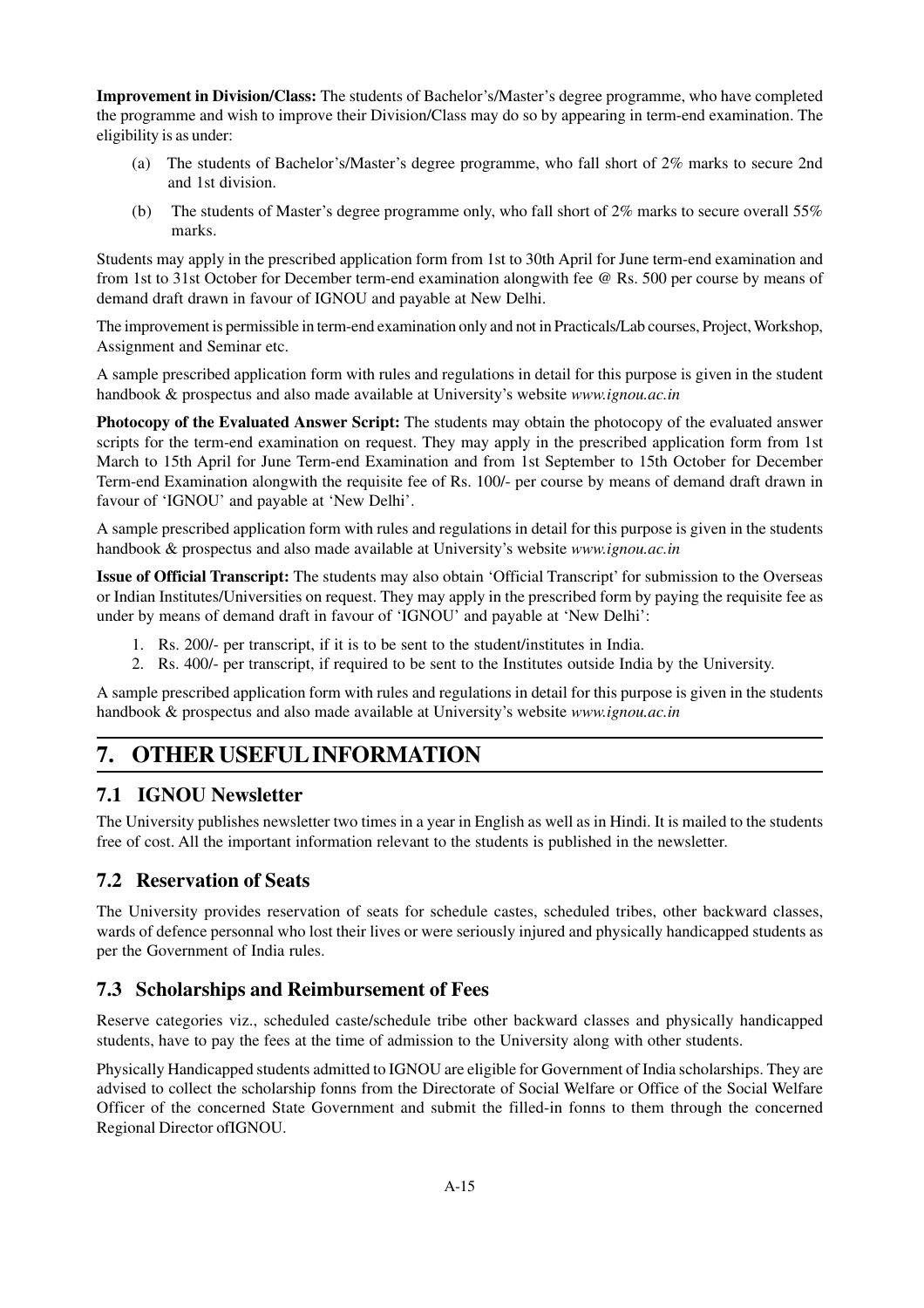Similarly, for reimbursement of programme fees SC/ST students have to submit their fonns to the Directorate of the Social Welfare or Office of the Social Welfare Officer of the respective State Government through the concerned Regional Director ofIGNOU.

# **7.4 Provisional Certificate**

On request from the student a provisional certificate will be issued on completion of IGNOU courses. For provisional certificate you have to write to the Registrar, SR&E Division, IGNOU, New Delhi-l 10068, in prescribed fonn as contained in this Programme Guide.

# **7.5 Change of Medium**

Change of Medium for IGNOU courses is also pennitted within one month of the first receipt of study material on payment of Rs. 200 plus Rs. 200 per 2/4 credit course and Rs. 400 per 6/8 credit course by demand draft drawn in favour of IGNOU and payable at Delhi. The change of medium shall be effective for subsequent dispatch of course materials. For replacement of course material send the books already received to the Director of your Regional Centre along with the copy of letter from SR Division, admitting the change of medium retaining a photocopy of it for further reference and record.

For change of course/programme/medium, you should address your form (given in this programme guide) to the Registrar, Students Registration Division, IGNOU, Maidan Garhi, New Delhi110068 along with the draft for requisite fee.

# **7.6 Change or Correction of Address**

There is a printed card for the change/correction of address. This card is now sent to you along with the study material; a copy of the same is given in this programme guide. In case there is any correction or change in your address, your are directed to make use of that printed card addressed to your concerned Regional Director (email is not entertained). The Regional Office will verify your signature from the original records and forward the same to the Registrar, SR Division, IGNOU, Maidan Garhi, New Delhi 110068 for further necessary action. You are advised not to write letter to any other officer in the University, except to your Regional Director in this regard. Nonnally, it takes four to six weeks to effect the change. Therefore, you are advised to make your own arrnagements to redirect the mail to the changed addressed during this period.

# **7.7 Change of Study Centre**

The candidates are required to opt only such study centres which are activated for the programme. As far as possible the university will allot the study centre opted by the candidate. However, the university may change the study centre at its convenience without concurrence of the student at any time.

For the purpose of change of Study Centre, you have to send request to the Director of your Regional Centre. A copy of the same may be sent to Student Registration Division at the headquarters.

Counselling facilities for a programme may not be available at all the Centres. As such you are advised to make sure that counselling facilities are available for the programme you have chosen, at the new Centre opted for. As far as possible the request for change of Study Centre is considered favourably. However, the allotment of new Study Centre is subject to availability of seats for the programme at the new Centre asked for.

# **7.8 Change of Regional Centre**

When you want transfer from one Region to another Region, you have to write to that effect to the Regional Centre from where you seek a transfer marking copies to the Regional Centre where you would like to be transferred to and also to Registrar (SRD), New Delhi. Further, you have to obtain a certificate from the Coordinator of the Study Centre from where you are seeking transfer regarding the number of assignments submitted. The Regional Director from where you are seeking the transfer will transfer all records to the Regional Centre where you seek transfer under intimation to you and Registrar (SRD). The records are normally sent by Registered Post to guard against loss in the postal transit.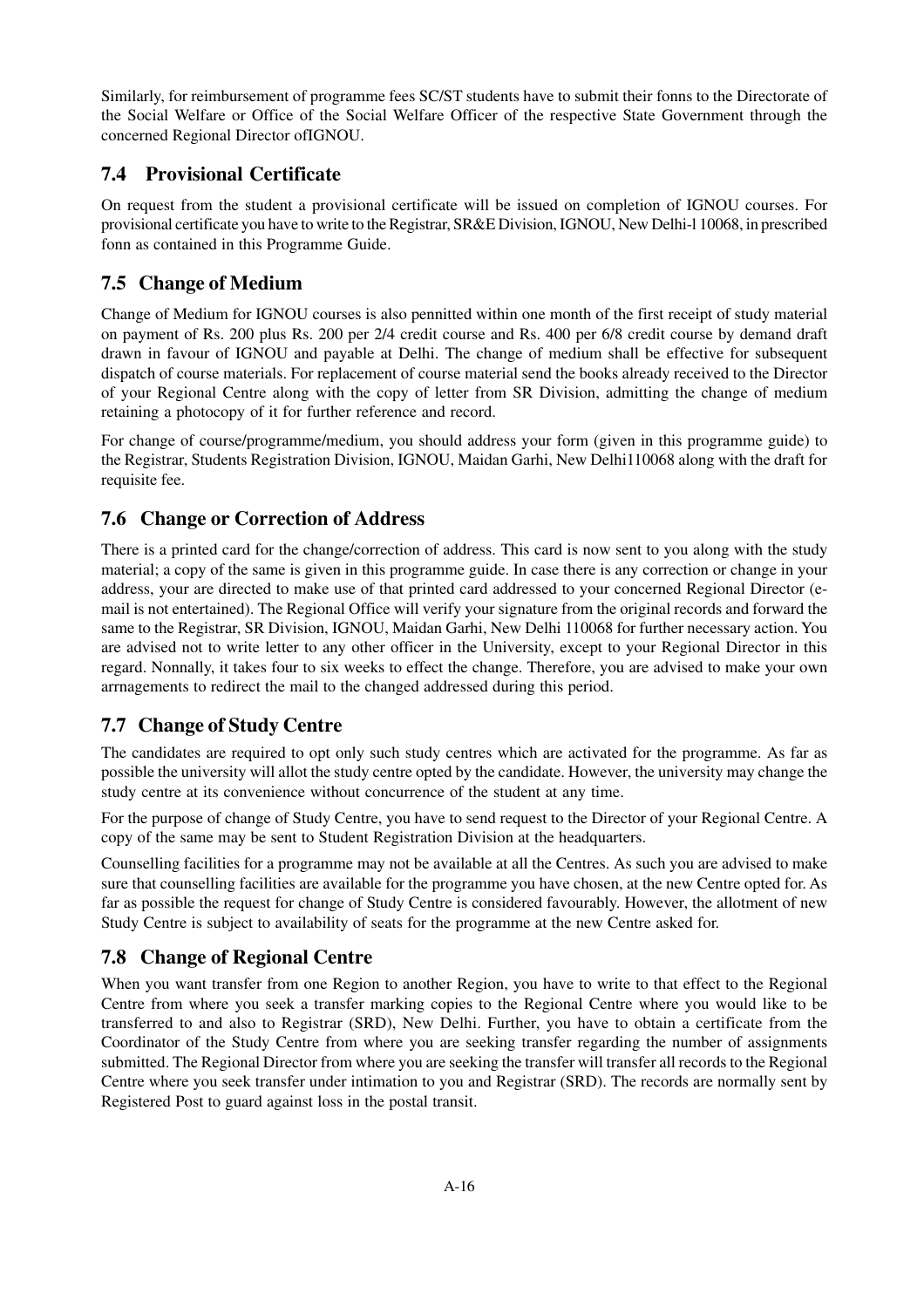# **7.9 Issue of Duplicate Grade Card/Marksheet**

A duplicate Grade Card is issued after a request is made on the prescribed form along with a draft of Rs. 150 to be paid in favour of IGNOU, New Delhi. The form for the purpose is given in this Programme Guide.

# **7.10 Re-admission**

If you are not able to complete the B.Com  $(CA \& A)$  programme in a maximum period of six years and M.Com (BP & CA) in a maximum period of five years, University has made a special provision for readmission. The form and the guidelines are available in this Programme Guide. Kindly fill and submit it as per instructions.

# **7.11 Simultaneous Registration**

A student if permitted to register for only one programme in the given academic session. You are,

therefore, advised to seek admission to only one programme in the given academic session. Violation of this rule attracts cancellation of admission to all the programmes and forfeiture of the programme fees.

# **7.12 Refund of Fees**

Fee once paid will not be refunded under any circumstances. Programme fee may, however, be refunded if admission is not offered by IGNOU for any reason.

# **7.13 Migration Certificate**

For Migration Certificate, requisition may be sent to the Regional Director alongwith the following documents:

- 1) Application (can be obtained from the Head Office or photocopy of the one given in programme guide could be used).
- 2) Attested copy of the marksheet.
- 3) Fee of Rs. 300 in the form of demand draft in favour of IGNOU payable at the city where Regional Centre is located.

Samples of various forms currently used in the University are provided in this Programme Guide. Whenever you need any of these please take a photocopy, fill it and send it to us.

# **7.14 Disputes on Admission and other University Matters**

The place of jurisdiction for filing of a Suit, if necessary, will be only at New Delhi/Delhi.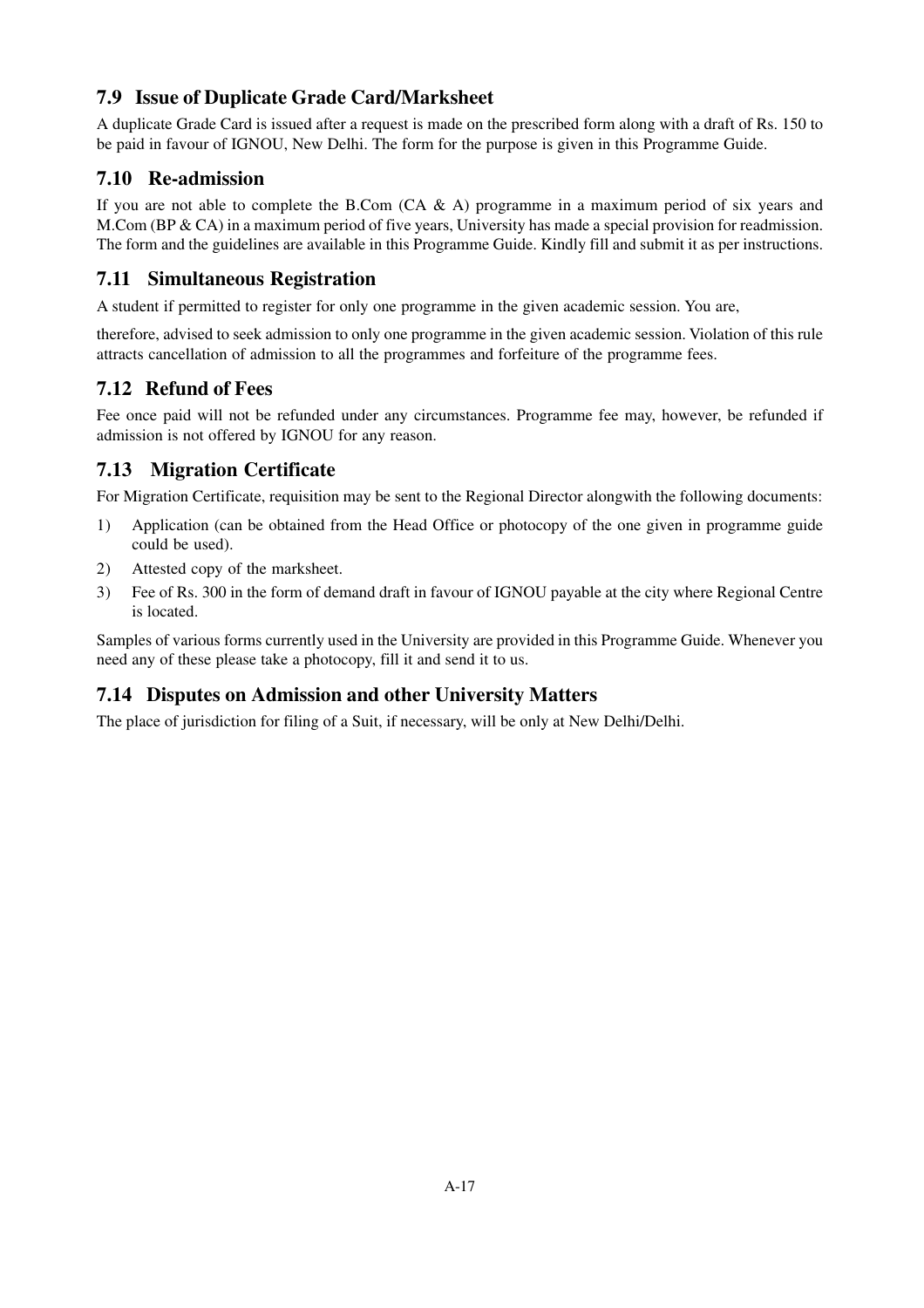# **8. COMMERCE FACULTYAND ADMINISTRATION STAFF**

#### **Director**

Prof. G. Subbayamma M.A. (Eco.), Ph.D.

# **Professors**

Prof. N.V. Narasimham M.Com., Ph.D. Marketing, Price Analysis

Prof. Nawal Kishor M.Com. PGDIM, Ph.D International Marketing & International Business

Prof. Madhu Tyagi M.Com., Ph.D. Finance

Prof. M. S. Senam Raju M.Com., M.Phil., PGDDE, Ph.D. Rural Marketing and Banking

# **Lecturers**

Dr. Subodh Kesarwani MBA, M.Com., D.Phil Information Technology & Operations

Dr. Rashmi Bansal M.Com., M.Phil., Ph.D. Business Organisation

Dr. Madhulika M.Com., LL.B., Ph.D. Taxation and Business Law

Dr. Sunil Kumar Gupta MBA., M.Com., M.Phil., JRF–NET., Ph.D. Accounting and Finance

Dr. Anupriya Pandey M.Com., Ph.D. International Business & Entrepreneurship

# **Print Production**

Mr. K.G. Sasi Kumar, Assistant Registrar (Publication)

# **Administrative/Secretarial Staff**

Mr. M.P.S. Puri, AR Ms. Sadhana Malhotra, SPA Ms. Parveen Kapoor, Steno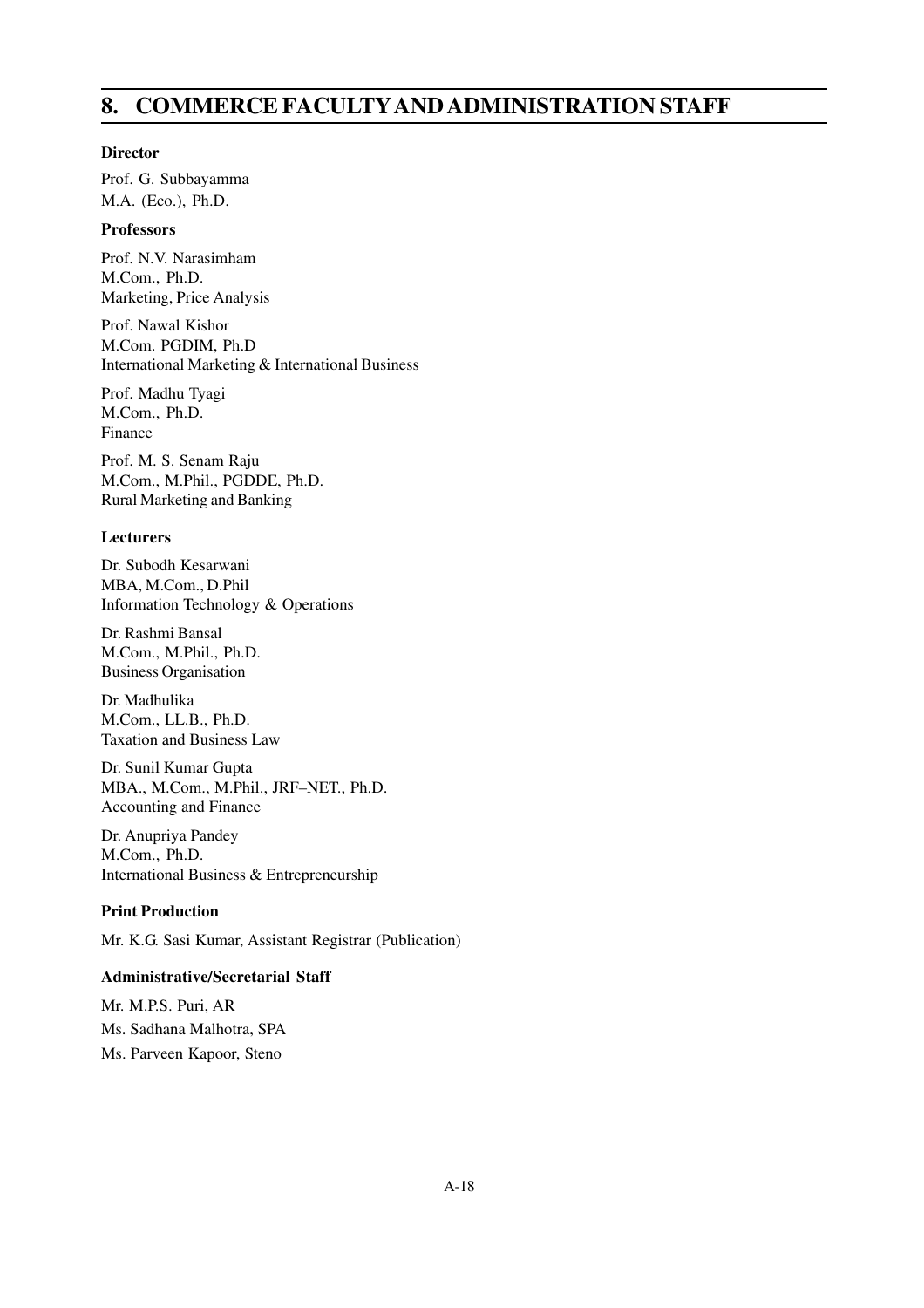# **SYLLABUS OF BACHELOR OF COMMERCE WITH MAJOR IN CORPORATE AFFAIRS AND ADMINISTRATION B.COM (CA&A)**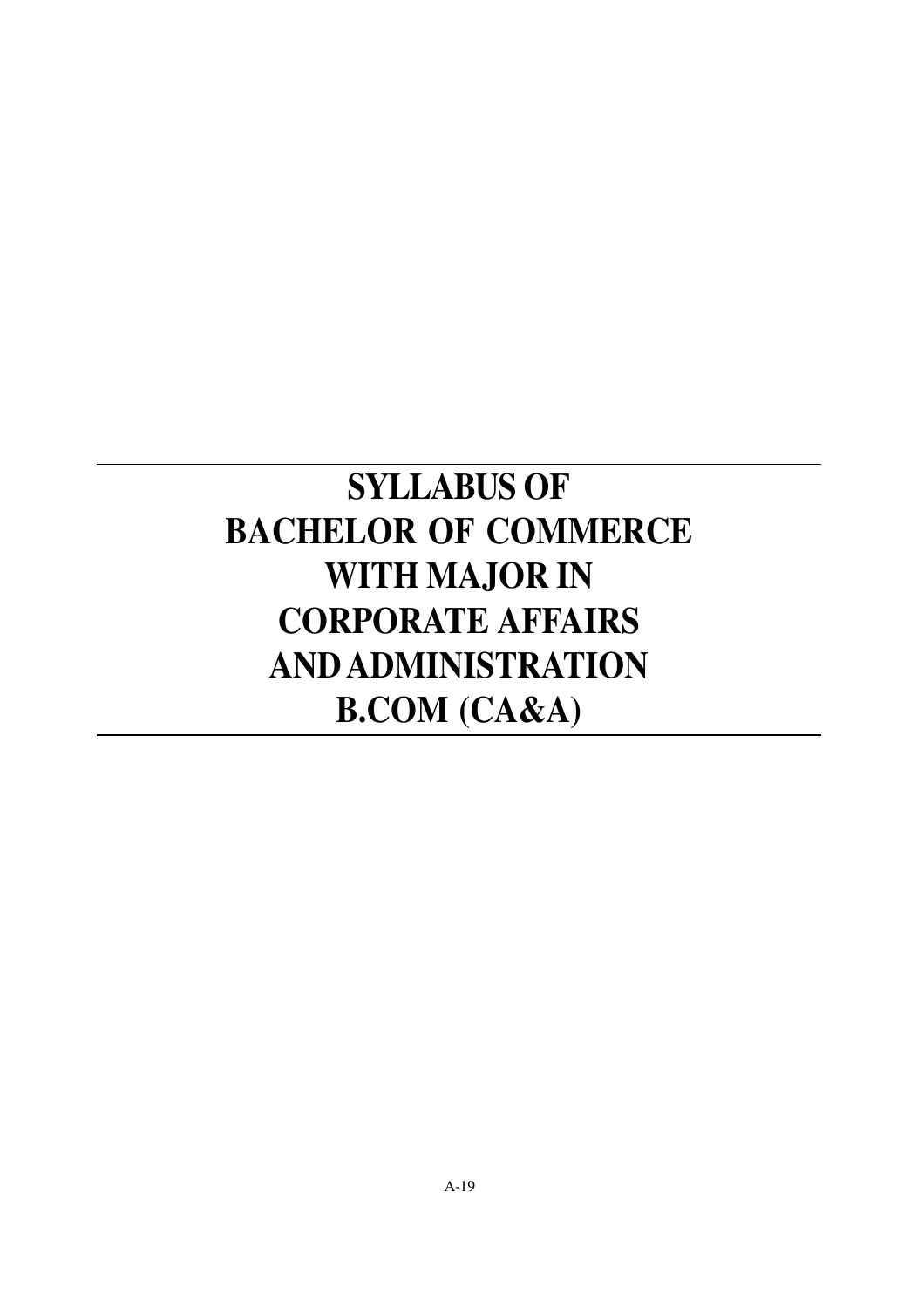# **9. SYLLABUS OF COURSES OFFERED BY IGNOU**

# **Course-1**

# **FHS-01: Foundation Course in Humanities and Social Sciences**

Humanities and Social Sciences are disciplines which offer us the methodology to understand social reality. They also contribute towards analyzing the process of evolution and accordingly help us in shaping the future course of human developments. It is by taking note of this role of these disciplines that Foundation Course in Humanities and Social Sciences (FHS-1) has been introduced as a compulsory course for the Bachelor's Degree.

The course is aimed at offering a basic notion of most of the social, economic, political, cultural and other related humanistic problems. We go back to the study of the primitive human beings and gradually take into account the evolutionary processes by studying the march to great ancient Civilisations, social formations and systems i.e., from slavery to the present day democratic world. In certain fields the perspective is based on a world view of the various problems like apartheid, nuclear disarmament, ecology, pollution, etc. Yet, within this framework the main concern remains the search for our own past, an analysis of our present, and mankind's plan for the future. Thus, our unique struggle against colonialism, cultural renaissance, etc., are the themes related to social transformation and national integration. An attempt has also been made to familiarize you with the process of economic planning in India. This takes into account the strategies adapted and the problems related to economic development and growth.

# **Block 1: Man and Social Developments – An Approach**

- Unit 1 Scientific Approach to the Study of Man
- Unit 2 Man as a Tool-Making/Using Animal
- Unit 3 Man as a Thinking Animal
- Unit 4 Social Change and Evolution

# **Block 2: Stages of Social Evolution**

- Unit 5 Domestication of Animals and Origins of Agriculture
- Unit 6 River-Valley Civilisation
- Unit 7 Feudal Societies
- Unit 8 Renaissance and Reformation
- Unit 9 Industrial Revolution

# **Block 3: Emergence of Independent India**

- Unit 10 Characteristic of Indian Economy-Pre-Colonial and Colonial
- Unit 11 National Movement 1
- Unit 12 National Movement 2
- Unit 13 Values of the Indian National Movement

# **Block 4: Problems of Economic Development**

- Unit 14 Development: Goal and Issues
- Unit 15 Need for Planned Economic Development
- Unit 16 Planning Strategies 1
- Unit  $17$  Planning Strategies  $-2$
- Unit 18 Population and Development

# **Block 5: National Integration**

- Unit 19 Problems of National Unity Colonial Heritage
- Unit 20 Problems of National Unity Caste and Tribe
- Unit 21 Problems of National Unity Regional Imbalances
- Unit 22 Multi-Religious Society The Secular Principle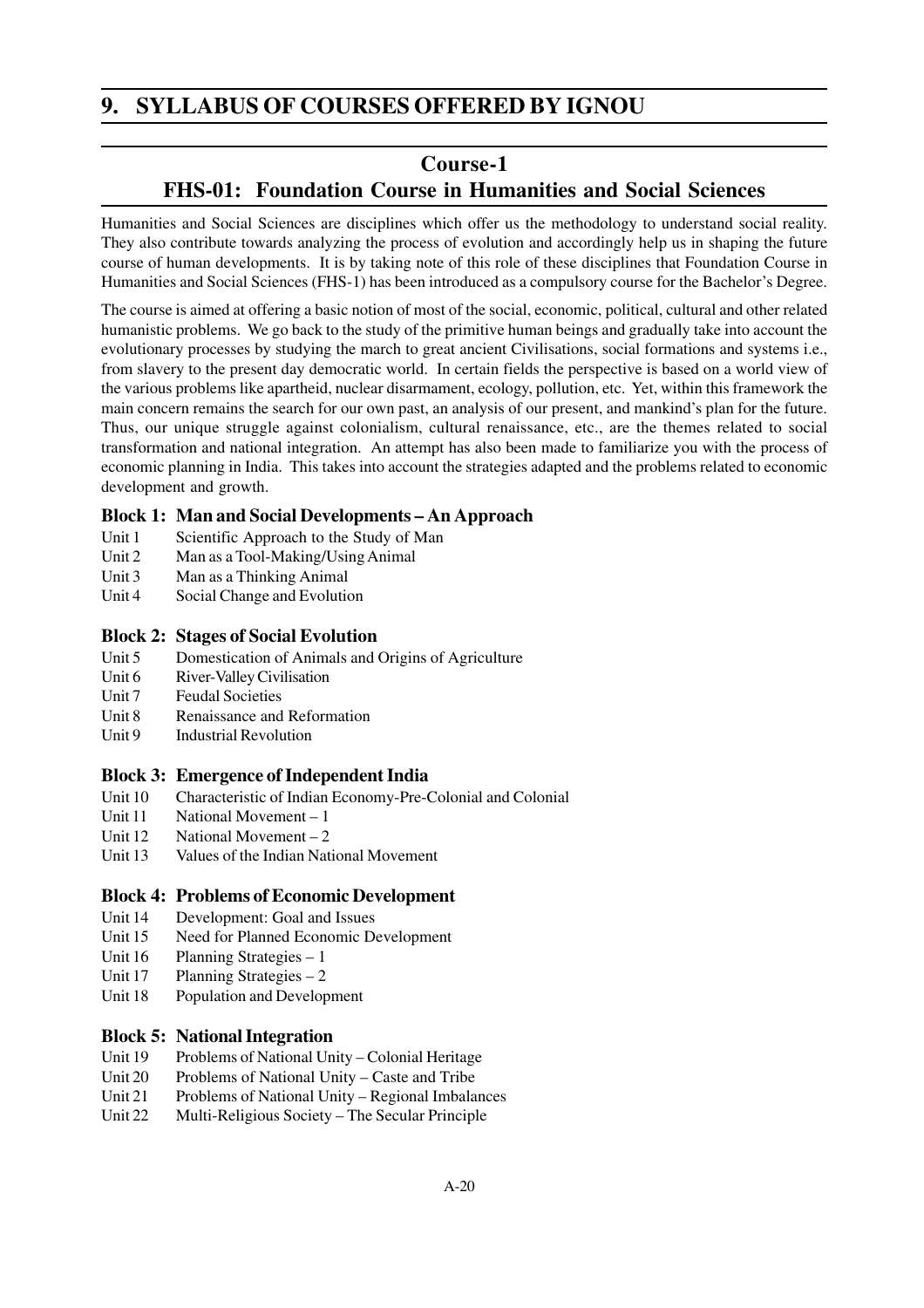# **Block 6: Political System**

- Unit 23 The Spirit of the Indian Constitution
- Unit 24 Centre-State Relations: The Federal Principle
- Unit 25 Devolution of Power
- Unit 26 Democracy and Under Privileged in India

## **Block 7: Social Transformation**

- Unit 27 Modalities of Social and Cultural Transformation
- Unit 28 People's Participation in the Development Process
- Unit 29 Place of Women in Indian Society
- Unit 30 Education as Agent of Social Change

# **Block 8: India and the World**

- Unit 31 The struggle for Freedom and Racial Equality
- Unit 32 Problems of Peace in a Nuclear World
- Unit 33 The Eco-System and Threat to it Promotion of Scientific Temper
- Unit 34 Promotion of Scientific Temper
- **Videos:** 1. Tools: Survival and Development
	- 2. Unity and Diversity
	- 3. Women and Social Change in India
- **Audios:** 1. Slavery in Ancient India
	- 2. Though, Knowledge and Reason
	- 3. Education and Social Change in India

# **Course -2 AED-01: Export Procedures and Documentation**

This is an application oriented course on export procedures and documentation. It provides you with practical knowledge required for undertaking export business in India. This course consists of four blocks containing 16 units. After studying this course, you should be able to:

- explain the policy frame work for exports
- identify various documents to be prepared for export trade
- process an export order
- identify various sources of finance and explain the procedure for receiving export procedures
- describe the process of shipment of cargo
- identify and claim various incentives and assistance provided for export in India.

# **Block 1: Fundamentals of Export Business**

- Unit 1 Introduction of Exports
- Unit 2 Policy Frame Work for Exports
- Unit 3 Export Sales Contracts
- Unit 4 Export Documents
- Unit 5 Processing of an Export Order

# **Block 2: Terms of Payment and Export Finance**

- Unit 6 Terms of Payment
- Unit 7 Exchange Control Regulations
- Unit 8 Export Finance
- Unit 9 Export Credit Insurance
- Unit 10 Management of Exchange Risk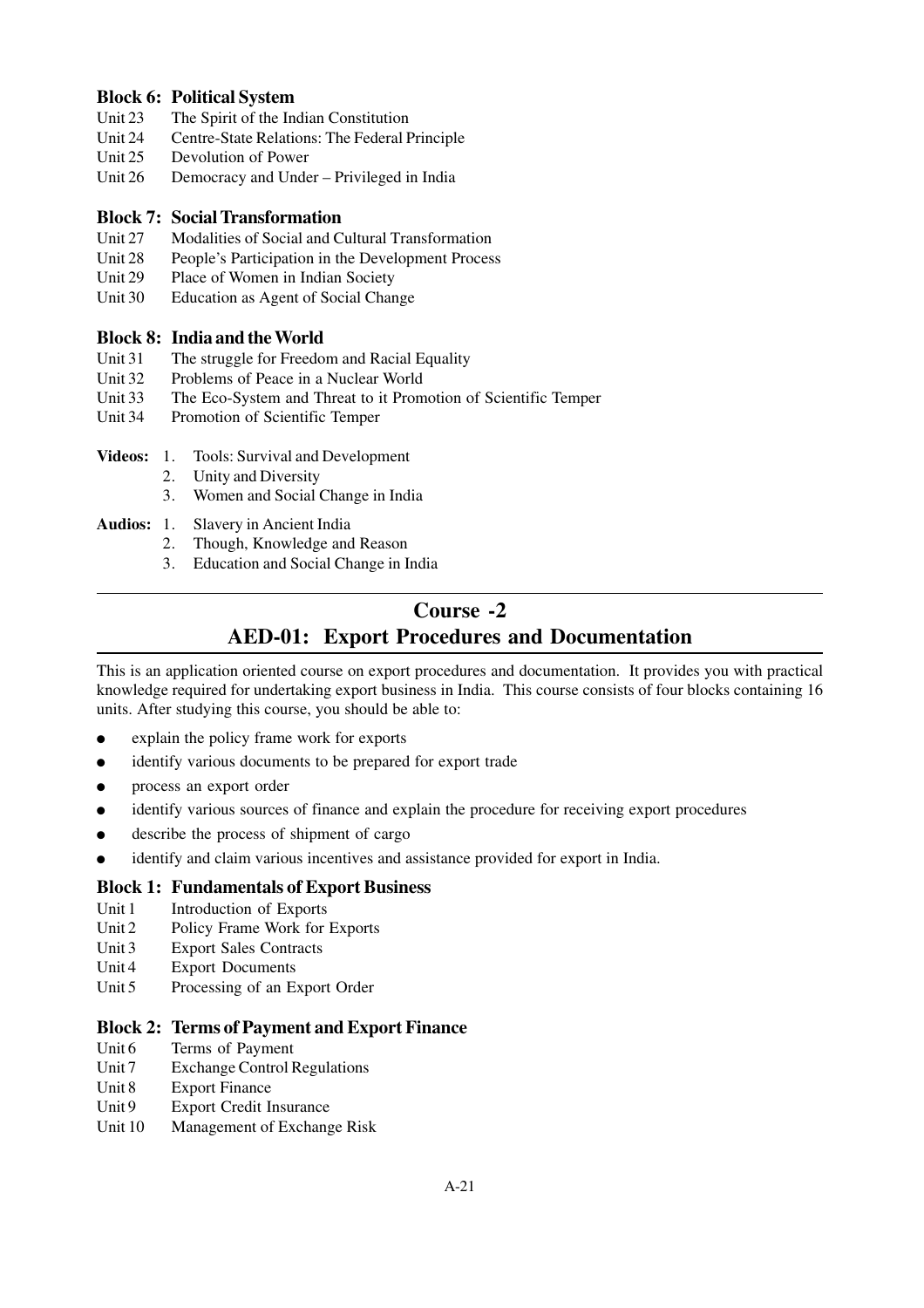# **Block 3: Shipment of Export Cargo**

- Unit 11 Preparing for shipment
- Unit 12 Cargo Insurance
- Unit 13 Shipment of Export Cargo

#### **Block 4: Export Incentives and Assistance**

- Unit 14 Institutional set for Exports in India
- Unit 15 Export Incentives in India: An Overview
- Unit 16 Procedures for Claiming Incentives

#### **Audios:** 1. Method of Payment in Export Business

- 2. Customs Clearance of Export Cargo
- 3. Central Excise Clearance Formalities for Export

# **Course-3 ECO-12: Elements of Auditing**

This course deals with basic concepts of auditing. It consists of four blocks of 12 units covering audit planning, internal control, vouching, verification and company audit. After studying this course, you will be able to:

- describe the nature and scope of auditing
- explain the basic concepts of audit planning and internal control
- describe the conduct of vouching of various transactions and verification of certain asset and liabilities
- explain the role of company auditor and the procedure for audit for share capital, dividend, etc.
- explain the concepts of cost and management audit

# **Block 1: Fundamental of Auditing**

- Unit 1 Basic Concepts
- Unit 2 Internal Control
- Unit 3 Audit Planning

# **Block 2: Vouching and Verification**

- Unit 4 Vouching of Cash Transactions
- Unit 5 Vouching of Trading Transactions and Impersonal Ledger
- Unit 6 Verification and Valuation of Assets and Liabilities-I
- Unit 7 Verification and Valuation of Assets and Liabilities-II

# **Block 3: Company Audit**

- Unit 8 Company Auditor
- Unit 9 Company Auditor-I
- Unit 10 Company Auditor-II

# **Block 4: Assessment of Individual**

- Unit 11 Auditor's Report
- Unit 12 Cost and Management Audit

# **Course-4 EEG-03: Communication Skills in English**

This course is assigned 8 credits and requires about 240 hours of study on your part. It aims at making you aware of how a communicative situation influences the choice of sentence structure and vocabulary. This course is divided into 8 blocks of 5 units each, and includes the basic concepts in communication, formal and informal conversation, official communication diaries, notes and use of English for the media i.e. Print, T.V. and Radio.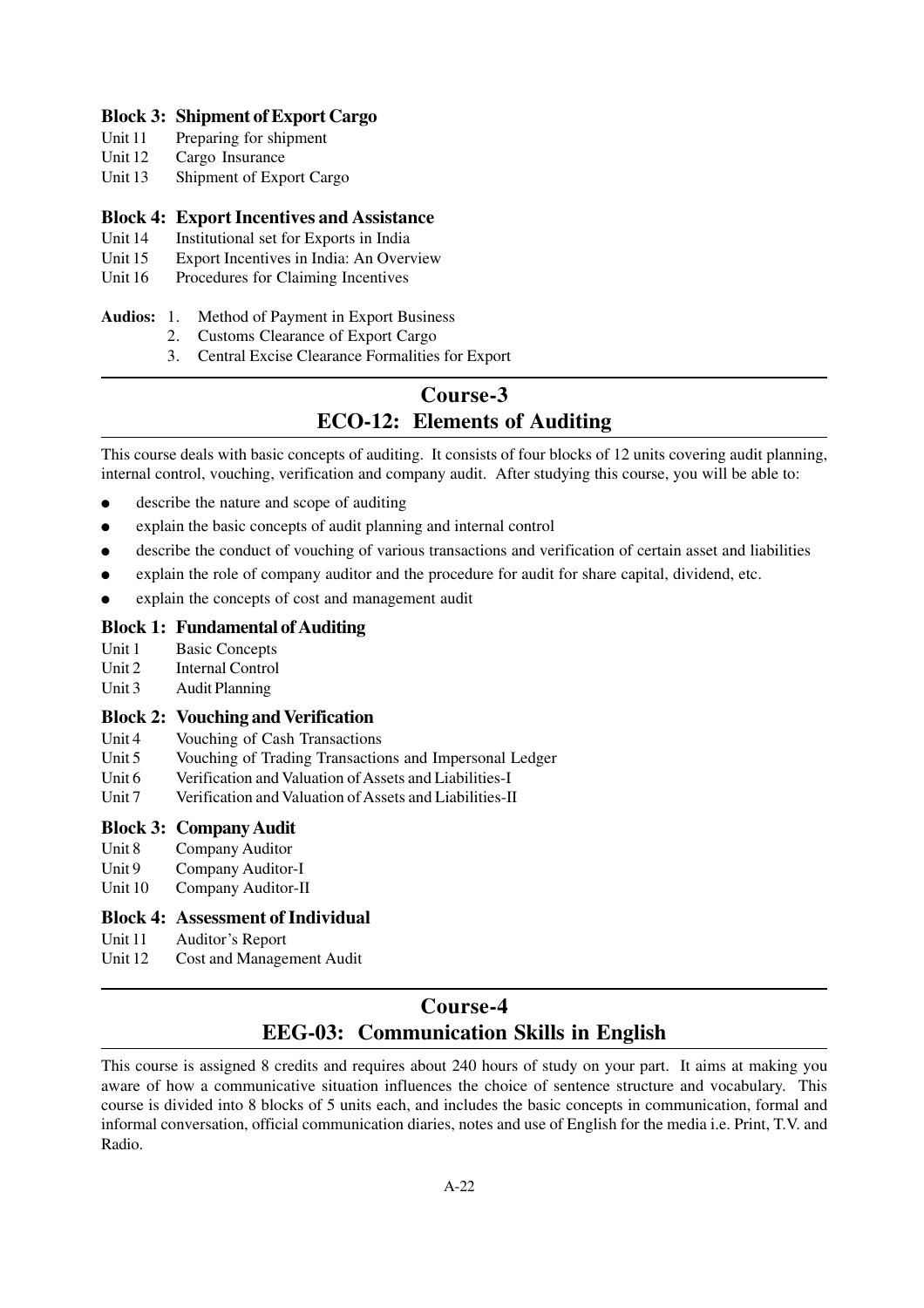# **Block 1: Letters**

- Unit 1 Some concepts in Communication
- Unit 2 Formal Letters-2
- Unit 3 Formal letters-1
- Unit 4 Informal Letters-1
- Unit 5 Informal Letters-2

# **Block 2: Conversation**

- Unit 6 Formal Conversation: Face-to-Face-1
- Unit 7 Formal Conversation: Face-to-Face-2
- Unit 8 Informal Conversation: Face-to-Face-1
- Unit 9 Informal Conversation: Face-to-Face-2 Discussions
- Unit 10 Telephone Conversation

# **Block 3: Other Forms of Official Communication**

- Unit 11 Memoranda
- Unit 12 Reports-1
- Unit 13 Reports-2
- Unit 14 Minutes of Meetings
- Unit 15 Telegrams and Telexes

# **Block 4: Interviews and Public Speaking**

- Unit 16 Interviews
- Unit 17 Debates
- Unit 18 Discussions
- Unit 19 Speeches
- Unit 20 Seminar Talks

# **Block 5: Diaries, Notes, Tables and Figures**

- Unit 21 Diaries: Private
- Unit 22 Diaries: General
- Unit 23 Travelogues
- Unit 24 Notes
- Unit 25 Tables, Charts and Graphs

# **Block 6: Mass Media: Print**

- Unit 26 Writing for Newspapers-1
- Unit 27 Writing for Newspapers-2
- Unit 28 Articles for Journals
- Unit 29 Advertising-1
- Unit 30 Advertising-2

# **Block 7: Writing for Radio**

- Unit 31 Writing for Radio-1 The Movement of Sounds
- Unit 32 Writing for Radio-2 The Movement of Ideas
- Unit 33 Writing for Radio-3
- Unit 34 Radio Drama-1
- Unit 35 Radio Drama-2

# **Block 8: Mass Media: Television**

- Unit 36 A Television Script
- Unit 37 Television Drama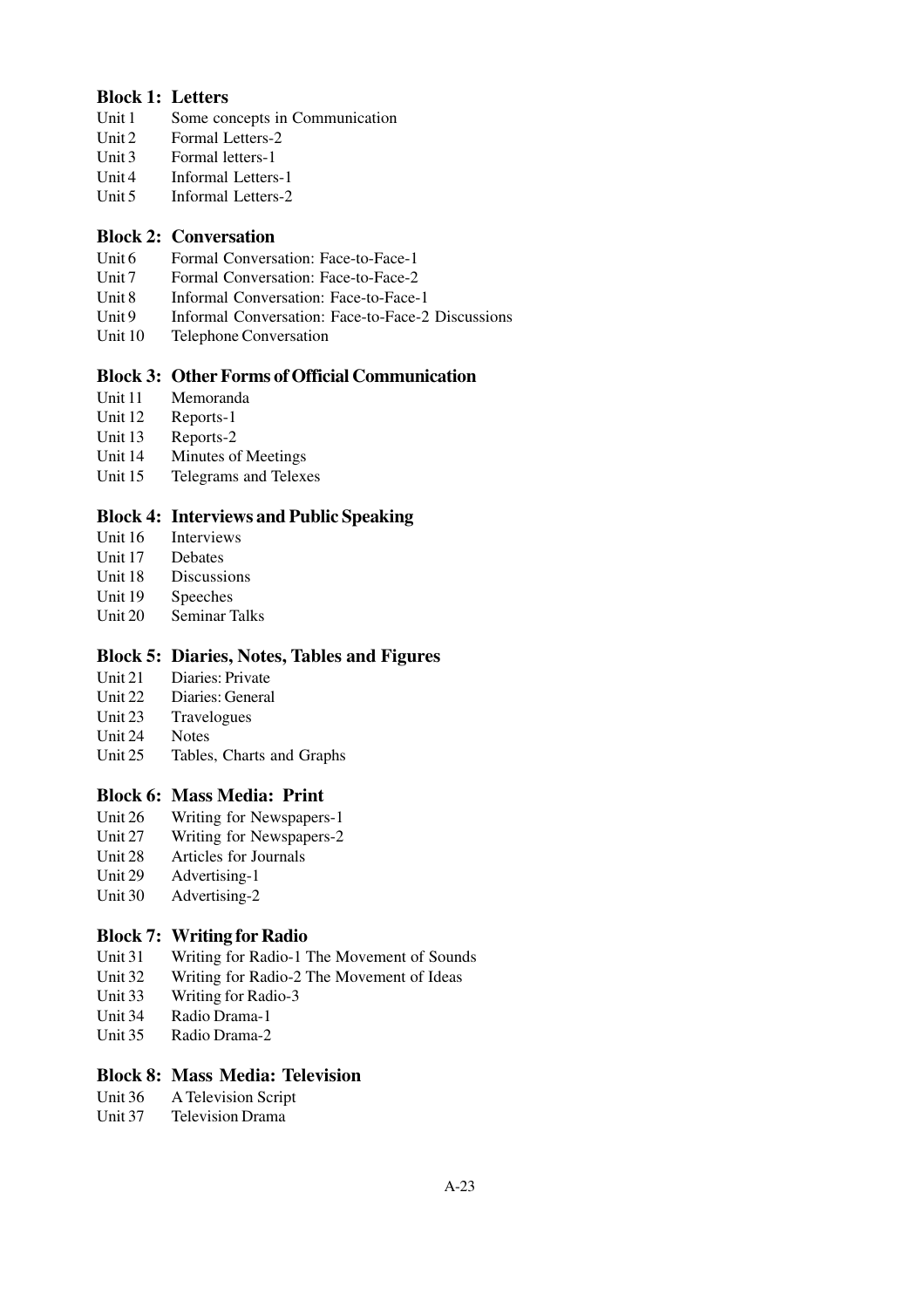- Unit 38 Documentary and Feature Programmes
- Unit 39 Interviews
- Unit 40 Media, Contexts and Words
- **Audios:** 1. Letters (Block-1) 2. Conversations: Role Relation and Tone in Conversation (Block-2) 3. Making a Public Speech (Block-4)
- **Videos:** 1. Debating Skills (Block-4)
	- 2. Appearing for an Interview (Block-4)
	- 3. Using Charts and Diagrams (Block-5)
	- 4. Visualising a T.V. Script: Introduction to T.V. Production Techniques (Block-8)

# **Course-4 EEG-04: English for Practical Purposes**

This is an 8 credit course, which will be both educational and occupational in nature. The course is divided into two sections of 4 blocks each: (i). Science and Technology and (ii). Business and Management. In the section on Science and Technology, Blocks 1 and 2 deal with Reading Comprehension skills and Blocks 3 and 4 deal with writing skills. In the section on Business and Management, Block 5 deals with Reading Comprehension skills. Blocks 6 & 7 deal with writing skills and Block 8 deals with oral communication skills.

# **Section 1: Science and Technology**

#### **Block 1: Reading and Comprehension Skills-1**

- Unit 1 English for Practical Purposes: An Introduction
- Unit 2 Reading Comprehension-i: Passage from *The Fight Against Wound Infections*
- Unit 3 Reading Comprehension-ii: Passage from *Power and progress*
- Unit 4 Reading Comprehension-iii: Passage from *Computer Studies*
- Unit 5 Reading Comprehension-iv: Passage from *Printers*

# **Block 2: Reading Comprehension Skills-2**

- Unit 6 Reading Comprehension –i: Passage from *Petroleum*
- Unit 7 Reading Comprehension-ii: Passage from *A Clarification of Automatic Computers*
- Unit 8 Reading Comprehension-iii: Passage from *The Stem Cell*
- Unit 9 Reading Comprehension-iv: Passage from *Cost of Coal Combustion*
- Unit 10 Reading Comprehension-v: Passage from *In Ferno*

# **Block 3: Writing Skills-1**

- Unit 11 Writing Definitions and Descriptions
- Unit 12 Writing Process Explanations and Procedures
- Unit 13 Paragraph Writing
- Unit 14 Generalization, Clarification, and Exemplification
- Unit 15 Writing Instructions and Illustrations

#### **Block 4: Writing Skills-2**

- Unit 16&17 Writing Reports
- Unit 18 Writing Abstracts
- Unit 19&20 Oral Presentation

# **Section 2: Business and Management**

# **Block 5: Reading Comprehension Skills**

- Unit 21 Reading Comprehension-i
- Unit 22 Reading Comprehension-ii
- Unit 23 Reading Comprehension-iii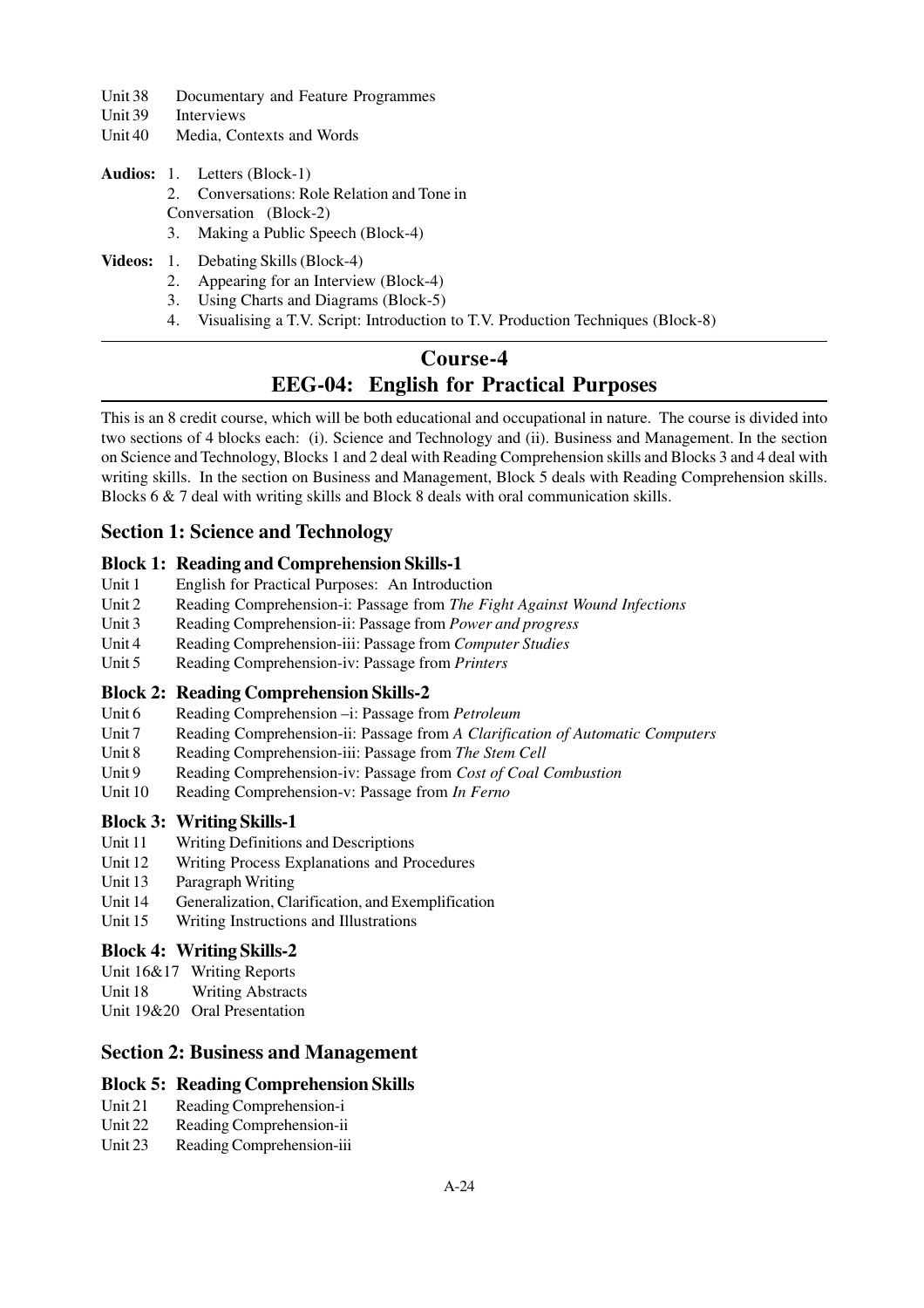- Unit 24 Reading Comprehension-iv<br>Unit 25 Reading Comprehension-v
- Reading Comprehension-v

# **Block 6: Writing Skills-1**

- Unit 26 Mechanics of Letter Writing<br>Unit 27 Business Correspondence
- Business Correspondence
- Unit 28 Letters about Jobs

## **Block 7: Writing Skills-2**

- Unit 29 Memos
- Unit 30 Announcements, Circular Letters, Notices, Agenda
- Unit 31 Taking Notes and Preparing Minutes
- Unit 32 Writing Reports-1<br>Unit 33 Writing Reports-2
- Writing Reports-2

# **Block 8: Oral Communication Skills**

- Unit 34 Face to Face Communication vs. other forms of Communication<br>Unit 35 Different types of Face to Face Interaction
- Different types of Face to Face Interaction
- Unit 36 Greetings at the Workplaces
- Unit 37 Conducting and Facing Interview
- Unit 38 Business Presentations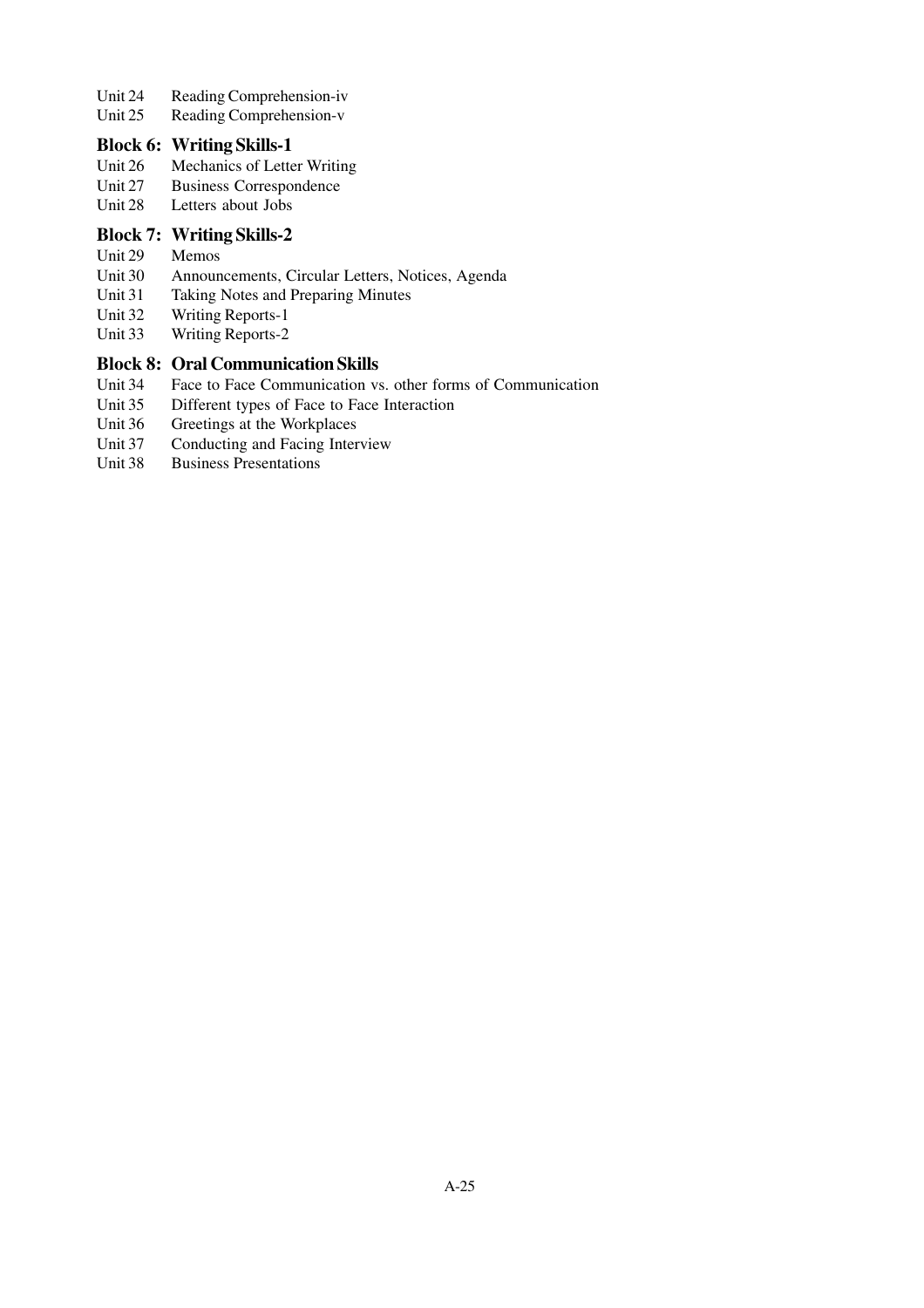# **10. SYLLABUS OF FOUNDATION PROGRAMME OFFERED BY ICSI**

# **Course-5 BCO-031: English and Business Communication**

#### **Objective:**

To help students acquire competence in English to use the language.

# **Contents:**

# **Part A: English (50 Marks)**

#### 1. **Essentials of Good English**

Grammar and usage; enriching vocabulary, words - multiple meaning, single word for a group of words choice of words - words frequently mis-spelt; punctuations, prefix and suffix; parts of speech; articles; synonyms and antonyms; tenses; idioms and phrases; foreign words and phrases commonly used; abbreviations and numerals; pronunciation. Latin, French and Roman words which are used in abbreviated form like "e.g., RSVP, viz. etc.".

#### 2. **Essay Writing**

Essays on matters of current interest on trade, commerce, industry and profession.

#### 3. **Precis Writing**

Preparation of summary of office notes; summary of matters appearing in economic and commercial dailies and journals for use in committee meetings in the office; summary of decisions taken in meetings and conferences.

# **Part B: Business Communication (50 Marks)**

#### 4. **Business Communication**

Meaning and significance of good communication; principles of business communication; means of communication - oral, written, visual, audio-visual; essentials of a good business letter, etc.

#### 5. **Business Correspondence**

**Personnel:** drafting of interview letters, call letters and offer of appointment; provisional appointment orders; final orders of appointment.

**Purchase:** requests for quotations, tenders, samples and drawings; test order; complaints and follow-up.

**Sales:** drafting of sales letters, circular letters, preparation of sale notes with conditions of sale; status inquiries; reports to sales manager such as sales promotion matters.

**Accounts:** correspondence with various agencies: customers - regarding dues, follow up letters; banks - regarding over-drafts, cash credits and account current, insurance companies - regarding payment, renewal of insurance premium, claims and their settlement.

**Secretarial:** correspondence with shareholders and debenture-holders pertaining to dividend and interest, transfer and transmission, Stock Exchanges, Registrar of Companies and various authorities like Reserve Bank of India, SEBI.

**Miscellaneous:** Resume, letter of application, goodwill messages, condolence letters.

#### 6. **Administration and Miscellaneous**

Drafting of telegraphic and facsimile messages, messages through electronic media; public notices and invitations; representations to Trade Associations, Chambers of Commerce and public authorities.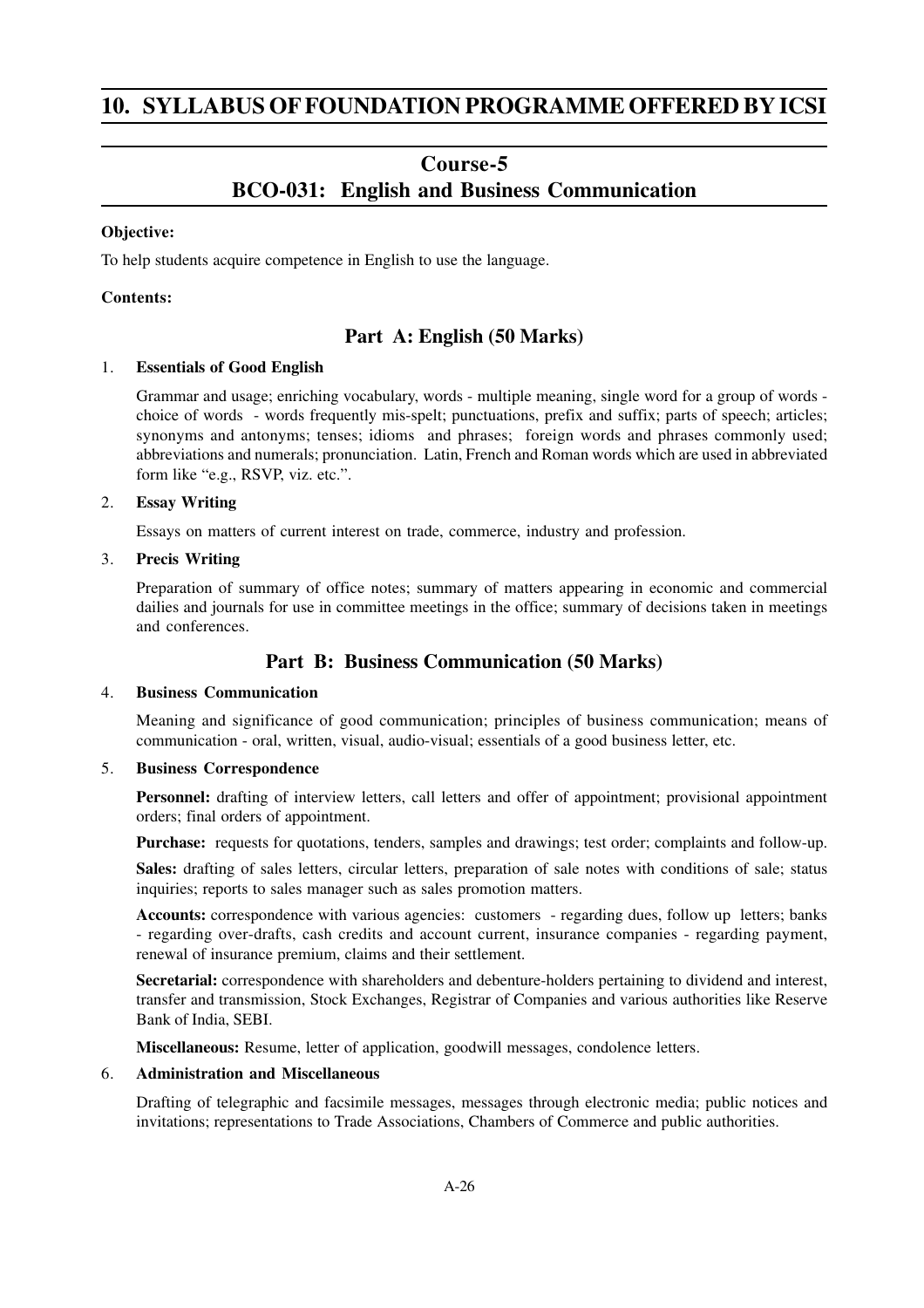#### 7. **Inter-departmental Communication**

Internal memos; office circulars; office orders; office notes; representation to chief executive and replies thereto; communication with regional/branch offices.

#### 8. **Preparation of Press Releases.**

# **Course-6 BCO-032: Economics and Statistics**

#### **Objective**:

To provide basic and conceptual understanding of economic concepts, principles of economics and statistical tools to interpret and analyse various economic phenomena.

#### **Contents** :

# **Part A: Economics (50 Marks)**

#### 1. **Nature and Scope of Economics**

Definition, nature and scope of economics; micro and macroeconomics; positive and normative economics; working of economic systems with special reference to the capitalistic, socialistic and the mixed economies.

#### 2. **Demand and Supply Analysis**

**Utility analysis** - total utility and marginal utility; law of diminishing marginal utility; law of equi-marginal utility; consumers' equilibrium; law of demand; elasticity of demand; law of supply, elasticity of supply; demand and supply equilibrium.

#### 3. **Production, Costs and Revenue Analysis**

Factors of production, meaning of production, laws of returns; returns to scale; cost concepts and cost curves; revenue concepts and revenue curves.

#### 4. **Market Forms and Equilibrium of the Firm and Industry**

Market forms - meaning and characteristics; price and output determination and equilibrium of firm and industry under perfect competition, monopoly and monopolistic competition.

#### 5. **Basic characteristics of Indian Economy**

Role of Agriculture, Industry & Service Sectors in the development of the Indian Economy; National income of India – Concept, significance, trends and measurement of national income.

#### **6. Select areas of Indian Economy**

Population – size and growth and impact of population on economic development; unemployment –nature, various measures to reduce it; foreign trade and India's balance of payments. Five Year Plans and economic development; fiscal policy and national budget.

# **7. Money and Banking**

Concept of money – its functions; Commercial Banks – role and functions; quantity theory of money; credit creation; Reserve Bank of India and its functions and monetary policy.

#### **8 Economic Reforms and Liberalisation**

Major economic reforms since 1991; Globalisation and its impact on Indian Economy; concept of WTOan overview.

# **Part B: Statistics (50 Marks)**

- 9. **Descriptive Statistics**: Definition and functions of statistics, statistical techniques commonly used in business activities, law of statistics, limitations of statistics.
- 10. **Collection and Presentation of Statistical Data**: Primary and secondary data; Classification and tabulation of data; frequency distribution of data; diagrams and graphs.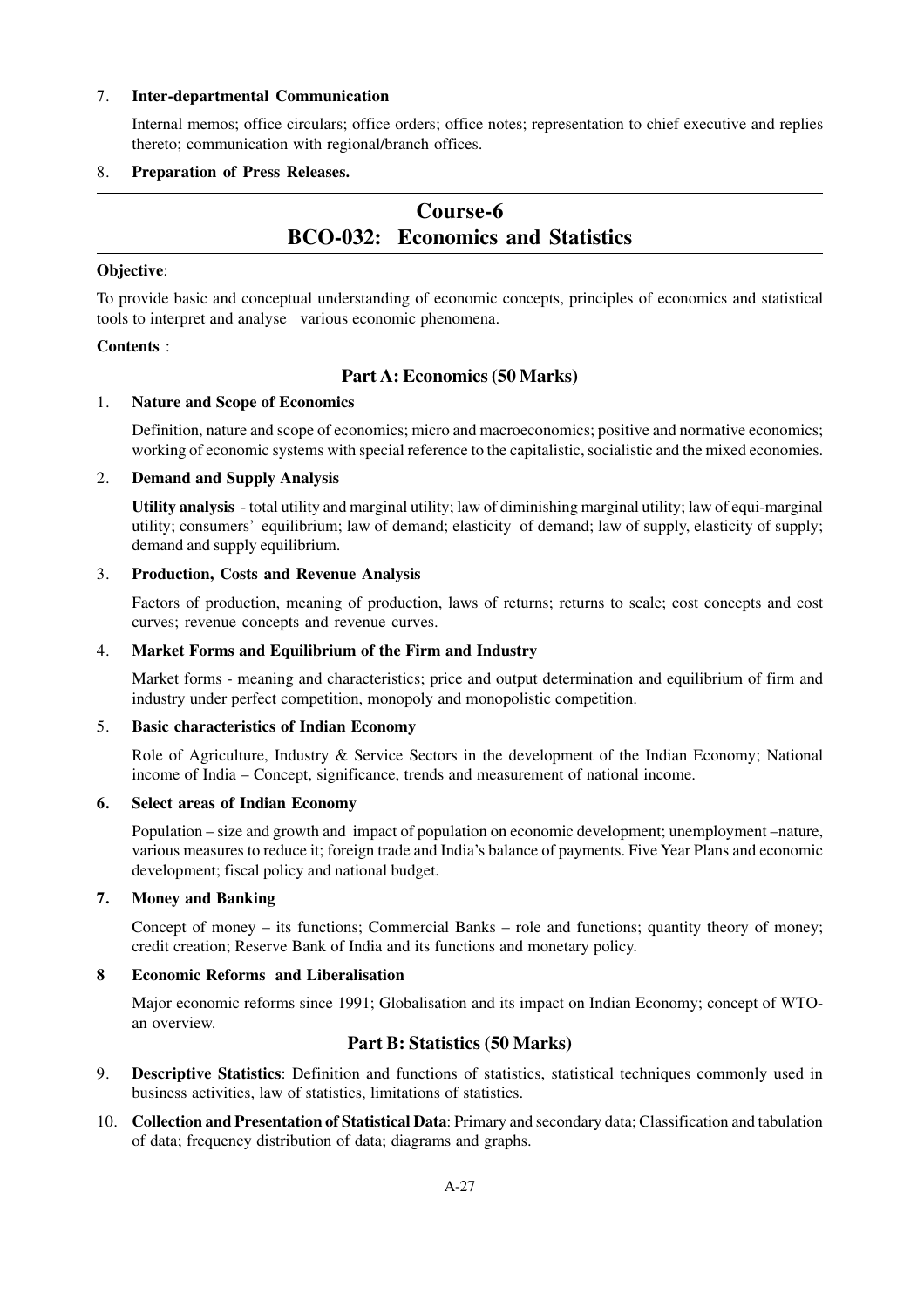- 11. **Measures of Central Tendency**: Mean, median and mode, geometric mean and harmonic mean.
- 12. **Measures of Dispersion:** Range, quartile deviation, mean deviation, standard deviation.
- 13. **Correlation Analysis:** Meaning, significance, nature and types of correlation; Karl Pearsons coefficient of correlation; rank correlation.
- 14. **Index numbers and Time Series Analysis**: Familiarisation with the concepts relating to index numbers and time series (Simple Numerical Problems).

# **Course-7 BCO-033: Financial Accounting**

# **Objective**

To familiarize and develop an understanding the skills of accounting principles for effective recording of business operations of an entity.

# **Contents**

- 1. Introduction to Accounting
- 2. Recording of transactions
- 3. Preparation of bank reconciliation statement.
- 4. Rectification of errors.
- 5. Preparation of final accounts (non-corporate entities)
- 6. Accounting for depreciation
- 7. Accounting for bills of exchange
- 8. Accounts of non-profit organizations
- 9. Single entry accounts preparation of accounts from incomplete records.
- 10. Accounting for consignments and joint ventures
- 11. Partnership accounts simple problems.
- 12. Insurance claims.

# **Course-8 BCO-034: Elements of Business Laws and Management**

# **Objectives**

- (i) To give an exposure to the students of some of the important commercial laws, the knowledge of which is essential for an understanding of the legal implications of the general activities of a modern business organisation.
- (ii) To acquaint the students with the principles of management.

# **Contents**

# **Part A: Elements of Business Laws (50 Marks)**

# 1. **Law**

Meaning of law, its significance and relevance to modern civilized society; sources of law.

# 2. **Law Relating to Contract – An Overview**

Contract - meaning; essentials of a valid contract; nature of contract; performance of contract; termination and discharge of contract; indemnity and guarantee; bailment and pledge; law of agency.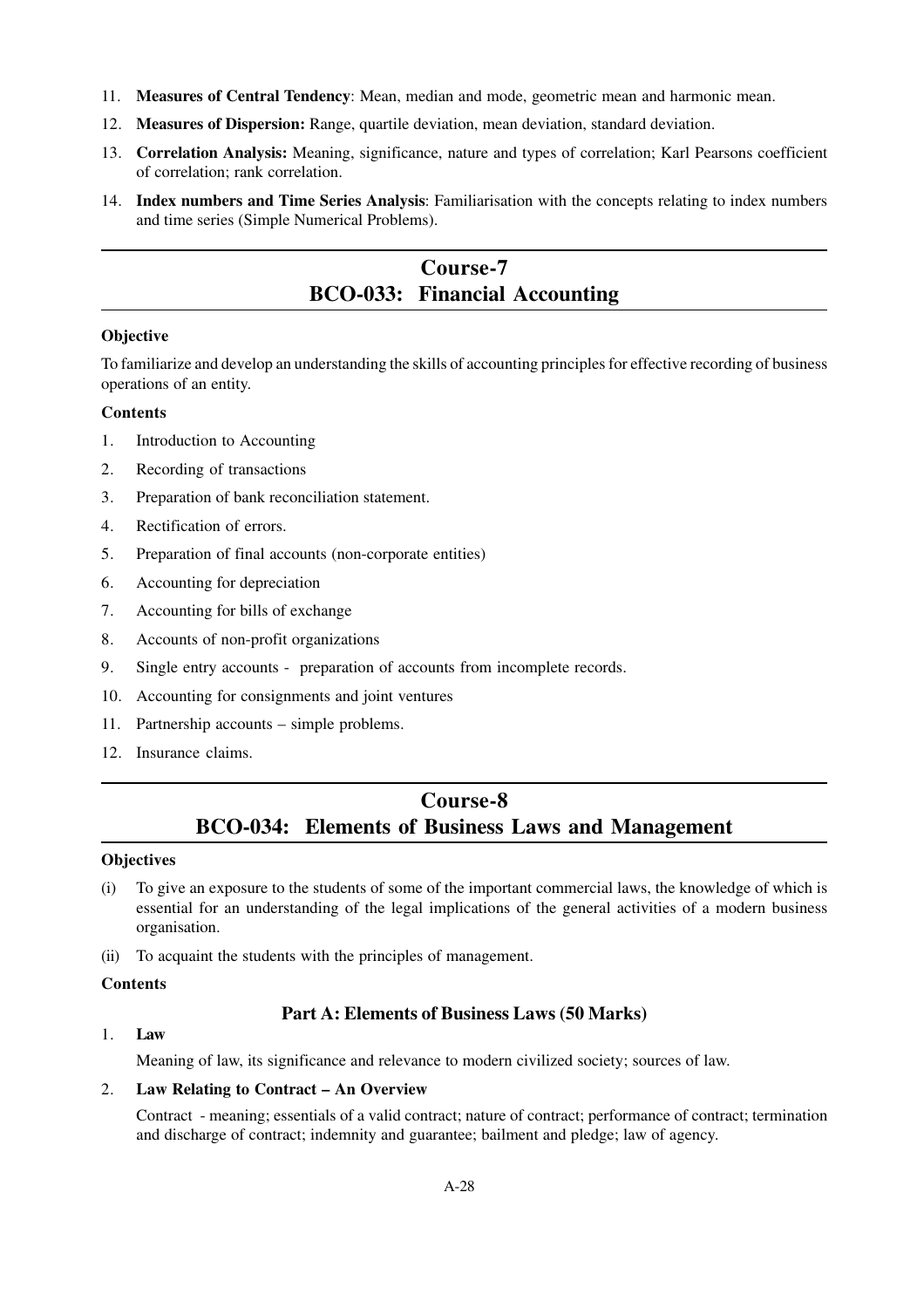# 3. **Law Relating to Sale of Goods – An Overview**

Essentials of a contract of sale; sale distinguished from agreement to sell, bailment, contract for work and labour and hire-purchase; conditions and warranties; transfer of title by non-owners; doctrine of caveat emptor; performance of the contract of sale; unpaid seller - his rights against the goods and the buyer.

#### 4. **Law Relating to Negotiable Instruments – An Overview**

Definition of a negotiable instrument; instruments negotiable by law and by custom; types of negotiable instruments; parties to a negotiable instrument - duties, rights, liabilities and discharge; material alteration; crossing of cheques; payment and collection of cheques and demand drafts; presumption of law as to negotiable instruments.

## 5. **Law Relating to Partnership – An Overview**

Nature of partnership and certain similar organisations-co-ownership, Joint Hindu Family; partnership deed; rights and liabilities of partners including those of newly admitted partners, retiring and deceased partners; implied authority of partners and its scope; registration of firms; dissolution of firms and of the partnership.

#### 6. **Elements of Company Law**

Meaning and nature of company; promotion and incorporation of a company; familiarisation with the concept of Board of directors, shareholders and company meetings; Company Secretary.

# **Part B: Elements of Management (50 Marks)**

#### 7. **Nature of Management and its Process**

Meaning, nature of management and its process; planning, organising, directing, coordination and controlling.

#### 8. **Planning**

Policies and procedures; methods of planning; decision-making.

#### 9. **Organising**

Structure; principles and theories of organisation; span of management; centralisation and de-centralisation; line and staff functions; delegation; functional organisation; formal and informal organisation; growth in organisation.

# 10. **Staffing**

Meaning, nature and functions of personnel management; selection, training and development; performance appraisal.

#### 11. **Direction and Co-ordination**

Communication, motivation, morale and leadership; internal and external co-ordination; committees in management; management of change; organisation development (O.D.).

# 12. **Controlling**

Concepts and basic control process; essentials of a good control system; traditional and non-traditional control devices.

#### 13. **Social Responsibility of Business.**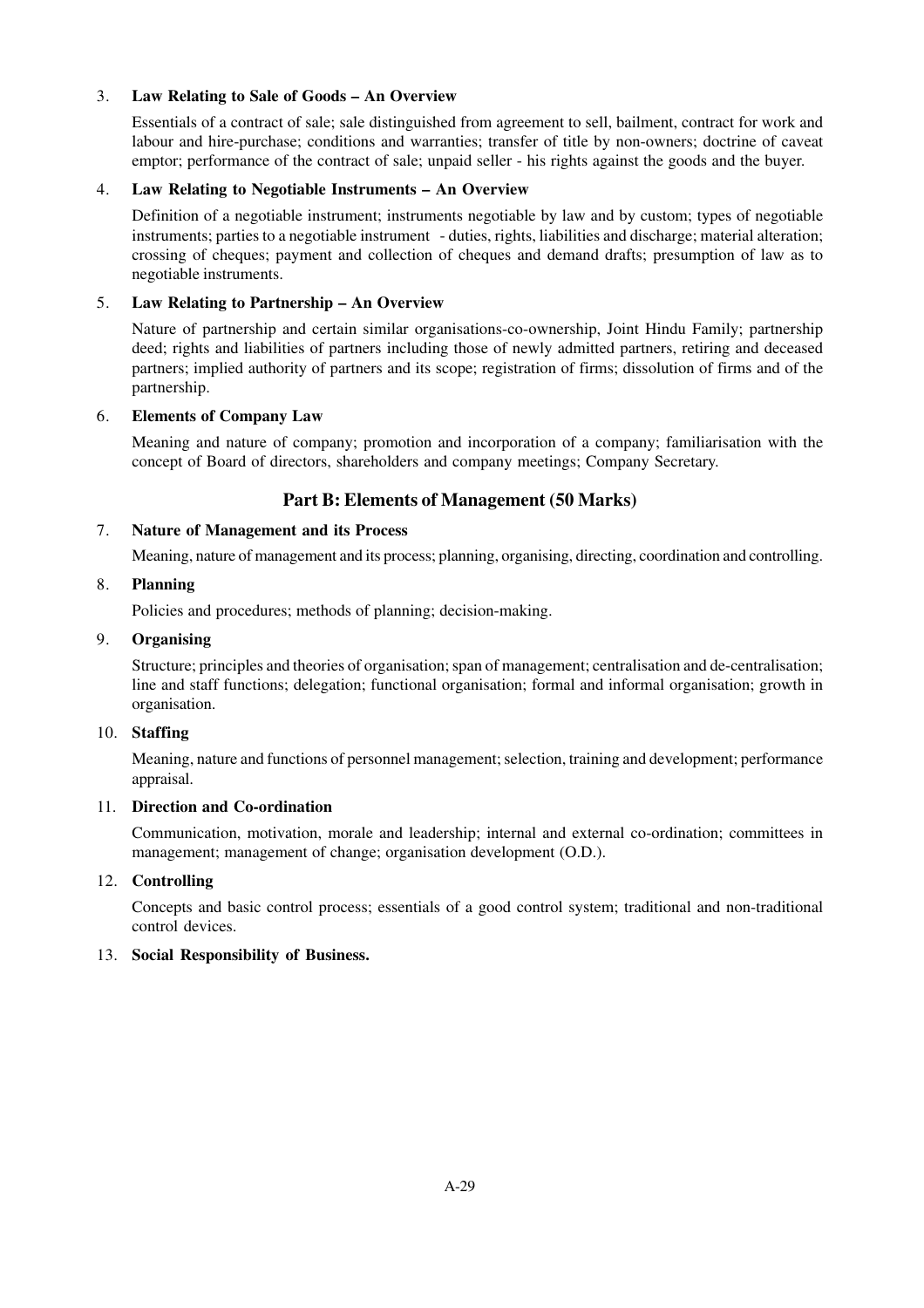# **11. SYLLABUS OF EXECUTIVE PROGRAMME OFFERED BYICSI**

# **Course-9 BCO-035: General and Commercial Laws**

## **Objective**

To provide to the students basic understanding of some of the general and commercial laws which have a bearing on the conduct of the corporate affairs.

## **Contents**

#### **1. Constitution of India**

Broad framework of the Constitution of India: fundamental rights, directive principles of state policy; ordinance making powers of the President and the Governors; legislative powers of the Union and the States; freedom of trade, commerce and intercourse; constitutional provisions relating to State monopoly; judiciary; writ jurisdiction of High Courts and the Supreme Court; different types of writs - *habeas corpus, mandamus, prohibition, quo warranto and certiorari;* Concept o*f* delegated legislation.

#### **2. Interpretation of Statutes**

Need for interpretation of a statute; general principles of interpretation - internal and external aids to interpretation; primary and other rules.

# **3. An Overview of Law relating to Specific Relief; Arbitration and Conciliation; Torts; Limitation and Evidence.**

#### **4. Law Relating to Transfer of Property**

Important definitions; movable and immovable property; properties which cannot be transferred; rule against perpetuities; *lis pendens*; provisions relating to sale, mortgage, charge, lease, gift and actionable claim.

#### **5. Law Relating to Stamps**

Methods of stamping; consequences of non-stamping and under-stamping; impounding of instruments; construction of instruments for determination of stamp duty payable; adjudication; allowance and refund; penal provisions.

#### **6. Law Relating to Registration of Documents**

Registrable documents - compulsory and optional; time and place of registration; consequences of nonregistration; description of property; miscellaneous provisions.

#### **7. Information Technology Law - An Overview**

Important terms under Information technology legislation; digital signatures; electronic records; certifying authority; digital signature certificate; Cyber Regulation Appellate Tribunal; offences and penalties.

#### **8. Code of Civil Procedure**

Elementary knowledge of the structure of civil courts, their jurisdiction, basic understanding of certain terms - order, judgement and decree, stay of suits, *res judicata*, suits by companies, minors, basic understanding of summary proceedings, appeals, reference, review and revision.

# **9. Criminal Procedure Code**

Offences; *mens rea*, cognizable and non-cognizable offences, bail, continuing offences, searches, limitation for taking cognizance of certain offences.

#### **10. Law Relating to Right to Information**

Salient features of the Right to Information (RTI) Act, 2005; Objective; Public Authorities & their obligations; Designation of Public Information Officers (PIO) and their Duties; Request for obtaining information; Exemption from disclosure; Who is excluded; Information Commissions (Central & State) and their powers; appellate authorities; penalties; jurisdiction of Courts; Role of Central/State Governments.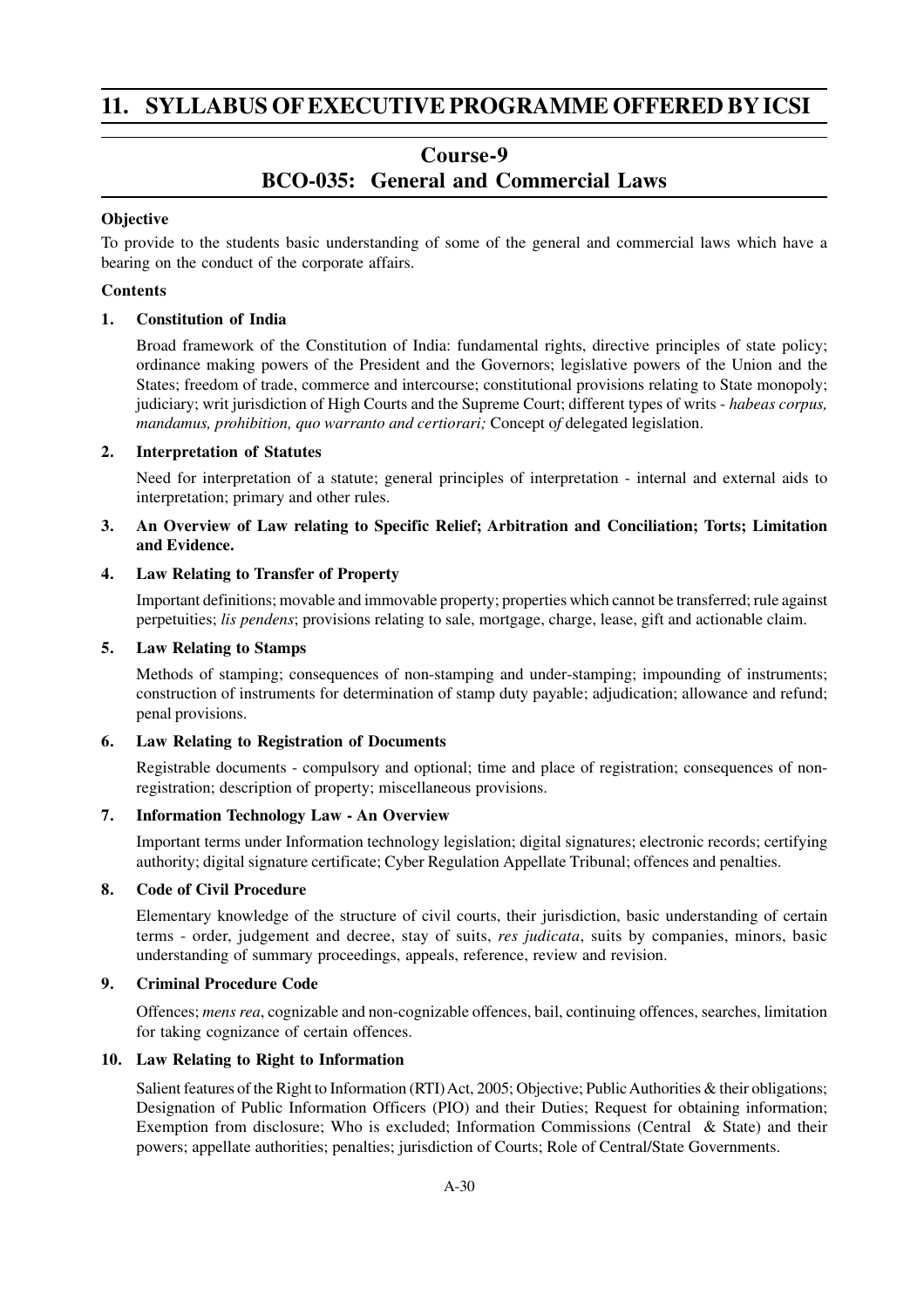# **Course-10**

# **BCO-036: Company Accounts, Cost and Management Accounting**

## **Objective**

- (i) To provide working knowledge of accounting principles and procedures for companies in accordance with the statutory requirements.
- (ii) To acquaint the students with cost and management accounting techniques and practices.

# **Part A: Company Accounts (50 Marks)**

- 1. Accounting standards relevance and significance; national and international accounting standards.
- 2. Accounting for share capital transactions issue of shares at par, at premium and at discount; forfeiture and re-issue of shares; buy-back of shares; redemption of preference shares; rights issue.
- 3. Issue of debenturesaccounting treatment and procedures; redemption of debentures; conversion of debentures into shares.
- 4. Underwriting of issues; acquisition of business; profits prior to incorporation; treatment of preliminary expenses.
- 5. Preparation and presentation of final accounts of joint stock companies as per company law requirements; bonus shares.
- 6. Holding and subsidiary companies accounting treatment and disclosures; consolidation of accounts.
- 7. Valuation of shares and intangible assets.

# **Part B: Cost and Management Accounting (50 Marks)**

- 8. Cost accounting **–** objectives of costing system; cost concepts and cost classification; management accounting – nature and scope; role of management accountant, tools and techniques of management accounting; distinction between financial accounting, cost accounting and management accounting.
- 9. Elements of cost:
	- (i) Material cost purchase procedures, store keeping and inventory control, fixing of minimum, maximum and re-order levels, ABC analysis, pricing of receipts and issue of material and accounting thereof; accounting and control of wastage, spoilage and defectives.
	- (ii) Labour cost classification of labour costs, payroll procedures, monetary and non-monetary incentive schemes; labour turnover and remedial measures; treatment of idle time and overtime.
	- (iii) Direct expenses nature, collection and classification of direct expenses and its treatment.
	- (iv) Overheads nature, classification, collection, allocation, apportionment, absorption and control of overheads.
- 10. Methods of costing unit costing, contract costing.
- 11. Budgetary control preparation of various types of budgets, advantages and limitations; budgetary control reports to management.
- 12. Marginal costing application of marginal costing; cost-volume-profit relationship; break-even analysis, preparation of break-even charts; profit – volume graph; practical application of profit volume ratio.
- 13. Analysis and interpretation of financial statements **-** nature, objectives; latest trends in presenting financial data; importance and limitations; accounting ratios - classification, advantages and limitations.
- 14. Cash flow statements classification of cash flows, preparation and usefulness.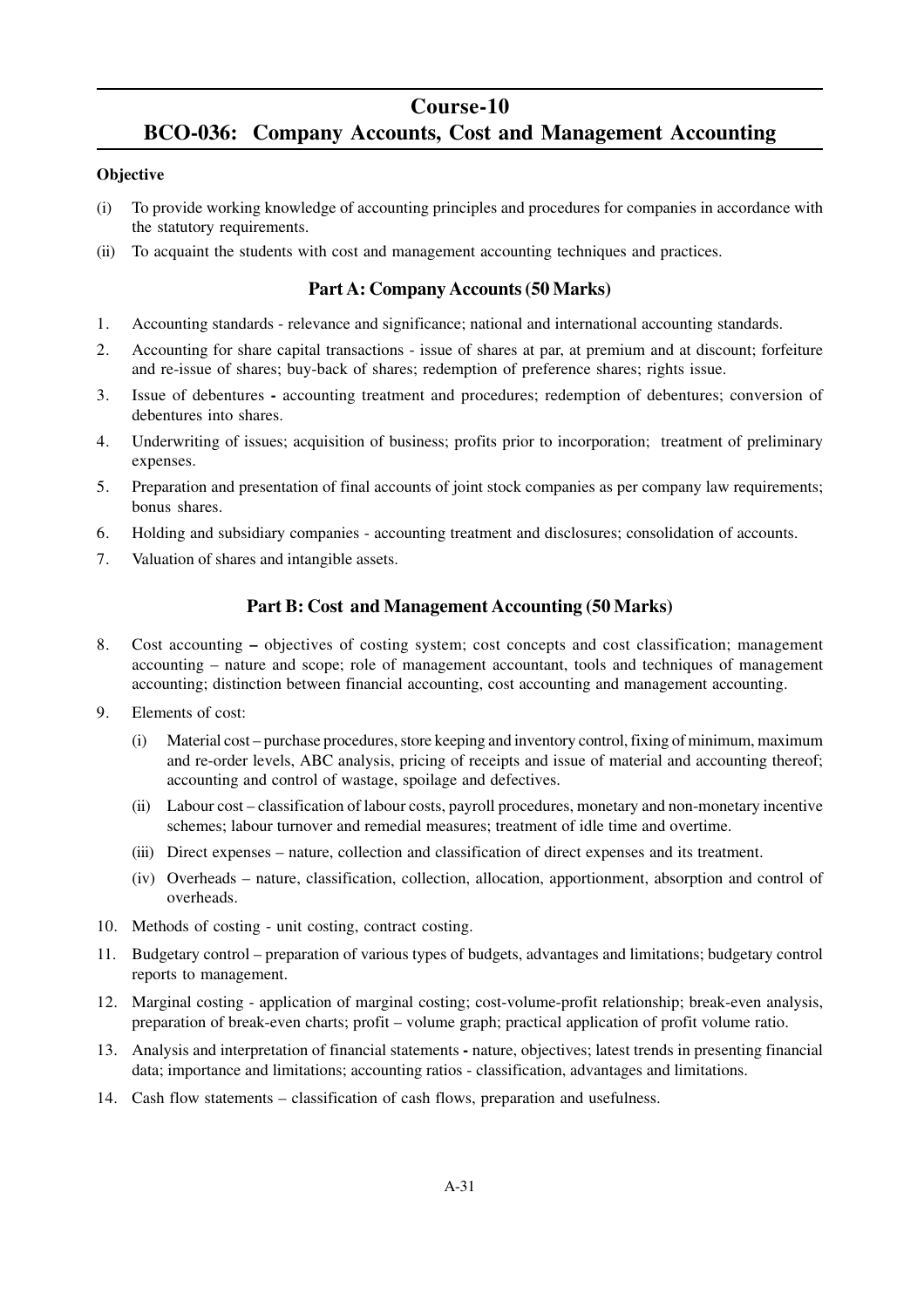# **Course-11 BCO-037: Tax Laws**

## **Objective**

- (i) To impart knowledge of the basic principles underlying the substantive provisions of income-tax, wealth tax, service tax and value added tax laws to the students.
- (ii) To equip students with application of principles and provisions of above tax laws in computation of income and taxation of a 'person' excluding companies under various heads of income and their assessment procedures.

# **Part – A (60 Marks)**

#### **The Income-tax Act**

- 1. Definitions, concept of income, previous year, assessment year, residential status.
- 2. Distinction between capital and revenue receipts and expenditure.
- 3. Basis of charge and scope of total income (Incomes deemed to accrue or arise in India and deemed to be received in India).
- 4. Incomes which do not form part of total income.
- 5. Computation of total income under various heads, such as salaries, income from house property, profit and gains of business or profession, capital gains, income from other sources.
- 6. Income of other persons included in assessee's total income; aggregation of income and set off or carry forward of losses; various deductions to be made in computing total income, rebates and reliefs; applicable rates of taxes and tax liability.
- 7. Taxation of every person excluding companies, viz., individuals including non-residents, Hindu Undivided Family, firms, association of persons, cooperative societies, trusts and charitable and religious institutions, etc.
- 8. Provisions concerning procedure for filing returns, signatures, e-filing, assessment and reassessment.
- 9. Tax deducted at source, collection, recovery and refund of tax; provisions of advance tax*.*
- 10. Charge of banking cash transaction tax, taxable banking transaction, value of taxable banking transaction, collection, recovery, return, assessment, rectification, interest on delayed payments, penalty, appeal, power to make rules.
- 11. Charge of fringe benefit tax, fringe benefits and deemed fringe benefits, valuation, payment and return of fringe benefits, assessment, issue of notice, advance tax in respect of fringe benefits.
- 12. Wealth Tax

Charge of wealth tax; assets; deemed assets and assets exempt from tax; valuation of assets; computation of net wealth, return of wealth and provisions concerning assessment.

# **Part B (20 Marks)**

#### **Service Tax**

- 13. Background, Statutory provisions, taxable services, valuation, administrative mechanism and procedural aspects, rate and computation of tax.
- 14. Assessment, levy, collection and payment of service tax, exemptions, CENVAT credit for service tax, returns, appeals, revisions, advance rulings, role of Practising Company Secretaries.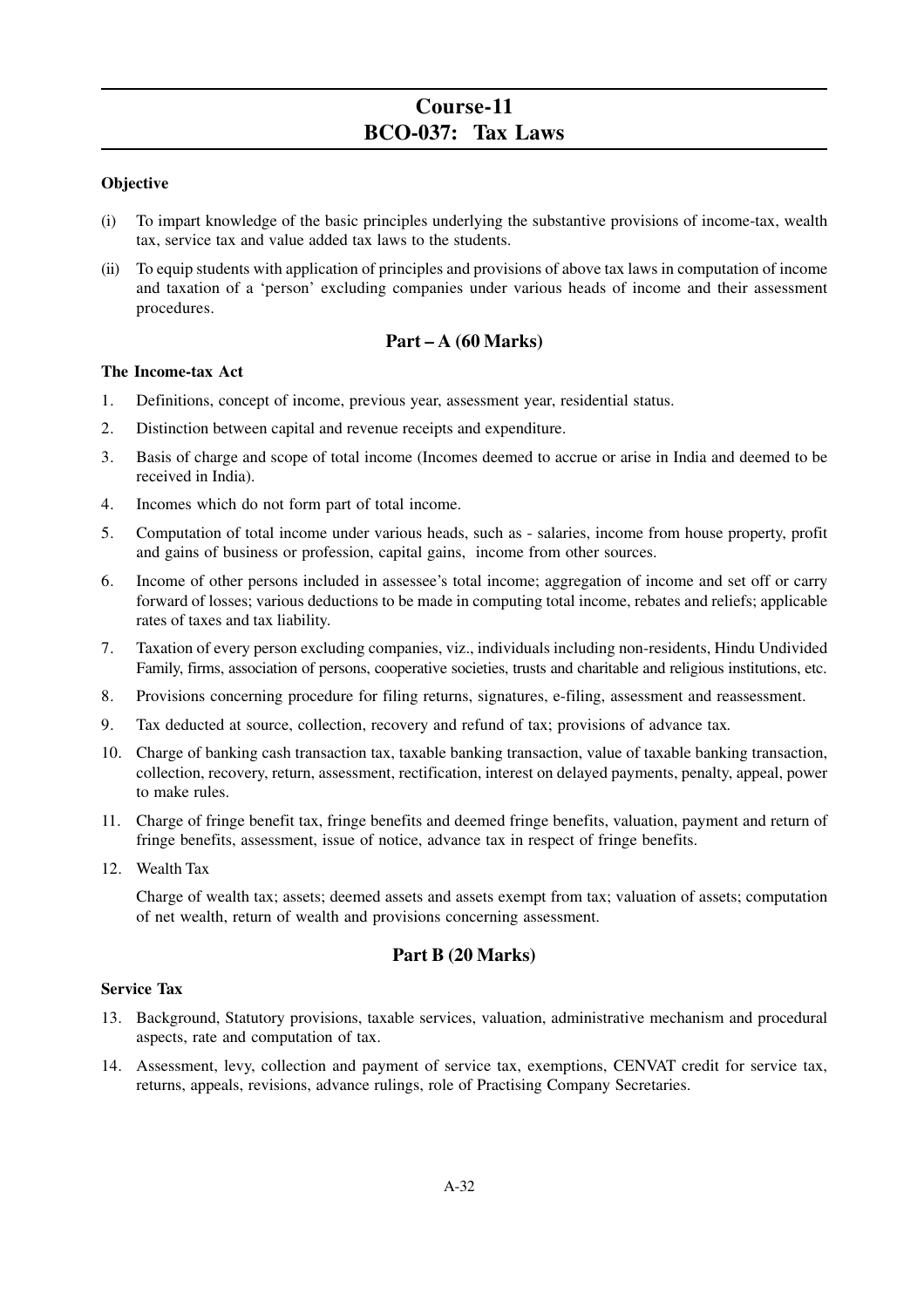# **Part C (20 Marks)**

# **Value Added Tax**

- 15. Legislative background, concept of VAT- white paper on VAT, Report of Empowered Committee of State Finance Ministers, constitutional provisions, relationship of VAT with inter-state commerce and works contract tax, liability under VAT; withdrawal of Central Sales Tax; Goods and Service Tax; .
- 16. Computation, procedural aspects including registration, filling of returns, rates of tax, assessment, credit and set-off, returns, refunds, audit, appeals, revision and appearances.
- 17. Appointment, jurisdiction and powers of authorities, certifications for professionals.
- 18. Concept of VAT on services, VAT in other countries, scope for Company Secretaries.

# **Course-12 BCO-038: Company Law**

#### **Objective**

To develop an understanding of the regulation of companies and to provide thorough knowledge of the various provisions of the Company Law in India as well as Schedules and Rules made thereunder including their interpretation through case laws, departmental circulars, clarifications, notifications, etc.

#### **Contents**

#### 1. **Introduction**

Nature and form of business enterprise; types of business enterprises; company – definition and nature.

Historical development of corporate concepts; emergence of principles of limited liability and development of Company Law in England and India.

Concept of corporate personality; corporate veil and its lifting.

Working and administration of Company Law.

#### 2. **Incorporation and its Consequences**

Types of companies and their incorporation; memorandum and articles of association and their alteration; registered office; publication of name; commencement of business; contracts; deeds; common seal; effect of incorporation.

Re-registration and registration of unregistered joint-stock companies.

The doctrine of *ultra-vires*, constructive notice and indoor management.

Promoters - meaning and importance; position, duties and liabilities.

### 3. **Financial Structure**

Concept of capital and financing of companies, sources of capital; classes and types of shares; equity with differential rights; issue of shares at par, premium and discount; forfeiture and surrender of shares; bonus issues; rights issues; issue of sweat equity shares; employees stock option scheme; private placement.

Alteration of share capital; reduction of capital; buy-back of shares.

Debt capital - debentures, debenture stock, bonds; new developments in corporate debt financing; debenture trust deed and trustees; conversion of and redemption of debentures.

Securing of debts – creation, modification and satisfaction of charges.

Prospectus – definition; abridged prospectus; red-herring prospectus; shelf prospectus; information memorandum; contents, registration, misrepresentations and penalties.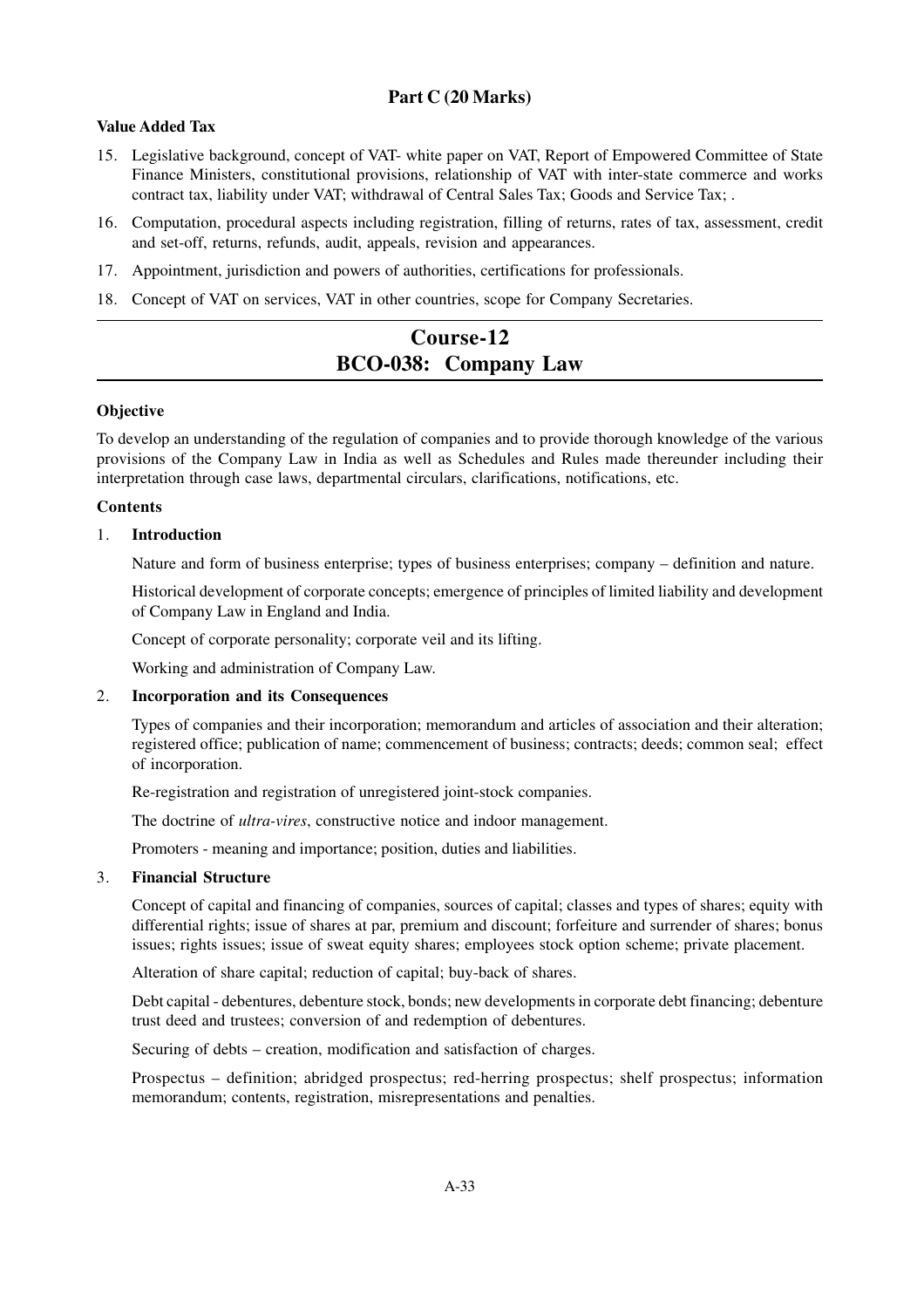Allotment and certificates - contracts to subscribe for shares, debentures and other securities; calls; share certificates and share warrants.

#### 4. **Membership, Depositories and Transfer/Transmission**

Membership - modes of acquiring membership; rights and privileges of members, register of members; dematerialisation and rematerialisation of securities; transfer and transmission of securities in physical and depository modes; nomination.

#### 5. **Management and Control of Companies**

Directors – appointment/re-appointment, qualifications, disqualifications, remuneration, vacation of office, retirement, resignation and removal; loans to directors; powers and duties; office or place of profit; role of directors; contracts in which directors are interested.

Managing and whole-time directors and manager.

Company secretary – appointment, role and responsibilities; company secretary as a principal officer.

Meetings of directors and committees - frequency, convening, and proceedings of Board /Committee meetings; tele and video-conferencing of Board/Committee(s); resolution by circulation; minutes and evidence.

General meetings - kinds of meetings; law, practice and procedure relating to convening and proceedings at general and other meetings – notice, quorum, proxy, voting including voting through electronic means, resolutions, circulation of members' resolution, etc.; postal ballot; recording, signing and inspection of minutes; role of chairman.

Distribution of powers of a company - division of powers between Board and general meetings; acts by directors in excess of authority; monitoring and management.

Sole Selling and Buying Agents - Meaning, appointment and reappointment, removal; powers of Central Government and rules framed for the purpose.

#### 6. **Dividend**

Profit and ascertainment of divisible profits; declaration and payment of dividend; treatment of unpaid and unclaimed dividend; transfer of unpaid and unclaimed dividend to Investor Education and Protection Fund.

#### 7. **Investments, Loans and Deposits**

Law relating to making investments in and granting loans to other bodies corporate and giving guarantees and providing security.

Invitation, acceptance, renewal, repayment, default and remedies.

#### 8. **Accounts and Audit**

Books of account; financial statements; audit and auditor's report; powers of the Central Government to direct special audit; cost audit.

Auditors - appointment, resignation and removal; qualification and disqualification; rights, duties and liabilities.

- 9. **Board's Report and Disclosures** preparation; disclosures; directors' responsibility statement; Compliance certificate – need and purpose; issue and signing by practising company secretary; disclosure and filing.
- 10. **Registers and Returns**  maintenance, authentication, presentation and inspection of statutory books/ registers prescribed under various provisions of the company law and filing of various forms/returns to Registrar of Companies; procedure and penalties for delayed filing, etc.

*Annual Return -* Nature and significance; contents; filling – preparation and disclosures; signing, certification and filing; maintenance, place of keeping and its inspection.

#### 11. **Inspection and Investigation**

Inspection of documents, books of account, registers etc; powers of the inspector, seizure of books and documents, inspector's report; power of the Registrar of Companies, investigation into affairs of the company.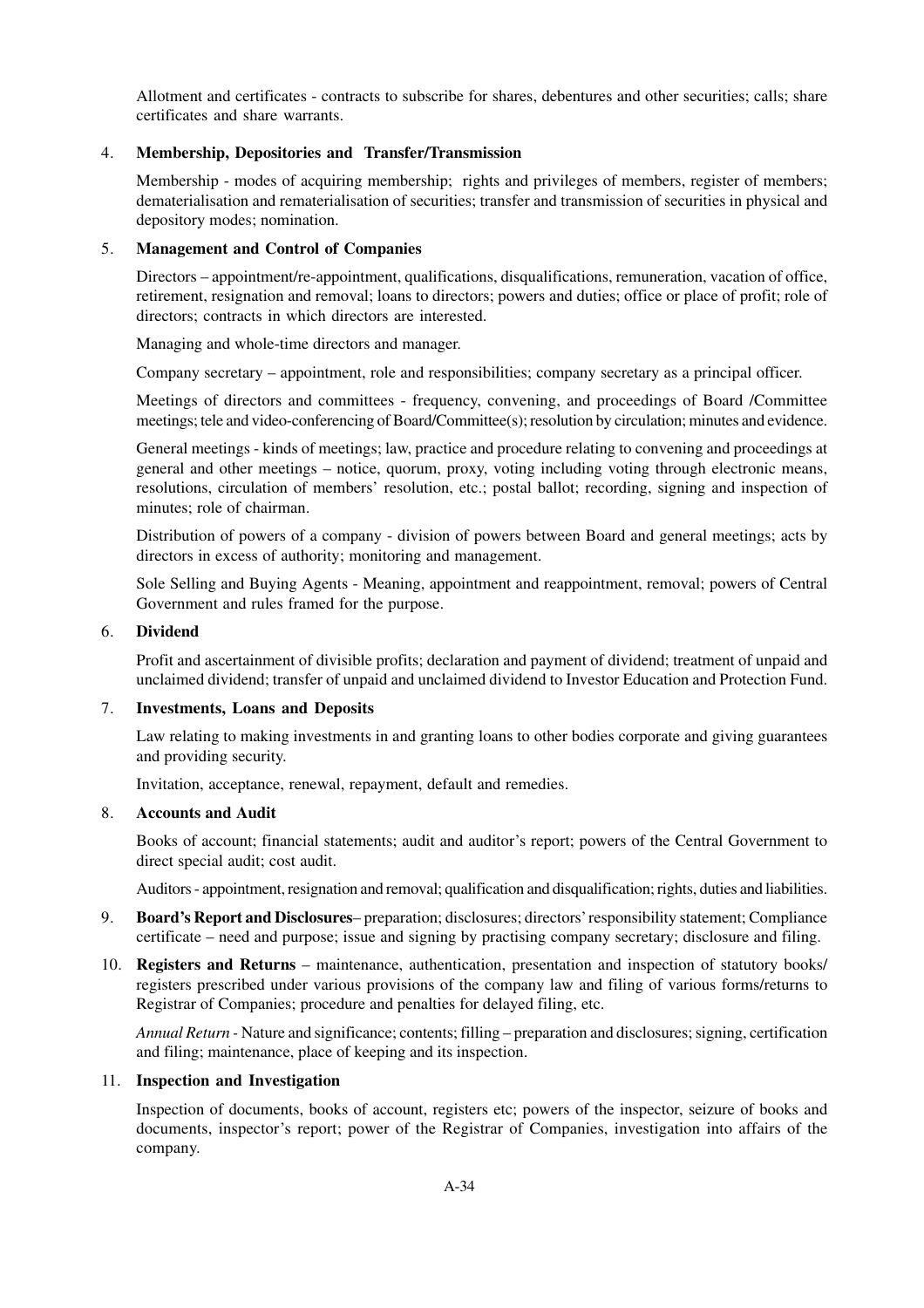#### 12. **Majority Rule and Minority Rights**

Law relating to majority powers and minority rights.

Shareholder remedies - actions by shareholders; statutory remedies; personal actions; prevention of oppression and mis-management.

- 13. **Compromises and Arrangements** an overview**.**
- 14. **Societies, Co-operative Societies, Trusts, Producer Companies and Limited Liability Partnerships** Concept, formation, membership, functioning and dissolution.
- 15. **Application of Company Law to Different Sectors such as Banking, Insurance, etc.**
- 16. **Offences and Penalties** an overview.
- 17. **Striking off Name of Companies -**Concept.
- 18. **Winding up of Companies** Concept and modes.
- 19. An Introduction to E-governance

# **Course-13 BCO-039: Economic and Labour Laws**

#### **Objective**

To provide an understanding of –

- (i) certain economic laws; and
- (ii) important labour laws which have direct relevance to the functioning of companies.

#### **Contents**

#### **Part A: Economic Laws (60 Marks)**

#### 1. **Industries Development and Regulation**

Objects and definitions - an overview of current Industrial Policy; regulatory mechanism under IDRA. The Micro, Small and Medium Enterprises Development Act, 2006.

#### 2. **Foreign Trade Policy and Procedures**

Main features; served from India scheme; export promotion council; vishesh krishi and gram udyog yojana; focus market scheme; duty exemption and remission schemes; advance authorisation scheme and DFRC, DEPB, EPCG, etc; EOUs, EHTPs, STPs, BPTs and SEZs.

# 3. **Trade, Competition and Consumer Protection**

Concept of competition, development of competition law, overview of MRTP Act; Competition Act, 2002 - anti competitive agreements, abuse of dominant position, combination, regulation of combinations, Competition Commission of India; Appearance before Commission, compliance of Competition Law.

Consumer protection in India, genesis of the law; objects; rights of consumers; nature and scope of remedies; appearance before Consumer Dispute Redressal Forums.

#### 4. **Essential Commodities and Standards of Weights and Measures**

Objects; powers of Central Government, seizure and confiscation of essential commodities; summary trial; Standards of Weights and Measures Act, 1976.

#### 5. **Management of Foreign Exchange Transactions**

Objectives and definitions under FEMA. Current account transactions, Capital account transactions, foreign direct investment in India and abroad, acquisition and transfer of immovable property; Establishment in India of branch, office etc; Export of goods and services; Realisation and repatriation of foreign exchange, authorised person, penalties and enforcement.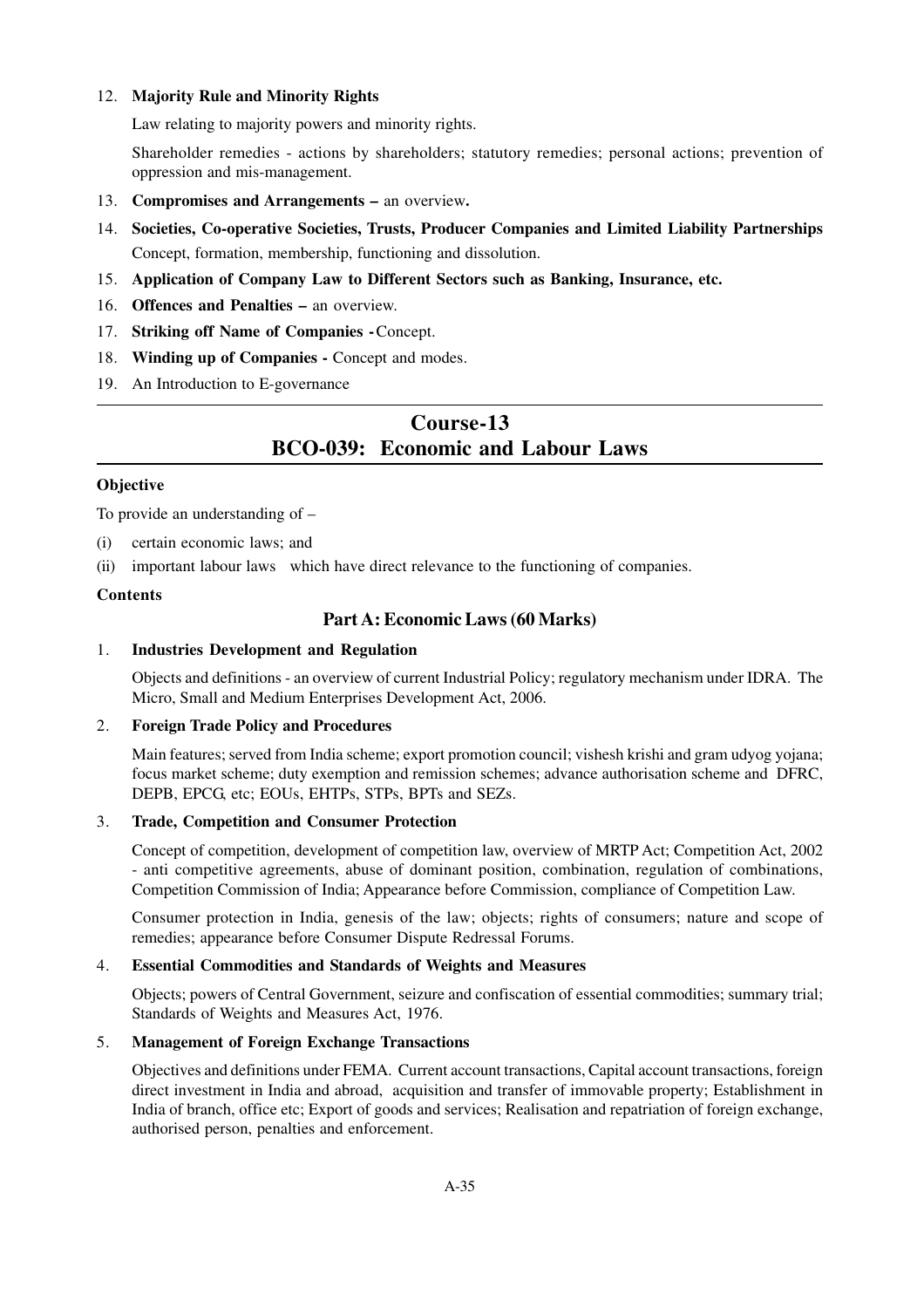Foreign contributions and hospitality; Exemptions, powers of Central Government, adjudication and appeal; offences and penalties.

## 6. **Pollution Control and Environmental Protection**

Concept of sustainable development, Government policy regarding environment, law relating to Prevention and Control of Air Pollution and Water pollution, Environment (Protection) Law; Appearance before Environment Tribunal/Authority.

#### 7. **Management of Intellectual Property Rights**

Concept and development of intellectual property law in India. Law and procedure relating to patents, trade marks and copyrights; Overview of laws relating to other related intellectual property rights;

Intellectual Property Appellate Board.

#### 8. **Prevention of Money Laundering**

Genesis, concept and definitions, various transactions, etc. obligations of banks and financial institutions, RBI Guidelines on KYC.

# **Part - B: Labour Laws (40 Marks)**

#### 9. **Minimum Wages Act, 1948**

Object and scope; Minimum Wages Act, Advisory Board, Central Advisory Board; Authority and claims, compliances, offences and penalties.

#### 10. **Payment of Bonus Act, 1965**

Object, application and major provisions; Exemption; compliances, offences and penalties.

#### 11. **Payment of Gratuity Act, 1972**

Application and major provisions; Controlling Authority and the Appellate Authority, obligations and rights of employers and employees and compliances.

#### 12. **Employees' Provident Funds and Miscellaneous Provisions Act, 1952**

Application and major provisions; Exemption and compliances.

# 13. **Employees' State Insurance Act, 1948**

Application and major provisions; Employees' State Insurance, Employees' State Insurance Corporation, Employees' Insurance Court; Exemptions and compliances.

#### 14. **Workmen's Compensation Act, 1923**

Object, scope and major provisions including proceedings before the Commissioner, appeals, compliances, penalties, special provisions.

#### 15. Contract Labour (Regulation and Abolition) Act, 1970

Application, scope and major provisions including Advisory boards, registration of establishments, appointment of licensing officer; Welfare and health; compliances; penalties and procedure and inspectors.

#### 16. **Industrial Disputes Act, 1947**

Concept, objective, and significance, Authorities; procedure and powers; unfair labour practices, penalties.

#### 17. **Industrial Employment (Standing Orders) Act, 1946**

Object, scope and major provisions of the Act and compliances.

#### 18. **Factories Act, 1948**

Object, scope and major provisions; Authorities, compliances and penalties.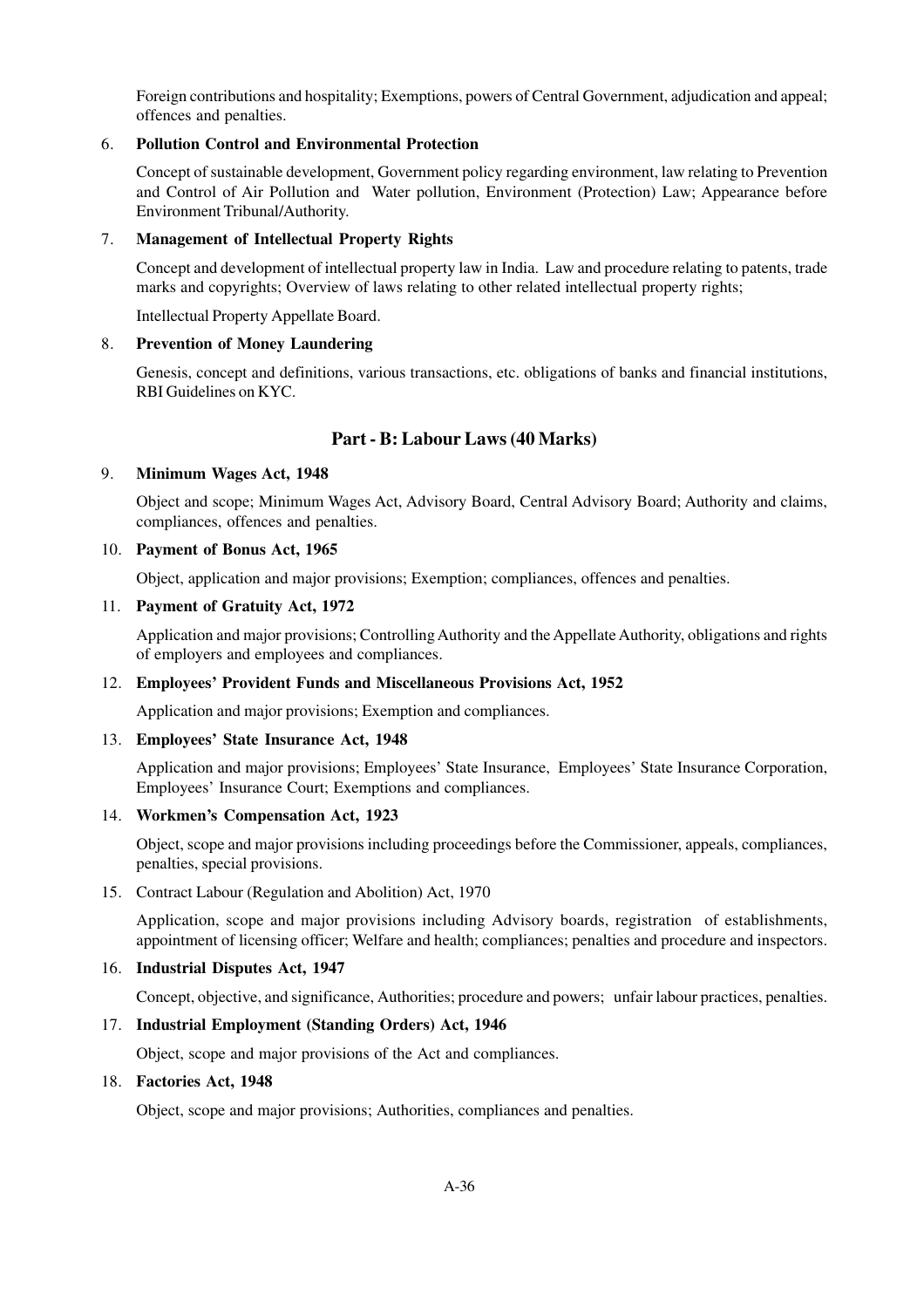# **Course-14 BCO-040: Securities Laws and Compliances**

# **Objective**

To provide expert knowledge and understanding of securities laws and the regulatory framework concerning capital markets in India.

# **Contents**

# **Part A: Securities Laws (60 Marks)**

## 1. **An Overview of Legal and Regulatory Framework**

Capital market regulatory framework – Securities Contracts (Regulation) Act, 1956; SEBI Act, 1992; Depositories Act, 1996; authorities governing capital markets; objective, power and functions of SEBI; Securities Appellate Tribunal, appearance before SAT.

Profile of securities market; securities market reforms and regulatory measures to promote investor confidence; growth of money market in India – structure and institutional mechanism.

#### 2. **Capital Market Instruments and Rating**

Capital market instruments - equity, debentures, preference shares, sweat equity, non-voting shares; new instruments of capital market - pure, hybrid and derivatives; money market instruments - treasury bills, commercial bills, commercial paper, participatory notes; rating and grading of instruments; concept, scope and significance; regulatory framework; rating agencies in India, rating methodologies.

#### 3. **Capital Market Intermediaries**

Primary market and secondary market intermediaries - role and functions, merchant bankers, stock brokers, registrars to an issue, underwriters, bankers to issue, portfolio managers, debenture- trustees, foreign Institutional investors etc., self regulatory organisations, guidelines on anti money laundering; surveillance; holding of enquiry.

# 4. **Secondary Market Institutions**

Functions and significance of stock exchanges; regulatory framework; operations and trading mechanism of stock exchanges; Settlement of securities, surveillance mechanism at stock exchanges, straight through processing, demutualisation of stock exchanges.

# 5. **Mutual Funds**

Introduction, definitions, types, risks involved, setting up of mutual fund; concept of Trustee and Asset Management Company; regulatory framework.

# 6. **Venture Capital**

Concept of venture capital, regulatory framework, registration, investment conditions and restrictions, foreign venture capital investors, private capital funds.

#### 7. **Collective Investment Schemes**

Regulatory framework governing collective investment schemes, restrictions on business activities, submission of information and documents, trustees and their obligations.

#### 8. **Buy-Back of Securities**

Objectives of buy-back; available sources for buy-back of securities; conditions to be fulfilled and obligations for buy-back of securities of both listed and unlisted companies; pricing for buy back; modes of buy-back.

#### 9. **Depository System**

Overview of depository system in India; Depositories Act; definitions, setting up of depository; role and functions of depository; depository participants; inspection and penalties; internal audit and concurrent audit of depository participants.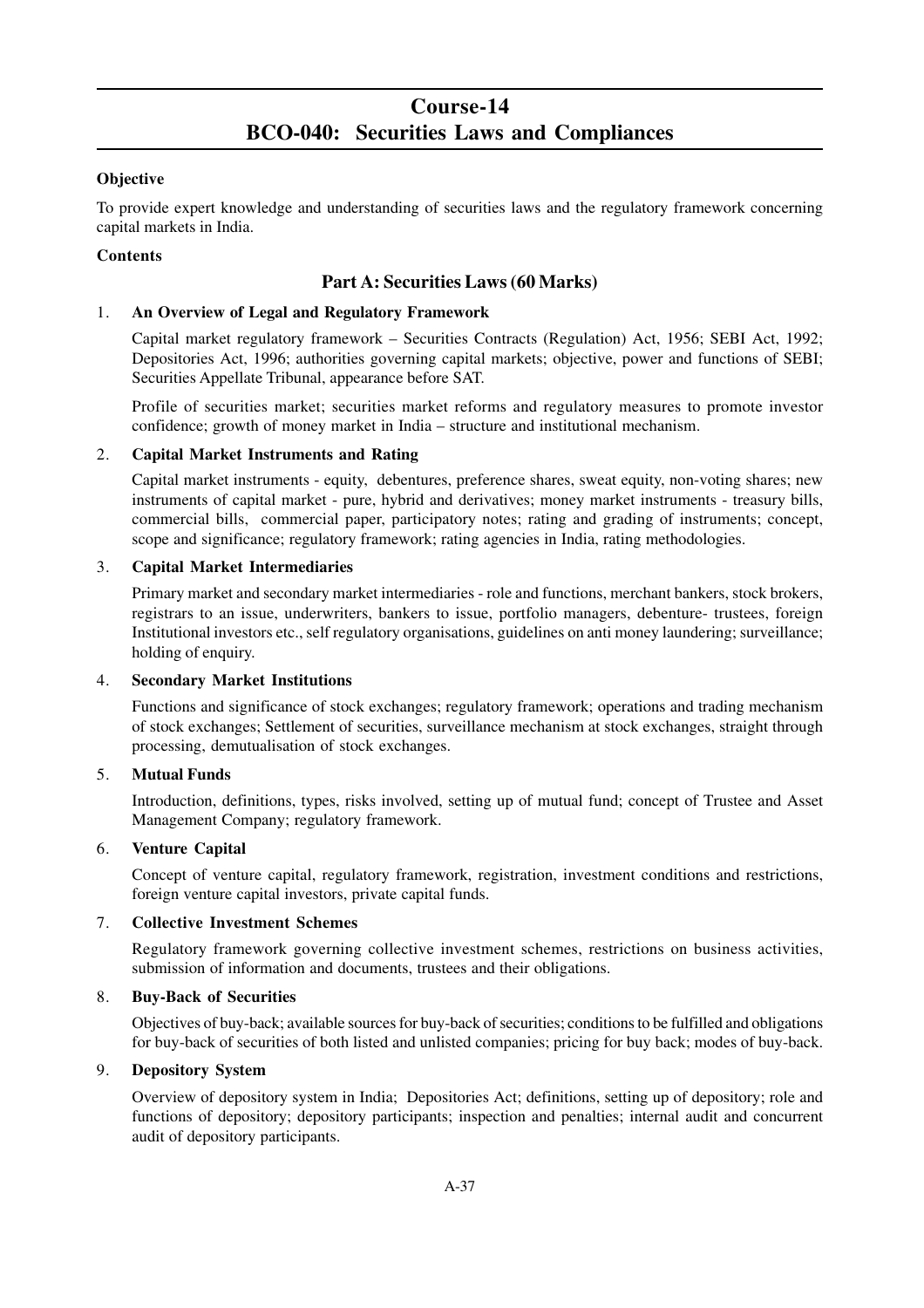# **Part B: Issue Management and Compliances (40 Marks)**

## 10. **Issue of Capital**

Listing of securities; SEBI Guidelines for Disclosure and Investor Protection (DIP), procedure for issue of various types of shares and debentures employee stock option scheme; and employee stock purchase scheme, delisting of securities.

# 11. **Resource Mobilisation in International Capital Market**

Listing of securities issued outside India - Foreign Currency Convertible Bonds, Global Depository Receipts, American Depository Receipts; External Commercial Borrowings, procedure for issue of various instruments.

# 12. **Indian Depository Receipts**

Indian Depository Receipts, procedure for making an issue of IDRs; conditions for issue of IDRs; listing of IDRs.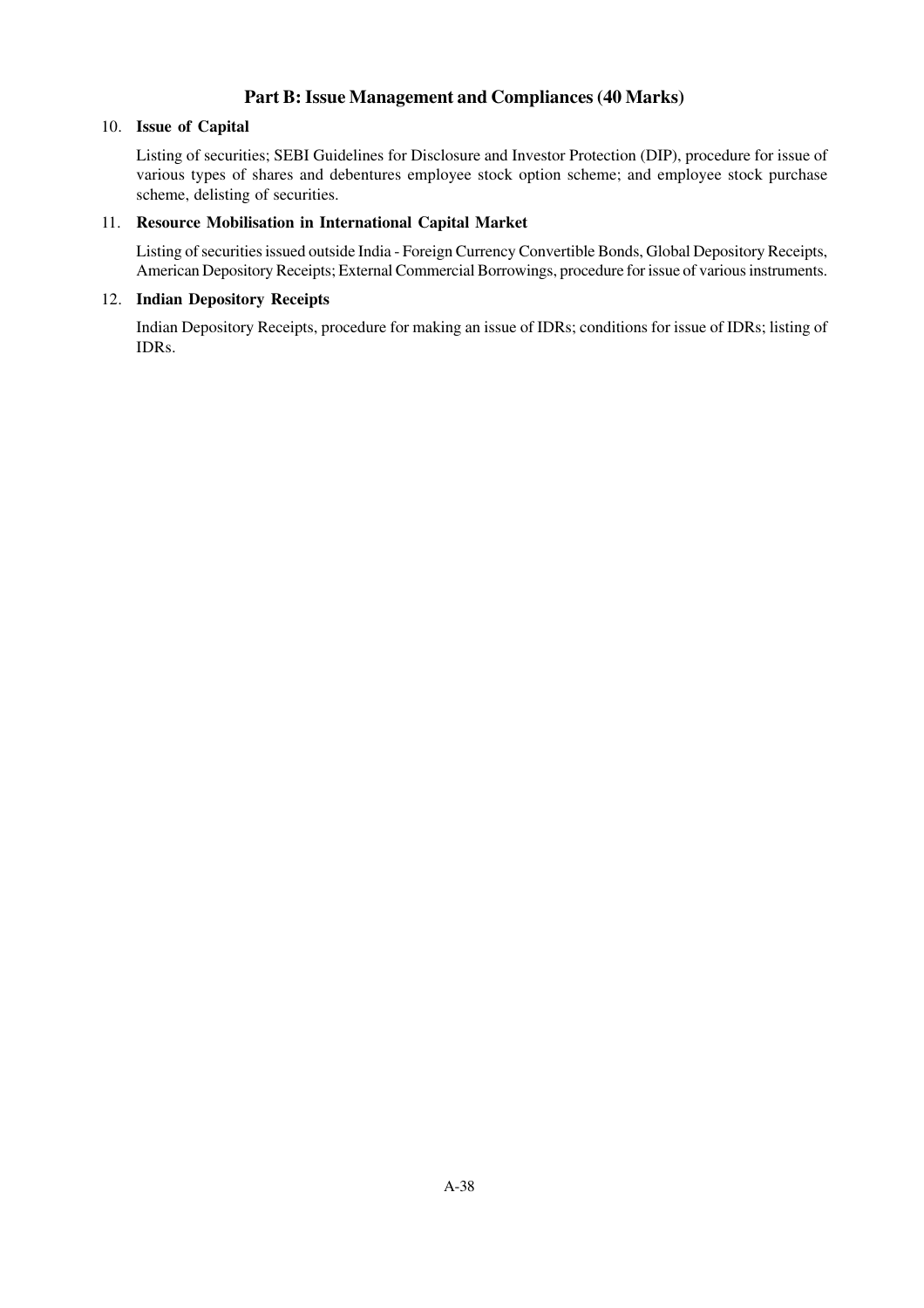# **SYLLABUS OF MASTER OF COMMERCE IN BUSINESS POLICY AND CORPORATE GOVERNANCE M.COM (BP & CG)**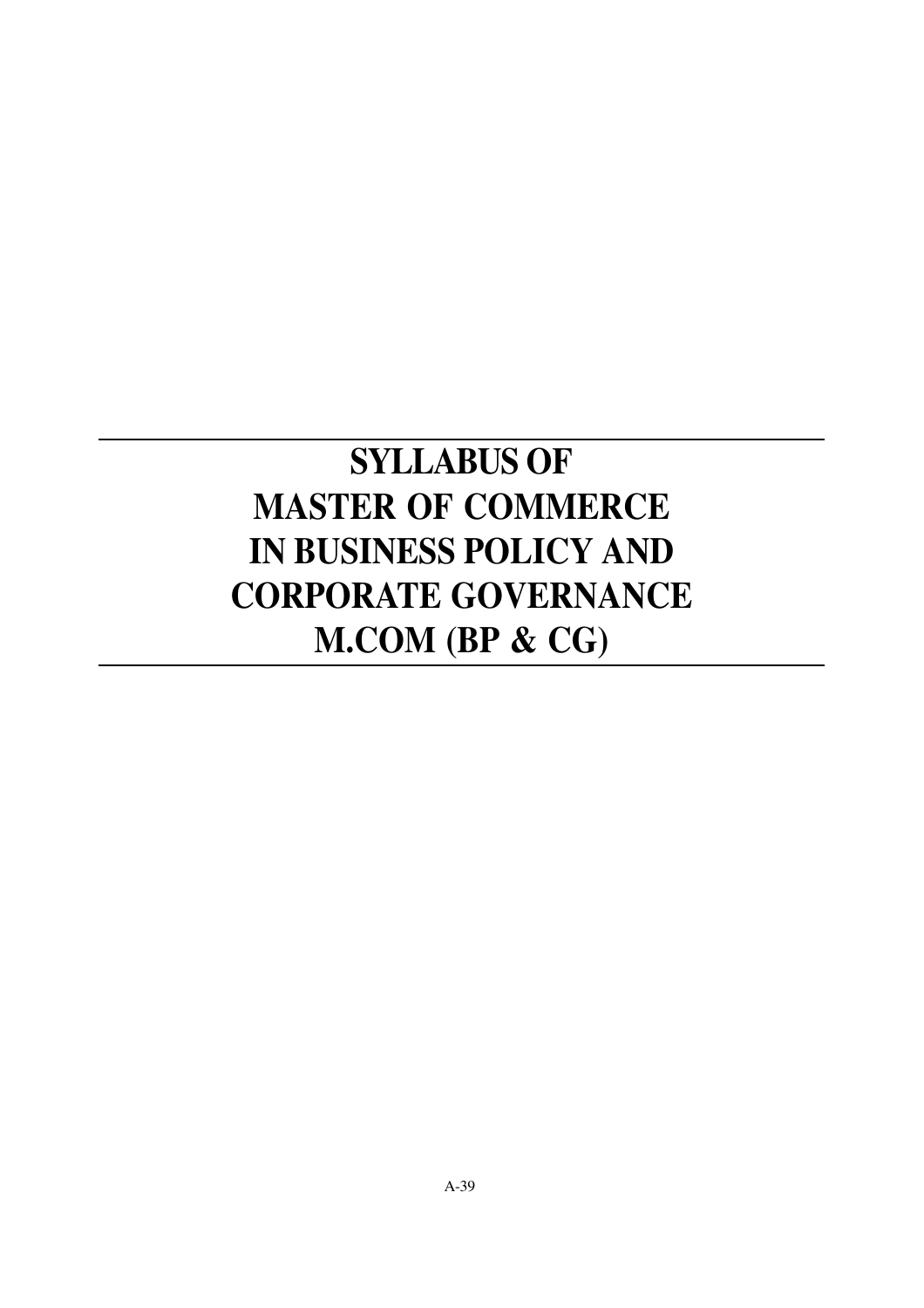# **12. SYLLABUS OF COURSES OFFERED BY IGNOU**

# **Course-1**

# **MCO-01: Organisation Theory and Behaviour**

#### **Block 1** : **Organisation Theory**

- Unit 1 Introduction to Organisation<br>Unit 2 Organisation Theory
- **Organisation Theory**
- Unit 3 Organisation Structure and Effectiveness

## **Block 2** : **Organisational Behaviour and Individual Perspective-I**

- Unit 4 Overview of OB
- Unit 5 Individual Behaviour and Learning
- Unit 6 Perception
- Unit 7 Attitudes and Values

# **Block 3 :Organisational Behaviour and Individual Perspective-II**

- Unit 8 Personality and Emotions
- Unit 9 Stress Management
- Unit 10 Motivation
- Unit 11 Job Design and Job Satisfaction

# **Block 4 :Group Behaviour**

- Unit 12 Group Formation and Structure
- Unit 13 Communication
- Unit 14 Conflict Management
- Unit 15 Team Building and Leadership
- Unit 16 Power and Politics

# **Block 5 :Organisational Culture and Development**

- Unit 17 Organisational Culture and Climate
- Unit 18 Organisational Change
- Unit 19 Organisational Development
- Unit 20 Emerging trends in OB

# **Course-2**

# **MCO-03: Research Methodology and Statistical Analysis**

# **Block 1 : Research Data Collection**

- Unit 1 Introduction to Business Research
- Unit 2 Research Plan
- Unit 3 Collection of Data
- Unit 4 Sampling
- Unit 5 Measurement and Scaling Techniques

# **Block 2 :Processing and Presentation of Data**

- Unit 6 Processing of Data
- Unit 7 Diagrammatic and Graphic Presentation
- Unit 8 Statistical Derivatives and Measures of Central Tendency
- Unit 9 Measures of Variation and Skewness

# **Block 3 :Relational and Trend Analysis**

- Unit 10 Correlation and Simple Regression
- Unit 11 Time Series Analysis
- Unit 12 Index Numbers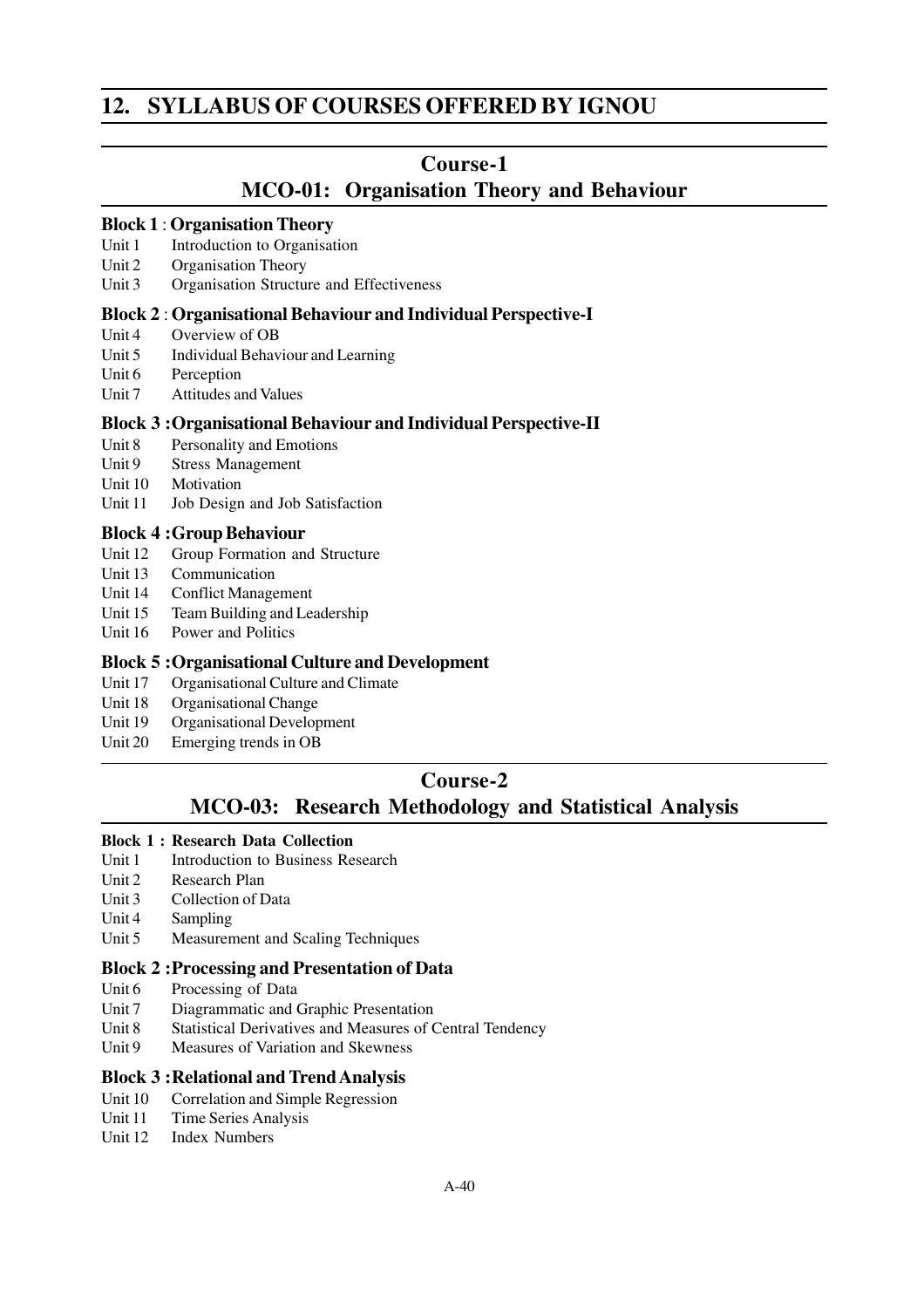# **Block 4 :Probability and Hypothesis Testing**

- Unit 13 Probability and Probability Rules
- Unit 14 Probability Distributions
- Unit 15 Tests of Hypothesis-I
- Unit 16 Tests of Hypothesis-II
- Unit 17 Chi-Square Test

# **Block 5 :International and Reporting**

- Unit 18 Interpretation of Statistical Data
- Unit 19 Report Writing

# **Course-3 IBO-01: International Business Environment**

#### **Block 1 : Concepts and Dimensions**

- Unit 1 Introduction to International Business Environment
- Unit 2 Theories of International Trade
- Unit 3 Balance of Payments
- Unit 4 Instruments of Trade Policy

# **Block 2 : Globalization: Process and Forces**

- Unit 5 Globalization: An Overview
- Unit 6 International Investment
- Unit 7 Transnational Corporations
- Unit 8 Technology Transfer

# **Block 3 : World Trading System and Institutions**

- Unit 9 World Trade
- Unit 10 Multilateral Trading System
- Unit 11 Regional Economic Groupings
- Unit 12 International Commodity Agreement
- Unit 13 Multilateral Financial Institutions

# **Block 4 : Legal Environment**

- Unit 14 Legal Framework of Foreign Trade
- Unit 15 The Proper Law of the Contract or the *Lex Causae*
- Unit 16 Settlement of International Trade Disputes

#### **Block 5 : Contemporary Developments and Issues**

- Unit17 International Trade and Environment
- Unit18 International Trade in Services
- Unit19 International Business Ethics
- Unit20 Electronic Commerce

# **Audio:** 1) World Trade,

- 2) Regional Economic Groupings,
- 3) Settlement of International Business Disputes

# **Course-4**

# **IBO-06: International Business Finance**

# **Block 1 : International Financial System**

- Unit 1 International Monetary Agreements and Institutions
- Unit 2 International Financial Markets
- Unit 3 International Banking
- Unit 4 International Transactions and Balance of Payments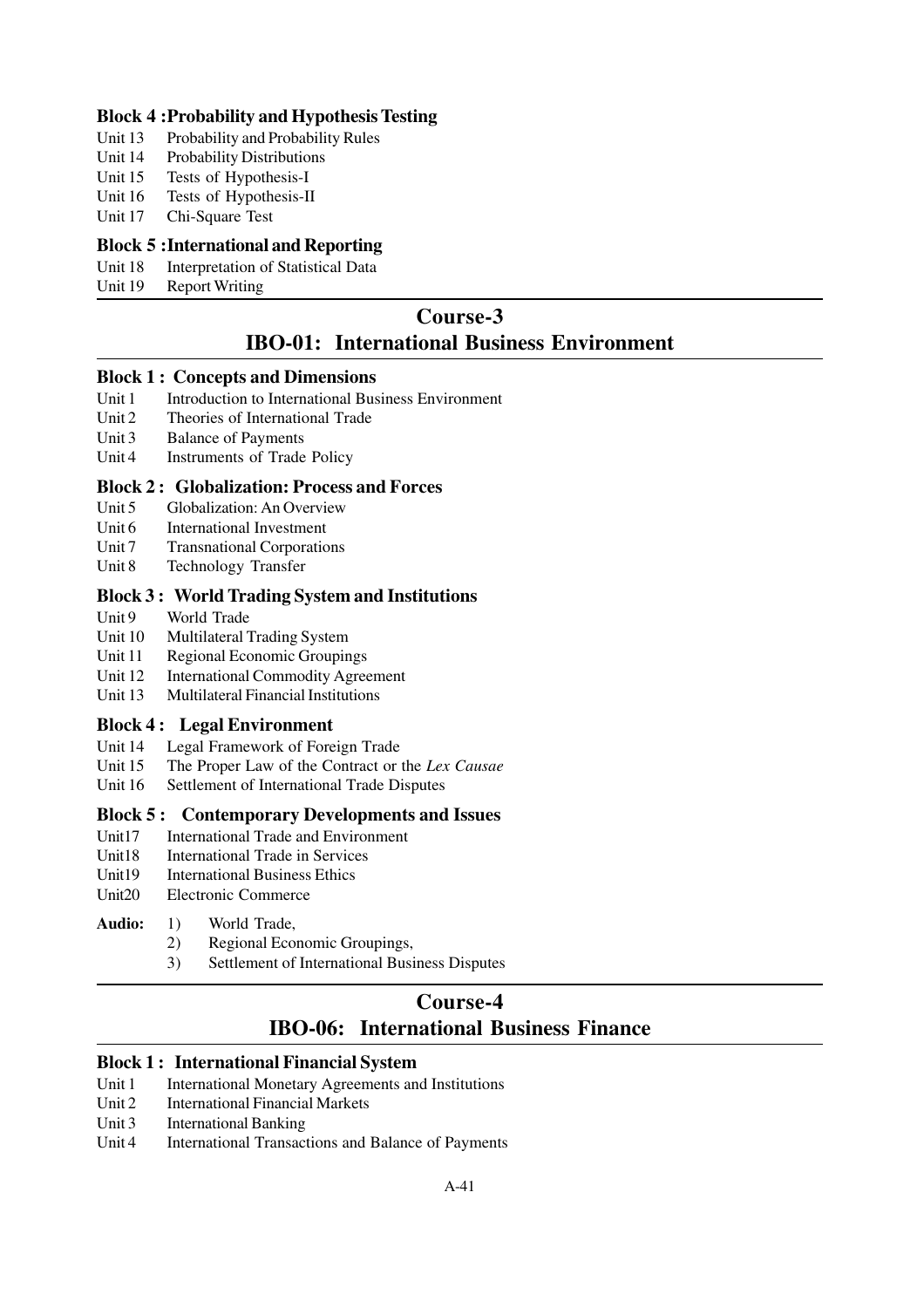# **Block 2 : Foreign Exchange Risk Management**

- Unit5 Foreign Exchange Markets
- Unit6 Determination and Forecasting of Exchange Rates
- Unit7 Currency Risk Management
- Unit8 Measuring and Managing Transaction Exposure
- Unit9 Measuring and Managing Translation and Economic Exposure

# **Block 3 : Investing in Foreign Operations**

- Unit10 Corporate Strategy and Foreign Direct Investments
- Unit11 International Project Appraisal
- Unit12 Cost of Capital for Foreign Investments
- Unit13 Political Risk and Tax Aspects

# **Block 4 : Financing International Operations**

- Unit14 Designing Global Capital Structure
- Unit15 International Cash Management
- Unit16 Foreign Trade Financing
- Unit17 Project Export Financing
- **Audio:** 1) Forex Regulation in India
	- 2) Globalisation and new financing choices for international firms.

# **Course-4 MCO-05: Accounting for Managerial Decisions**

# **Block 1 :Fundamentals of Accounting**

- Unit 1 Accounting: An overview
- Unit 2 Basis Cost Concepts
- Unit 3 Financial Statements
- Unit 4 Understanding Financial Statements

# **Block 2 :Analysis of Financial Statements**

- Unit 5 Techniques of Financial Analysis
- Unit 6 Statements of Changes in Financial Position
- Unit 7 Cash Flow Analysis

# **Block 3 :Budgeting and Budgetary Control**

- Unit 8 Basic Concepts of Budgeting
- Unit 9 Preparation and Review of Budgets
- Unit 10 Approaches to Budgeting

# **Block 4 :Standard Costing**

- Unit 11 Basic Concepts of Standard Costing
- Unit 12 Variance Analysis I
- Unit 13 Variance Analysis II
- Unit 14 Responsibility Accounting

# **Block 5 :Cost Volume Profit Analysis**

- Unit 15 Marginal Costing
- Unit 16 Break Even Analysis
- Unit 17 Relevant Costs for Design Making
- Unit 18 Reporting to Management
- Unit 19 Recent Developments in Accounting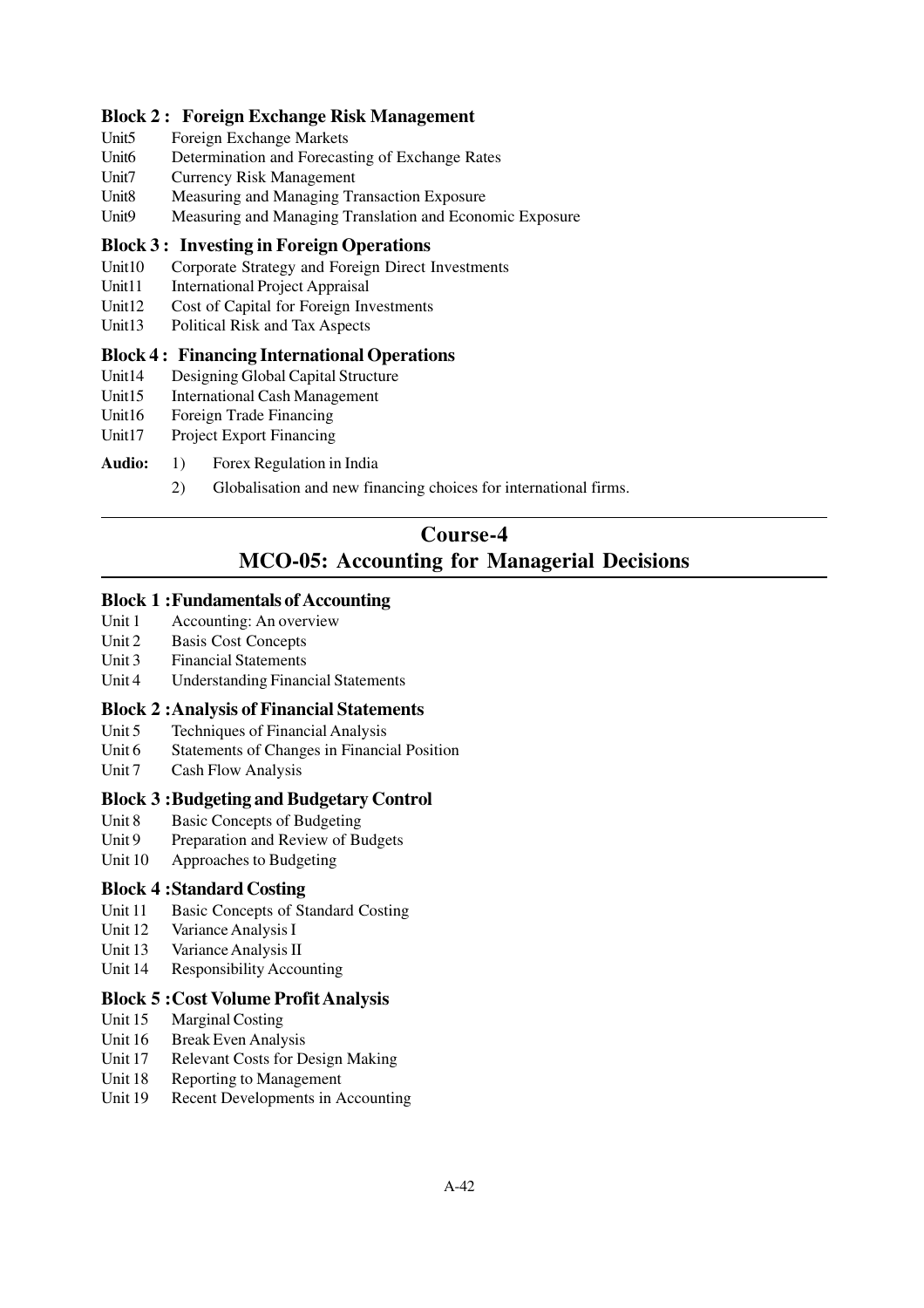# **13. SYLLABUS OF PROFESSIONAL PROGRAMME OFFERED BY ICSI**

# **Course-5**

# **MCO-031: Company Secretarial Practice**

## **Objective**

To provide an in-depth understanding of the procedures under the Companies Act, Rules and Regulations made there under including understanding of international dimensions of company law.

## **Contents**

#### 1. **E-governance (MCA – 21)**

Important Features of MCA-21 – CIN, DIN, DSC, CFC, SRN, etc; E-forms and on-line filing and inspection of documents.

## 2. **Company Formation and Conversion**

Choice of form of business entity; conversion/ re-conversion of one form of business entity into another.

Procedure for incorporation of private/public companies, companies limited by guarantee and unlimited companies and their conversions/re-conversion/re-registration; obtaining certificate of commencement of business; obtaining certification of re-registration; commencement of new business and certification; filing of agreements with managerial personnel;

Formation of associations not for profit and non profit companies; procedure relating to foreign companies carrying on business in India.

#### 3. **Alteration of Memorandum and Articles**

Procedure for alteration of various clauses of memorandum: name clause, situation of registered office clause, objects clause, capital clause and liability clause; procedure for alteration of articles; effect of alteration.

# 4. **Issue and Allotment of Securities**

Procedure for public issue, rights issue and bonus shares; procedure for issue of securities at par/premium/ discount; procedure for calls on shares; Issue of sweat equity shares, employees stock option scheme, shares with differential voting rights; issue and redemption of preference shares; issue of shares on preferential basis/ private placement.

Return of allotment and effect of irregular allotment; issue of certificates; alteration of share capital; procedure for forfeiture of shares and re-issue of forfeited shares; cancellation of shares; surrender of shares; conversion and re-conversion of shares into stock.

Procedure for issue of debentures including creation of security and debenture redemption reserve; drafting of debenture trust deed; conversion of and redemption of debentures.

#### 5. **Membership and Transfer/Transmission**

Procedure for induction of members; nomination of shares; variation of shareholders' rights; cessation of membership including dispute resolution.

Transfer/transmission/transposition; dematerialization/ rematerialisation of securities.

# 6. **Directors and Managerial Personnel**

Procedure for appointment, reappointment, resignation, removal and varying terms of appointment/ reappointment of directors and managerial personnel.

Procedure for payment of remuneration to directors and managerial personnel and disclosures thereof; compensation for loss of office; waiver of recovery of remuneration; directors and officers liability insurance.

Procedure for making loans to directors, disclosure of interest by a director, holding of office or place of profit by a director/relative, etc. of a director.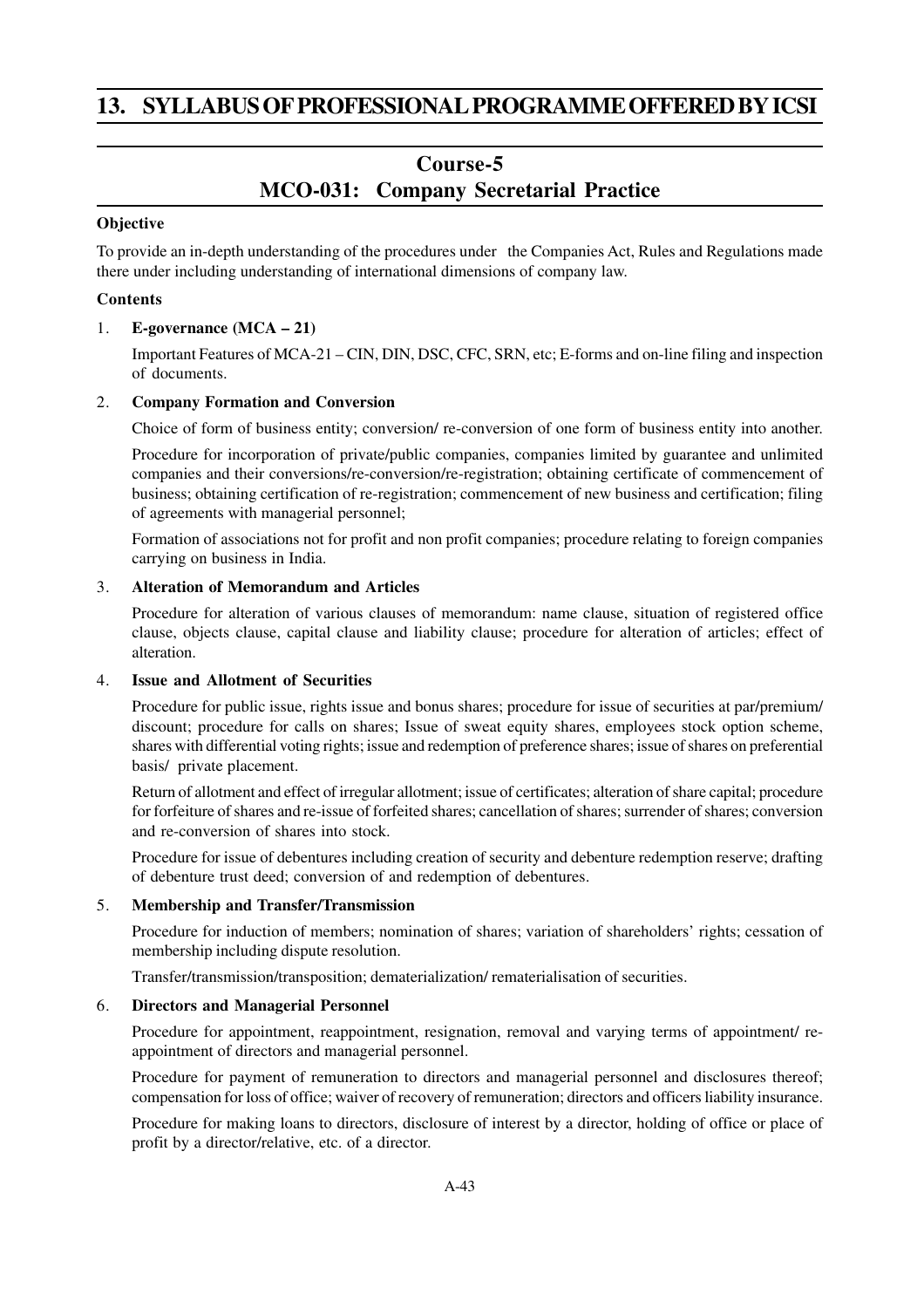**Company Secretary** – Appointment, resignation and removal of Company Secretary; role of the Company Secretary; functions and duties; relationship with chairman and directors; secretary as advisor to the chairman and the board.

**Company Secretary in Practice – Functions;** procedure for appointment, resignation and removal of company secretary in practice.

#### **Auditors**

Procedure for appointment/reappointment, resignation and removal of statutory auditors and branch auditors; appointment of cost auditors; special auditors; CAG audit.

#### 7. **Decision-making Forums and Meetings**

Collective decision making forums- authority, accountability, delegation and responsibility.

Board Meetings: Convening and management of Board and Committee Meetings.

General Meetings: convening and management of statutory meeting, annual and extra-ordinary general meetings, class meetings; preparation of notices and agenda papers.

Procedure for passing of resolutions by postal ballot, conducting a poll and adjournment of a meeting.

Post-meeting formalities including preparation of minutes and dissemination of information and decisions including filing thereof.

#### 8. **Preparation & Presentation of Reports**

Preparation of financial statements, auditors' report, directors' report and report on corporate governance.

#### 9. **Distribution of Profit**

Procedure for ascertainment of divisible profits and declaration of dividend; payment of dividend; claiming of unclaimed/unpaid dividend; transfer of unpaid/unclaimed dividend to Investor Education and Protection Fund.

#### 10. **Charges**

Procedure for creation/modification/satisfaction of charges and registration thereof; register of charges; inspection of charges.

#### 11. **Inter-corporate Loans, Investments, Guarantees and Security**

Procedure for making inter-corporate loans, investments, giving of guarantees and providing of security.

#### 12. **Filling and Filing of Returns and Documents, etc.**

Procedure for filling and filing of returns and documents:

- (a) Annual filing, i.e., annual accounts, compliance certificate, annual return, etc.
- (b) Event based filing.

#### 13. **Striking off Names of Companies – Law and Procedure.**

#### 14. **Best Practices - Secretarial Standards**

Concept, scope and advantages; Secretarial Standards issued by the ICSI; Compliance of secretarial standards for good governance.

#### 15. **Insider Trading**

Concept and rationale behind prohibition of insider trading; SEBI's Insider Trading Regulations; major actions taken by SEBI so far; Role of Company Secretary in compliance requirements.

#### 16. **Global Developments in Company Law**

Contemporary developments, distinguishing and evolving features of company law in other jurisdictions.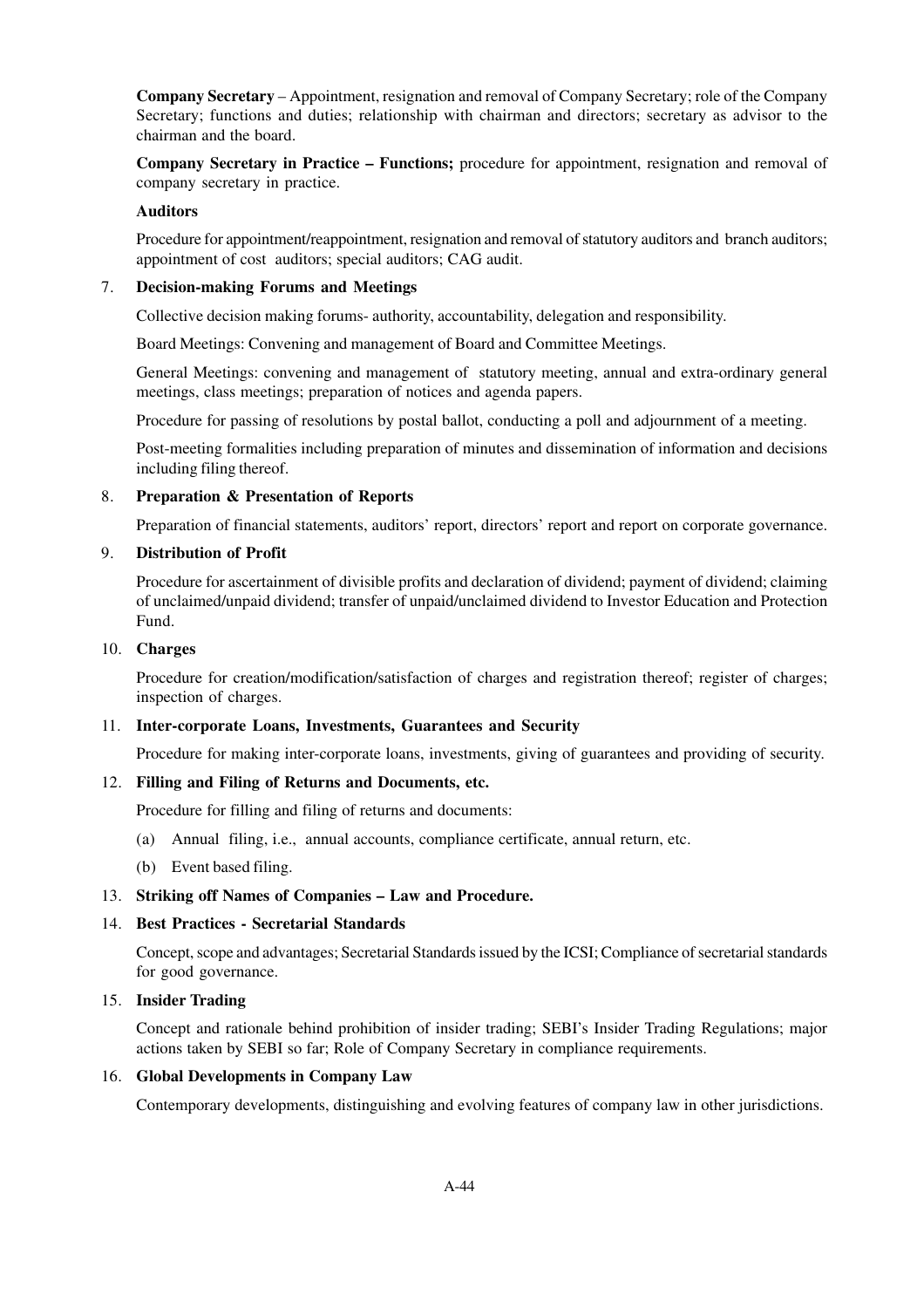# **Course-6 MCO-032: Drafting, Appearances and Pleadings**

# **Objective**

To acquaint the students with fundamentals of drafting, pleadings and advocacy techniques.

# **Contents**

# 1. **General Principles of Drafting**

General principles and rules of drafting of deeds and conveyance, basic components of deeds, endorsement and supplemental deeds, aids to clarity and accuracy, legal requirements and implications.

# 2. **Drafting of Agreements**

Drafting of various Agreements including collaboration agreements, arbitration; guarantees, counter guarantees; bank guarantee, hypothecation agreement, outsourcing agreements, service agreements, leave and license, etc.

# 3. **Drafting of Various Deeds**

Deed of sale of land, building, mortgage, licence, lease, assignment, trust, partnership, Power of Attorney, etc.

# 4. **Drafting of Agreements under the Companies Act**

Pre incorporation contracts; Memorandum and Articles of Association and other agreements.

# 5. **Appearances and Pleadings**

Appearance before tribunals/quasi judicial bodies such as CLB, SAT, NCLT, CCI TRAI, etc. and appellate authorities.

Drafting of petitions/applications; drafting of written statement, counter affidavit, reply and rejoinder.

Drafting of Affidavit in evidence; arguments on preliminary submissions, arguments on merits; legal pleadings and written submissions.

Drafting and filing of Appeals, writ petitions, special leave petition, revision and review applications, affidavits. Dress code, etiquettes and court craft.

# 6. **Compounding of Offences**

Compounding of offences under the Companies Act, SEBI Act, FEMA etc. Consent Orders.

# **Course-7 MCO-033: Financial, Treasury and Forex Management**

# **Objectives :**

- (i) To provide conceptual clarity about the management tools and techniques used in financial planning, analysis, control and decision making.
- (ii) To provide knowledge of derivatives, forex and treasury management to enable the candidates to tackle practical situation with ease.

# **Contents:**

# 1. **Nature and Scope of Financial Management**

Nature, significance, objectives and scope of financial management; risk-return and value of the firm; financial distress and insolvency; financial sector reforms and their impact on financial management; functions of finance executive in an organisation; financial management – recent developments.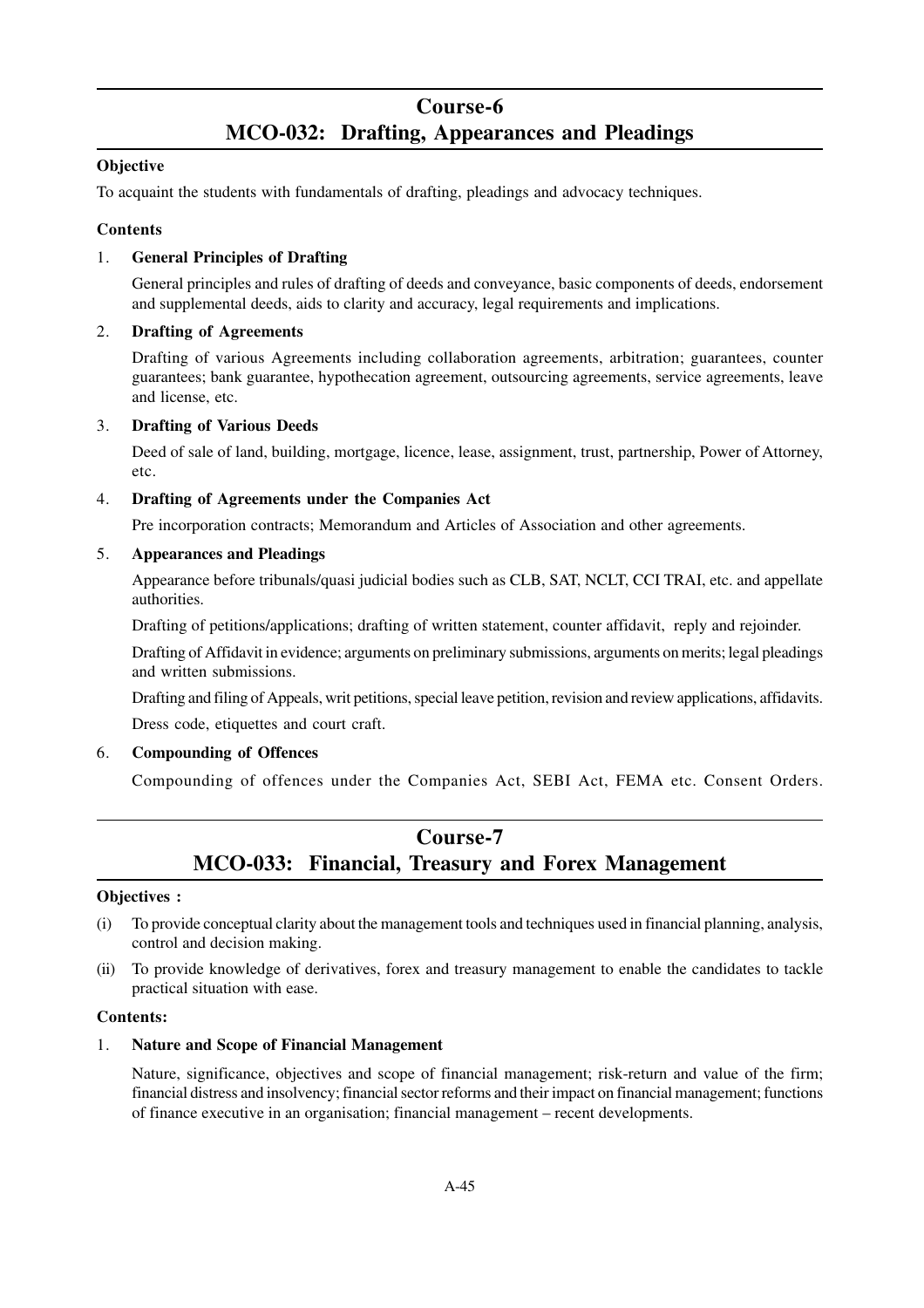## 2. **Capital Budgeting Decisions**

Planning and control of capital expenditure; capital budgeting process; techniques of capital budgetingdiscounted and non-discounted cash flow methods, choice of methods; capital rationing; risk evaluation and sensitivity analysis, simulation for risk evaluation; linear programming and capital budgeting decisions.

#### 3. **Capital Structure Decisions**

Meaning and significance of capital structure; capital structure vis-a-vis financial structure; capital structure planning and designing; optimal capital structure; determinants of capital structure; capital structure and valuation - theoretical analysis; EBIT – EPS analysis; cost of capital; factors affecting cost of capital, measurement of cost of capital, weighted average cost of capital, marginal cost of capital; risk and leverage; measures of leverage, leverage effects on shareholders returns.

#### 4. **Sources of Finance**

Equity, non-voting preference shares; debentures and bonds; company deposits; term loans from financial institutions and banks; international finance and syndication of loans; euro-issues and external commercial borrowings; FCCB; internal funds as a source of finance; dividend policy and retention of profits; bonus shares; deferred payment arrangements; corporate taxation and its impact on corporate financing; financing cost escalation.

#### 5. **Dividend Policy**

Introduction; types, determinants and constraints of dividend policy; different dividend theories — Walter's Model, Gordon's Model and Modigliani-Miller Hypothesis of dividend irrelevance; forms of dividend; dividend policy - practical considerations and legal constraints; corporate dividend practices in India; statutory framework.

#### 6. **Working Capital Management and Control**

Working capital - meaning, types, determinants; assessment of working capital requirements - operating cycle concept and applications of quantitative techniques; management of working capital - cash, receivables, inventories; financing of working capital; banking norms and macro aspects of working capital management.

#### 7. **Security Analysis and Portfolio Management**

Security analysis - fundamental approach, technical approach and efficient capital market theory; portfolio management - meaning, objectives; portfolio theory – traditional approach; modern approach - CAPM model.

#### 8. **Financial Services**

Meaning, significance and scope of financial services; types of financial services – merchant banking, leasing and hire purchase, venture capital, mutual funds, factoring and forfeiting, securitisation of debt, loan syndication, custodial and corporate advisory services, credit rating.

## 9. **Project Planning and Control**

Project Planning and preparation of project report; project appraisal under normal, inflationary and deflationary conditions; project appraisal by financial institutions – lending policies and appraisal norms by financial institutions and banks; loan documentation and loan syndication, project review and control; social cost and benefit analysis of project.

# 10. **Derivatives and Commodity Exchanges**

Concept of derivatives; financial derivatives and commodity derivatives; types of derivatives - forward contracts, futures contracts, options; participants in futures and options market, Index based derivatives and security based derivatives; derivatives and exposure management, currency forwards, currency futures, currency options and currency swaps and interest rate risk management; derivative markets in India; commodity exchanges in India.

## 11. **Treasury Management**

Meaning, objectives, significance, functions and scope of treasury management; relationship between treasury management and financial management; role and responsibilities of chief finance executive; tools of treasury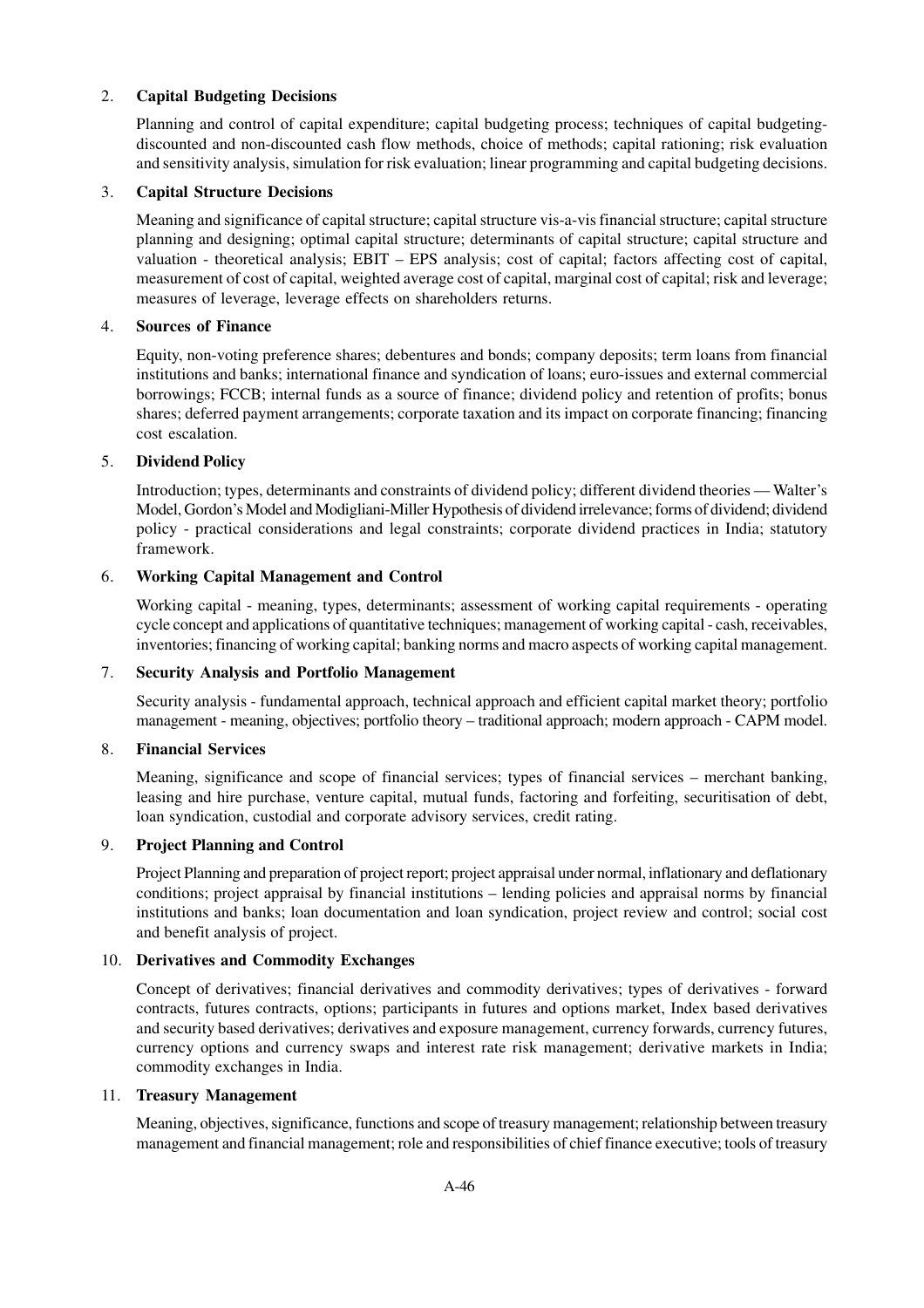management; internal treasury controls; environment for treasury management; role of information technology in treasury management; liquidity management, regulation, supervision and control of treasury operations, implications of treasury on international banking.

# 12. **Forex Management**

Nature, significance and scope of forex management; foreign exchange market and its structure; foreign exchange rates and its determination; exchange rate quotes; types of exchange rates; forex trading; currency futures and options; foreign exchange risk exposures and their management; exchange rate forecasting; risk in foreign exchange business.

# 13. **Recent Developments in Financial, Treasury and Forex Management**

# 14. **Practical Problems and Case Studies.**

# **Course-8 MCO-034: Corporate Restructuring and Insolvency**

# **Objectives**

To provide an in-depth understanding of all aspects of law and practical issues relating to corporate restructuring and insolvency.

# **Contents**

# **Part A: Corporate Restructuring (70 Marks)**

# 1. **Introduction**

Meaning of corporate restructuring, need, scope and modes of restructuring, historical background, global scenario, national scenario.

#### 2. **Strategies**

Planning, formulation and execution of various corporate restructuring strategies - mergers, acquisitions, takeovers, disinvestments and strategic alliances, demergers and hiving off.

# 3. **Mergers and Amalgamations**

Meaning and concept; legal, procedural, economic, accounting, taxation and financial aspects of mergers and amalgamations including stamp duty and allied matters; interest of small investors; merger aspects under competition law; jurisdiction of courts; filing of various forms; Amalgamation of banking companies and procedure related to Government companies; Cross border mergers.

# 4. **Takeovers**

Meaning and concept; types of takeovers; legal aspects - SEBI takeover regulations; procedural, economic, financial, accounting and taxation aspects; stamp duty and allied matters; payment of consideration; bail out takeovers and takeover of sick units; takeover defences; cross border takeovers.

# 5. **Funding of Mergers and Takeovers**

Financial alternatives; merits and demerits; funding through various types of financial instruments including equity and preference shares, options and securities with differential rights, swaps, stock options; ECBs, funding through financial institutions and banks; rehabilitation finance; management buyouts/leveraged buyouts.

# 6. **Valuation of Shares and Business**

Introduction; need and purpose; factors influencing valuation; methods of valuation of shares; corporate and business valuation.

# 7. **Corporate Demergers and Reverse Mergers**

Concept of demerger; modes of demerger - by agreement, under scheme of arrangement; demerger and voluntary winding up; legal and procedural aspects; tax aspects and reliefs; reverse mergers – procedural aspects and tax implications.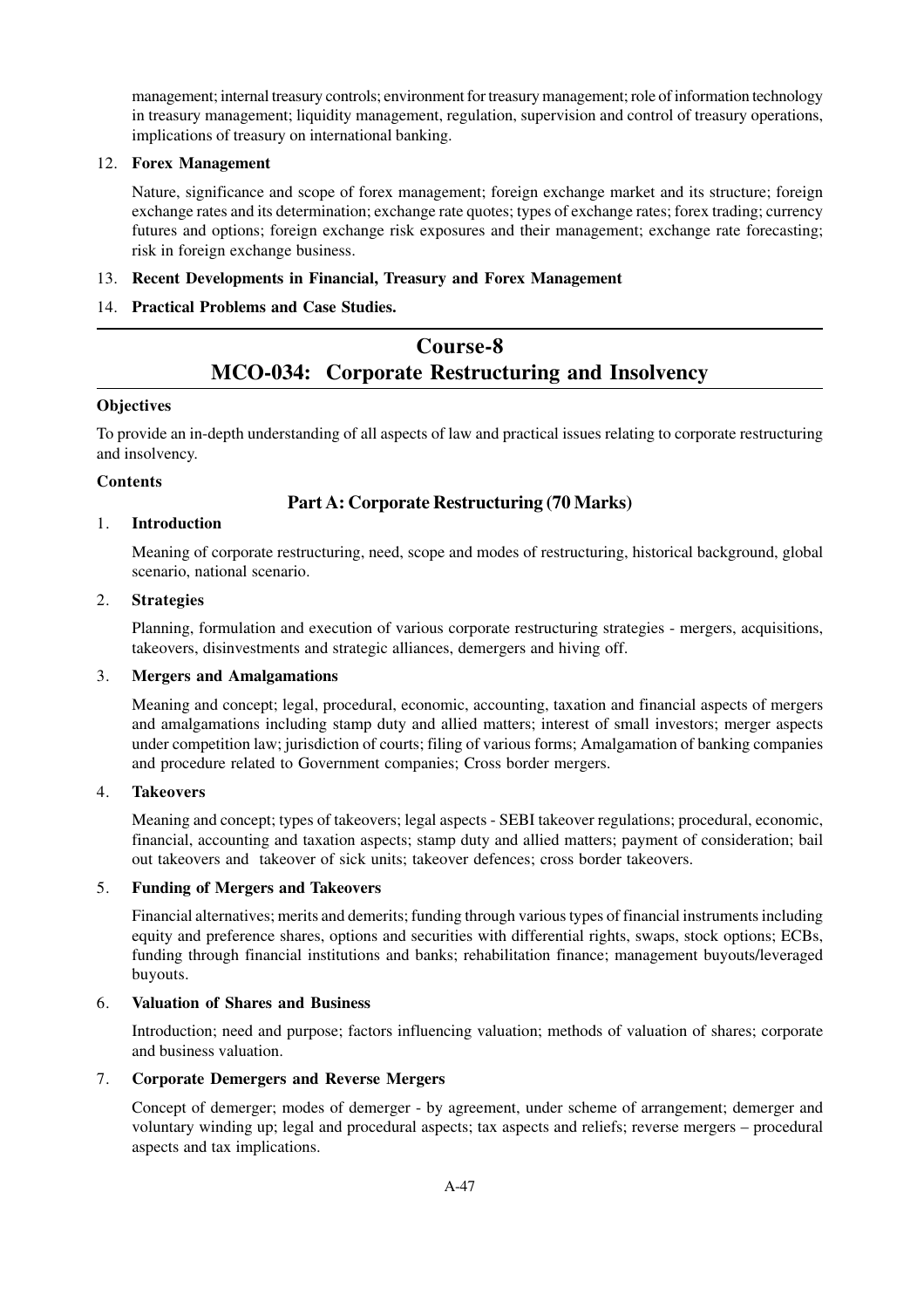#### 8. **Post Merger Re-organisation**

Factors in post merger reorganization: integration of businesses and operations, financial accounting, taxation, post merger valuation, human and cultural aspects; assessing accomplishment of post merger objectives; measuring post merger efficiency.

#### 9. **Financial Restructuring**

Reduction of capital; reorganisation of share capital

Buy-back of shares – concept and necessity; procedure for buy-back of shares by listed and unlisted companies.

#### 10. **Legal Documentation.**

11. **Case Studies.**

# **Part B – Corporate Insolvency (30 Marks)**

#### 12. **Revival, Rehabilitation and Restructuring of Sick Companies**

Sick companies and their revival with special reference to the law and procedure relating to sick companies.

#### 13. **Securitisation and Debt Recovery**

#### **Securitisation Act:**

Overview of the Securitisation and Reconstruction of Financial Assets and Enforcement of Security Interest Act, 2002; process; participants; Special Purpose Vehicle (SPV), Asset Reconstruction Companies (ARCs), Qualified Institutional Buyers (QIB).

#### **Debt Recovery Act:**

Overview of the Recovery of Debts Due to Banks and Financial Institutions Act, 1993; Tribunal, Procedure; compromises and arrangements with banks and creditors.

#### 14. **Winding up**

Concept; modes of winding up; administrative machinery for winding up.

Winding up process and procedure; managing stakeholders and parties in liquidation; conducting meetings of shareholders/creditors etc.; dealing with contracts; managing estate; outsourcing responsibilities to professionals/service providers such as valuers, security agencies, etc; best practices in performing liquidation/administrator functions; accountability and liabilities; Role of liquidators and insolvency practitioners.

Consequences of winding up; winding up of unregistered companies; dissolution.

# 15. **Cross Border Insolvency.**

# **Course-9 MCO-035: Strategic Management, Alliances and International Trade**

# **Objective:**

To develop the basic understanding of the students about the concepts, techniques and processes relating to strategic management, alliances as well as International Trade and treaties including World Trade Organisation.

#### **Contents:**

# **Part A: Strategic Management (40 Marks)**

# 1. **Nature and Scope of Strategic Management**

Concept; role, functions and processes of strategic management in globally, competitive and knowledgebased environment.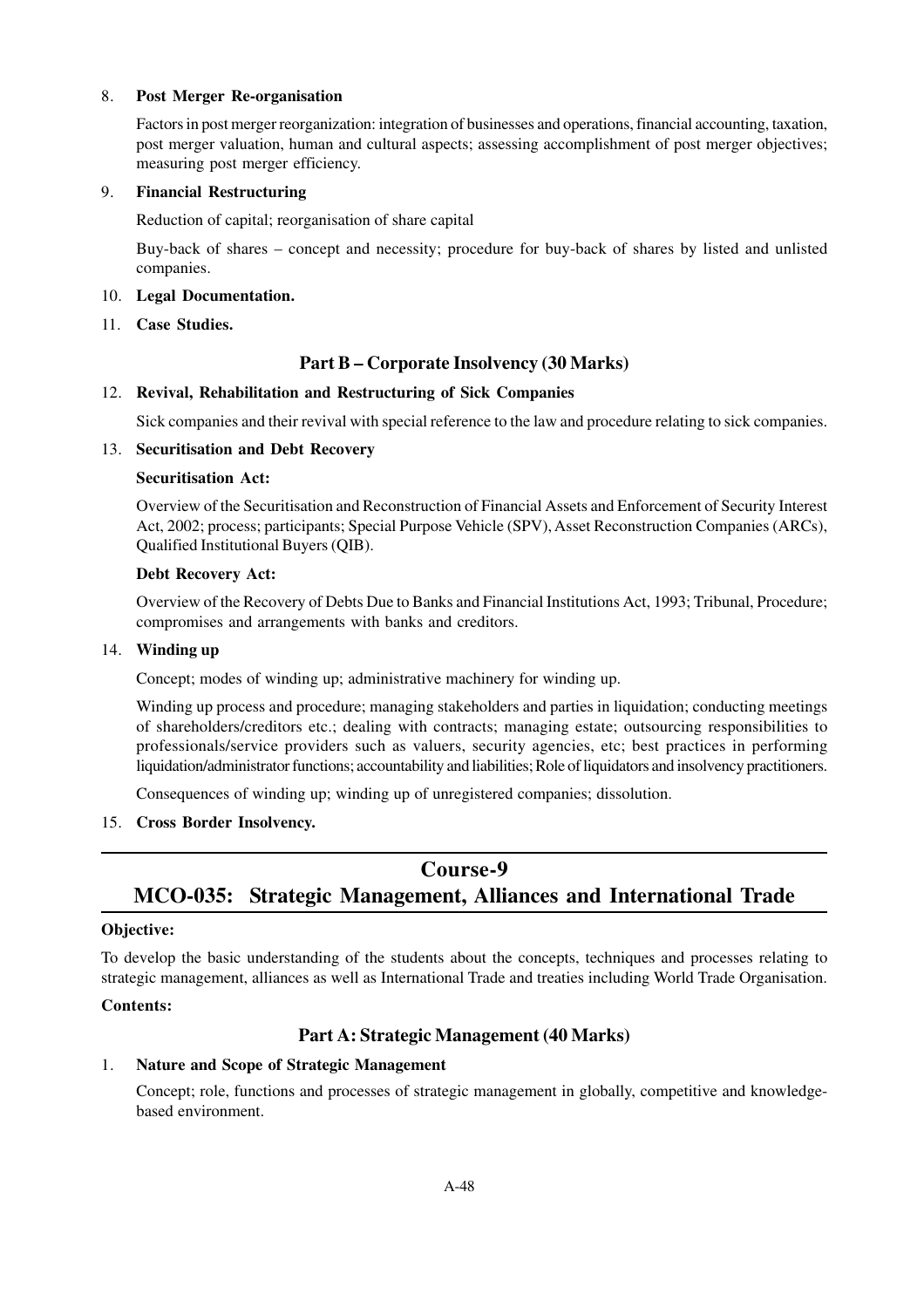## 2. **Environmental Scanning and Internal Appraisal Analysis**

- (a) Identification of external variables economic, technological, legal, political, socio-cultural and, global; industry appraisal analysis and forecasting; synthesis of external factors;
- (b) Internal scanning of the firm;
- (c) Tools and techniques of strategic management –SWOT analysis, situational analysis; Gap analysis, impact analysis, value chain analysis; business process re-engineering.

#### 3. **Planning and Formulation**

Formulation of Corporate vision, mission, goals and objectives; developing strategic alternatives, evaluations of alternatives, selection of best alternative; strategic planning vis-à-vis tactical planning; Strategic models for optimal decision–making.

#### 4. **Implementation and Control**

Strategy implementation; developing programs, budgets and procedures; strategic control; managing strategic changes.

#### 5. **Review**

# **Performance Evaluation - Criteria and Challenges**

#### 6. **Risk Management**

Meaning, objectives and significance; types of risks; measuring the trade off between risk and return; control and management of business risks.

#### 7. **Management Information Systems**

Concept, elements and structure; approaches of MIS development; pre-requisites of an effective MIS, Enterprise Resource Planning (ERP).

#### 8. **Internal Control Systems**

Meaning, definition, objectives, classification, scope and limitation of internal control; steps and techniques of internal control systems.

# **Part B: Strategic Alliances (20 Marks)**

#### 9. **Nature and Scope**

Meaning, types and stages; integrating alliances into corporate strategy; cross cultural alliances; implementation and management of strategic alliances.

#### 10. **Foreign Collaborations and Joint Ventures**

Industrial Policy; Foreign Investment Policy; kinds and negotiation of collaboration and joint ventures, drafting of agreement, restrictive clauses; Indian joint ventures abroad – Indian experiences.

# **Part C: International Trade (40 Marks)**

#### 11. **International Trade and Treaties**

Concept and Theories of International Trade, Institutionalisation of international trade, establishment of World Trade Organisation; Economic Blocks and Trade Agreements such as ASEAN, EU, SAPTA, NAFTA etc.; India's Free Trade, Economic Cooperation and Partnership Agreements.

# 12. **Anti-dumping, Subsidies and Countervailing Duties**

WTO agreements on anti-dumping; safeguard measures; subsidies & countervailing duties; Regulatory Framework and procedure in India.

#### 13. **Settlement of Disputes under WTO**

Rules, regulations and procedures relating to settlement of disputes under WTO.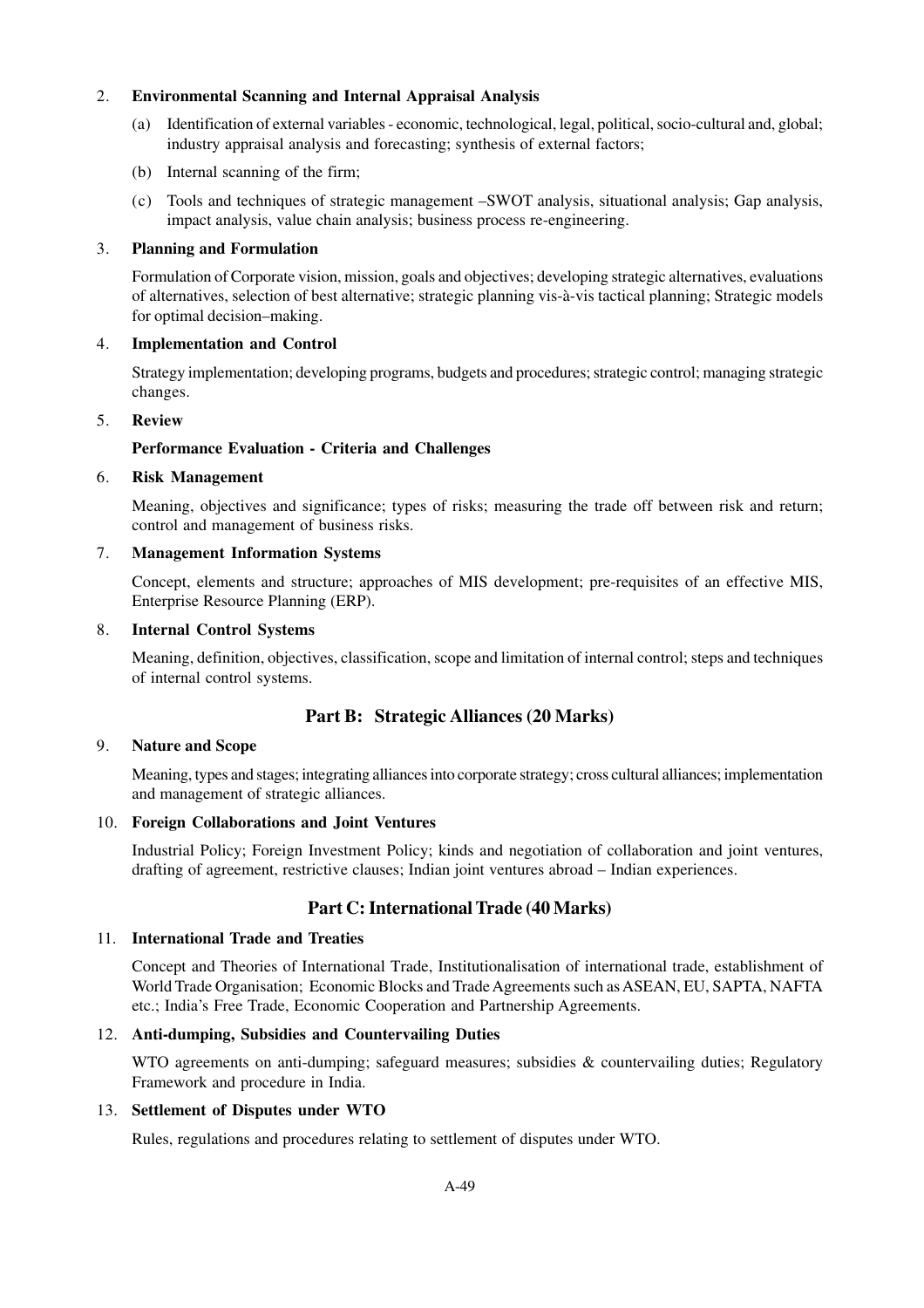# **Course-10 MCO-036: Advance Tax Laws and Practice**

# **Objective**

## **To provide —**

- (i) knowledge of framework of taxation system in India.
- (ii) knowledge of various concepts and their application relating to tax laws with a view to integrating the relevance of these laws with financial planning and management decisions.
- (iii) an overview of international taxation.

#### **Contents**

# **Part A: Direct Taxation - Law and Practice (30 Marks)**

#### 1. **General Framework of Direct Taxation in India**

Different direct tax laws and their inter-relationship; importance of Income Tax Act and Annual Finance Act and related Constitutional provisions; harmonisation of tax regime.

#### 2. **Companies under Income-tax Laws**

Classification and tax incidence; corporation tax as per Article 366; computation of taxable income and assessment of tax liability considering special provisions relating to companies.

#### 3. **Tax Planning**

Concept of tax planning; Tax planning with reference to setting up a new business; locational aspects; nature of business; tax holiday, etc.

Tax planning with regard to specific management decisions such as mergers and takeovers; location of undertaking; introduction of voluntary retirement; tax planning with reference to financial management decisions such as borrowing or investment decisions; reorganisation or restructuring of capital decisions.

Tax planning with respect to corporate reorganization; tax planning with reference to employees' remuneration.

Tax planning vis-à-vis important provisions of wealth-tax including court rulings and legislative amendments.

# 4. **Tax Management**

Return and procedure for assessment; special procedure for assessment of search cases, e-commerce transactions, liability in special cases; collection and recovery of tax; refunds, appeals and revisions; penalties imposable, offences and prosecution.

# **Part B: Indirect Taxation – Law and Practice (50 Marks)**

#### 5. **Introduction**

Special features of indirect tax levies—all pervasive nature, contribution to Government revenues; constitutional provisions authorizing the levy and collection of duties of central excise, customs, service tax, central sales tax and VAT.

# 6. **Central Excise Laws**

Basis of chargeability of duties of central excise - goods, manufacture, classification and valuation of excisable goods, CENVAT; assessment procedure, exemption, payment, recovery and refunds of duties.

Clearance of excisable goods; Central Excise Bonds; maintenance of accounts and records and filing of returns.

Duties payable by small scale units. set-off of duties – concept, meaning and scheme; Central Excise Concessions on exports; search, seizure and investigation; offences and penalty.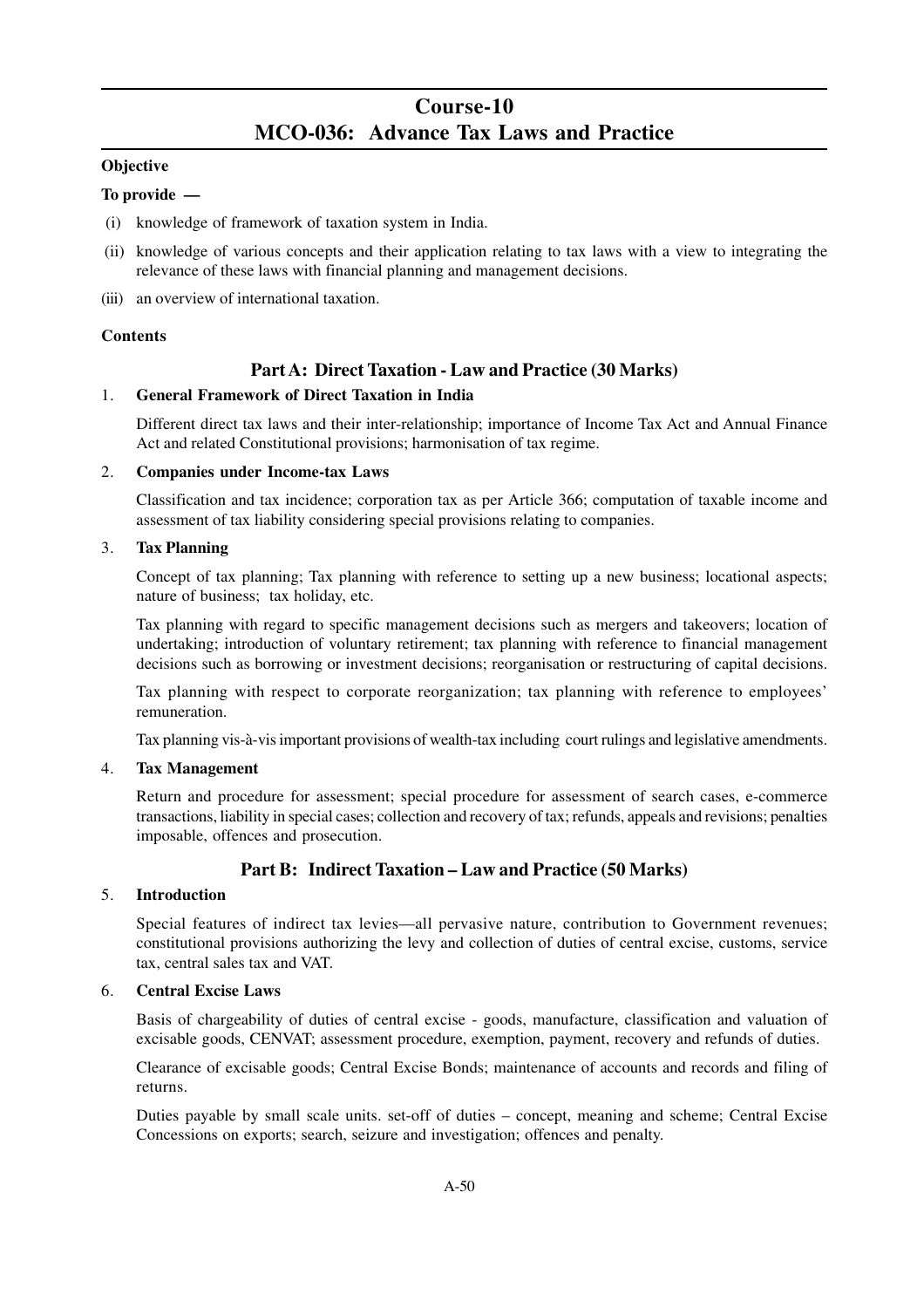Adjudication, Appeal and Revision, including appearance before CEGAT by Company Secretary as authorised representative; settlement of cases.

#### 7. **Customs Laws**

Levy of and exemption from, customs duties – specific issues and case studies; assessment and payment duties; recovery and refund of customs duties.

Procedure for clearance of imported and exported goods; drawback of duties.

Transportation and warehousing

Confiscation of goods and conveyances and imposition of penalties; search, seizure and arrest, offences and prosecution provisions.

Adjudication, Appeal and Revision; Settlement of Cases.

- 8. **Promissory Estoppel in Fiscal Laws –** principles and applicability with reference to indirect taxes.
- 9. **Tax Planning and Management** scope and management in customs, with specific reference to important issues in the respective areas.

# **Part C: International Taxation (20 Marks)**

#### 10. **Basic Concepts of International Taxation**

Residency issues; source of income; tax havens; unilateral relief and Double Tax Avoidance; transfer pricing; international merger and acquisitions; impact of tax on GATT 94, WTO, anti dumping processing; the subpart F Regime: definition of CFC, Subpart F Income and Operating Rules.

#### 11. **Advance Ruling and Tax Planning**

Authority for advance rulings, its power and procedure; applicability of advance ruling; application for advance ruling and procedure on receipt of application.

Tax planning and special provisions relating to certain incomes of non-resident corporate assessee.

Double taxation avoidance agreements; general principles; provisions and tax implications thereof.

#### 12. **Taxation of Inbound Transactions**

Taxation of passive investments; capital gains & losses; income taxation; property taxation; branch profit taxation

#### 13. **Taxation of Outbound Transactions**

Foreign tax credit; foreign income exclusions; indirect foreign tax credit (deemed paid system vs. current pooling system); Controlled Foreign Corporations; PFIC's (Passive Foreign Investment Companies); cross border merger, acquisitions and transfers.

# **Course-11 MCO-037: Due Diligence and Corporate Compliance Management**

#### **Objective**

- (i) To provide thorough understanding and appreciation of composite legal due diligence in regard to certain corporate activities.
- (ii) To provide expert knowledge about the Corporate Compliance Management

#### **Contents**

# 1. **Due Diligence**

Nature, objectives, significance and scope of due diligence; steps in the process of due diligence.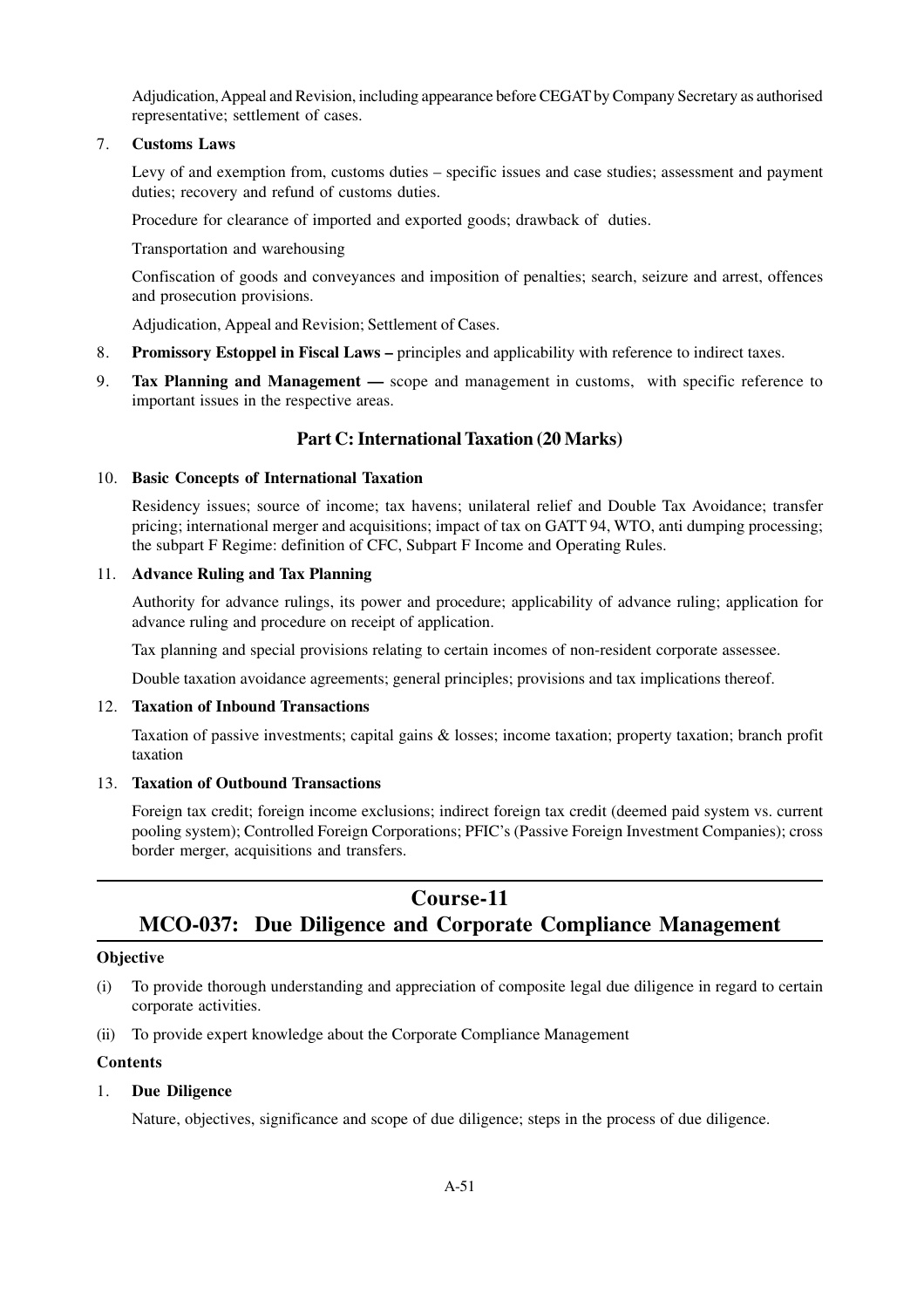### **Areas of Due Diligence**

- Initial Public Offer (IPO), Follow-on Public Offer (FPO), Rights issue, Employees Stock Option Plans (ESOPs), Preferential Allotment
- Issue of debt (both long term  $\&$  short term) such as debentures, bonds, warrants etc.
- Takeovers and acquisitions
- Setting up of business units in India and abroad
- Setting up joint ventures
- Compliance of Listing Agreement
- **Internal Audit of Depository Participants**
- Issue of Global Depository Receipts
- **Issue of Indian Depository Receipts**
- Legal Due Diligence

# 2. **Compliance Management**

Concept and significance; systems approach to compliance management; process of establishment of compliance management system; compliance in letter and spirit.

#### 3. **Secretarial Audit**

Need, objectives and scope; process; periodicity and format for secretarial audit report; check-list under various corporate laws; share transfer audit; compliance certificate.

#### 4. **Search / Status Reports**

Importance, scope; verification of documents relating to charges; requirements of financial institutions and corporate lenders; preparation of report.

## 5. **Securities Management and Compliances**

Meaning, need and scope; mechanism for self-regulation; advantages to company, regulator and investors.

# **Course-12 MCO-038: Governance, Business Ethics and Sustainability**

# **Objective**

To provide knowledge on global development and best practices in the corporate world.

# **Contents**

# **Part A: Corporate Governance (50 Marks)**

- 1. Evolution, concept, principles and development.
- 2. Management structure for corporate governance; Board structure; building responsive boards issue and challenges; effectiveness of Board, board committees and their functioning in particular audit committee, legal compliance committee and Stakeholders' relationship committee; appraisal of Board performance, transparency and disclosure; internal control system and risk management.
- 3. An analysis of legislative framework of corporate governance in various countries such as UK, USA, India.
- 4. Corporate communication; art and craft of investors relations; shareholders activism, investor protection and changing role of Institutional Investors.